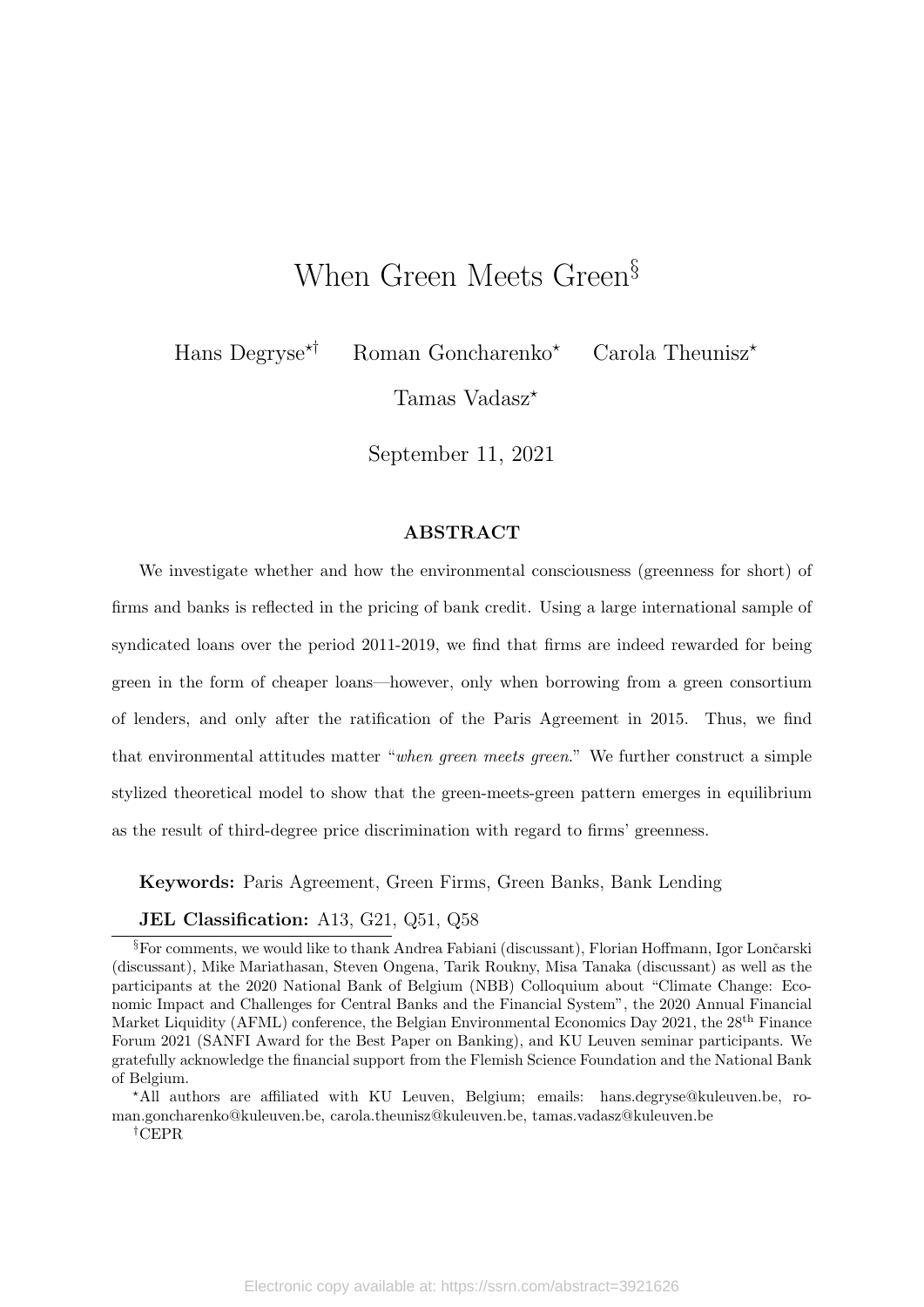# 1 Introduction

Climate change might be threatening the future of the globe. Extreme weather conditions have attracted policymakers' interest and urged the need to take action. The UN Climate Change Paris conference in December 2015 put forward a limit of 1.5°C increase in average global temperatures relative to those prevailing before the Industrial Revolution, which can only be reached by drastically cutting the exhaust of carbon. This transition to a carbon-neutral economy requires environmental consciousness of firms and banks raising the question of how bank financing can contribute to reaching the global climate objectives.

In this paper, we investigate whether and how environmental consciousness (greenness for short) of firms and banks is reflected in the pricing of bank credit. Using a large international sample of syndicated loans, we find that firms are indeed rewarded for being green in the form of cheaper loans—however, only when borrowing from a green consortium of lenders and only after the ratification of the Paris Agreement. Hence, we find that environmental attitudes matter "when green meets green." We further develop a stylized theoretical model to provide a rational for why a robust green-meets-green pattern emerges after the Paris Agreement: we argue that heightened perception of the carbon transition risk—a consequence of the resounding commitment of world leaders to a carbon-neutral future—may have incentivized a subset of banks (i.e., green banks) to engage in third-degree price discrimination with regard to firms' greenness, resulting in an equilibrium in line with our estimated green-meets-green pricing patterns.

Our empirical analysis requires proxies for banks' and firms' greenness. We classify a firm as green if it voluntarily reports to the Carbon Disclosure Project (CDP), which is an investor-oriented non-profit initiative designed to facilitate and standardize disclosure of a firm's environmental impact. We expect firms that report to CDP to have better in-house capabilities in measuring and managing their exposure to the green transition of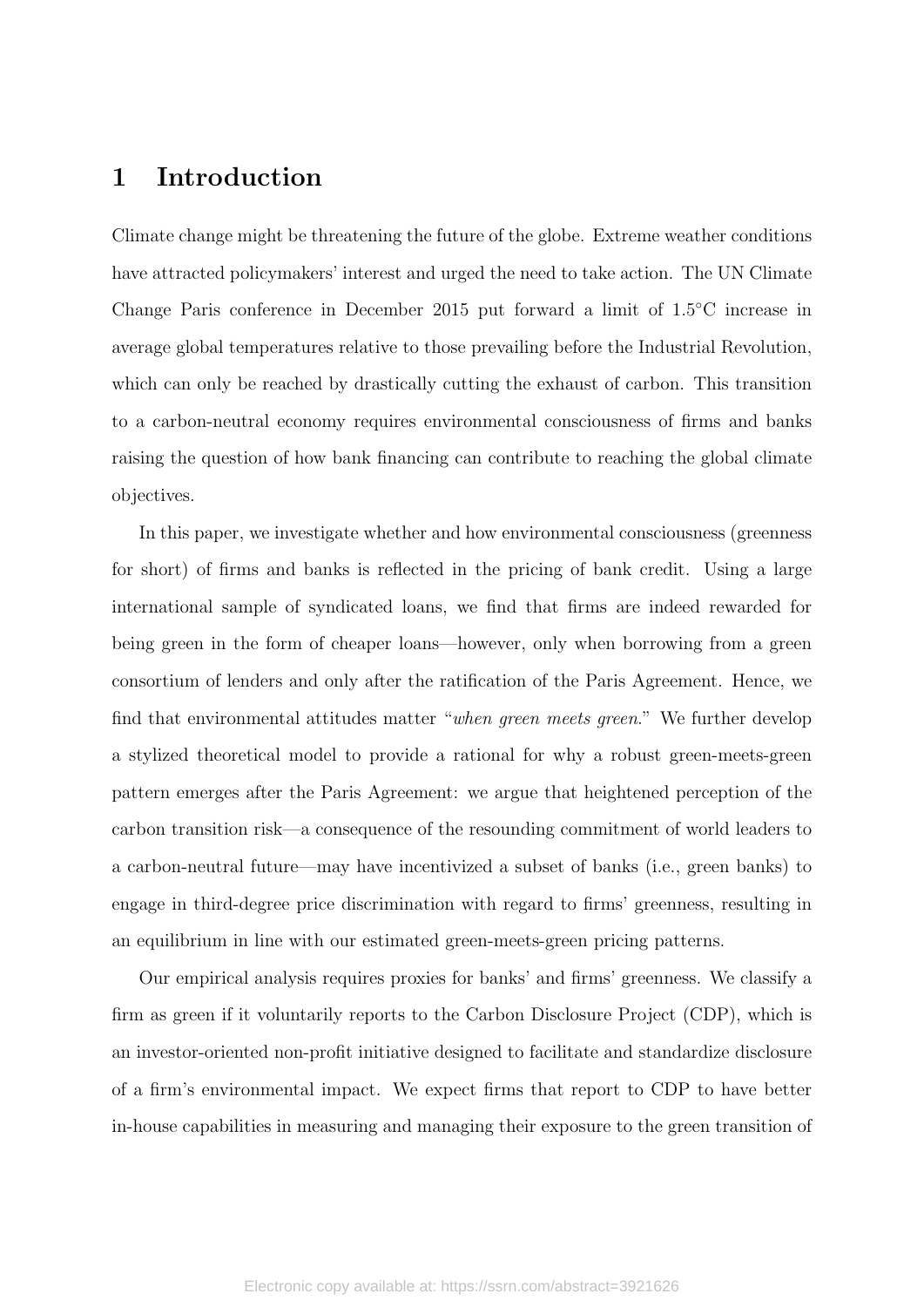the economy, which can be viewed as evidence of their environmental consciousness. Our proxy for banks' green attitude is their membership in the United Nations' Environment Program Finance Initiative (UNEP FI), which aims to "mobilize private sector finance for sustainable development".<sup>[1](#page-2-0)</sup> Since its creation in 1991 more than 160 banks have joined the Initiative. [Fatica et al.](#page-32-0) [\(2019\)](#page-32-0) find that signatory banks of UNEP FI are able to issue green bonds with a premium, because they are more clearly able to signal their environmental attitudes in lending. This provides external support to the use of UNEP FI membership as our proxy for green bank

Next, we employ these proxies to analyze the price information of syndicated loans using the LPC DealScan database. Our results suggest the presence of a statistically and economically significant green-meets-green (GMG) effect: we estimate that green firms enjoy an *additional* discount of 35-38 bps when borrowing from green banks rather than from non-green (brown) ones. These results are robust to the inclusion of several sets of fixed effects that help to alleviate concerns about omitted variables.

We further examine whether the Paris Agreement, which was reached on December 12, 2015, had affected the relationship between the banks' and firms' environmental attitude and loan credit spreads. By splitting our sample into before and after the Paris Agreement, we find that while the GMG effect is insignificant prior to the Paris Agreement, it is statistically and economically significant after the Paris Agreement. In particular, our estimation based on the sub-sample after the Paris Agreement shows that green banks offer a discount to green firms relative to brown firms of about 60-69 bps. This evidence indicates that the GMG effect is intimately linked to the changes brought forth by the Paris Agreement. We further confirm this employing a differencein-difference-in-differences regression model.

Why would the Paris Agreement have such a big indirect impact on lending terms,

<span id="page-2-0"></span><sup>1</sup><https://www.unepfi.org>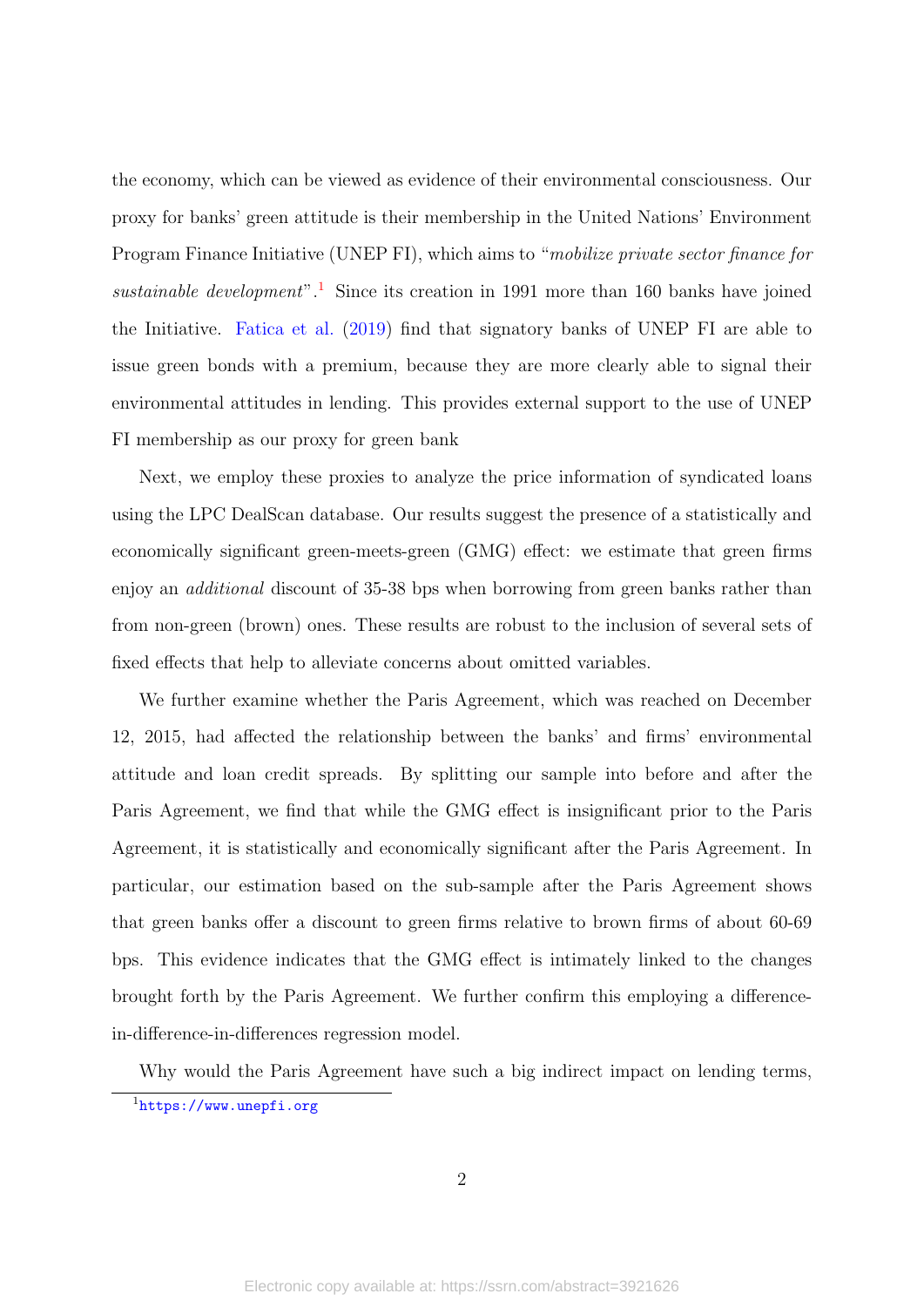and why is this restricted to green banks only? Our proposed explanation interprets the Paris Agreement as a shift in the perception of climate transition risks, both by firms and by banks. Much of the difficulties in managing climate change-related risks are attributed to the highly uncertain real impacts of climate change, and to the endogenous nature of future policy shocks that affect the transition path to a low-carbon economy (e.g., [Batten](#page-31-0) [et al.,](#page-31-0) [2016;](#page-31-0) [Campiglio et al.,](#page-31-1) [2018\)](#page-31-1). For example, shifts in public views could lead to political pressure to strengthen environmental regulation, which could harm firms that do not anticipate the possibility of such shocks.<sup>[2](#page-3-0)</sup> As the expectation of a regulatory shift, and so the probability of a negative shock, increases, so does the equilibrium environmental attitude of firms and banks. In such an uncertain environment—prone to sudden equilibrium shifts—there is a particularly strong emphasis on public events that anchor expectations and coordinate the behavior of economic agents. We hypothesize that the Paris Agreement, as the world's first comprehensive climate agreement, raised public awareness of climate-related risks and increased the soft commitment of policy-makers to a stricter enforcement of climate policy. This shifts the perception of climate transition risk by investors, therefore materially influencing equilibrium prices.

In order to illustrate the mechanism at play, we present a simple stylized theoretical model of credit market competition. A green bank has access to a superior but costly screening technology.<sup>[3](#page-3-1)</sup> When put in use, screening borrowers regarding their true exposure to climate transition risk creates an informational advantage for the green bank. The green bank then uses this information and implements a climate risk-based price discrimination. However, the bank's screening technology heavily relies on information produced by the firms prior to establishing the lending relationship. This information

<span id="page-3-0"></span><sup>2</sup>For example, in May 2021 Royal Dutch Shell, a major player on the oil and gas market, was ordered by a Dutch court to cut its carbon emission faster, overruling the firm's own transition plans. This signals to the market an increased likelihood of the judiciary system's involvement in climate issues.

<span id="page-3-1"></span><sup>&</sup>lt;sup>3</sup>This could stem, for example, from prior investment in expertise to understand the economic impact of climate change. This may be because of the management's commitment to, and awareness of climate considerations.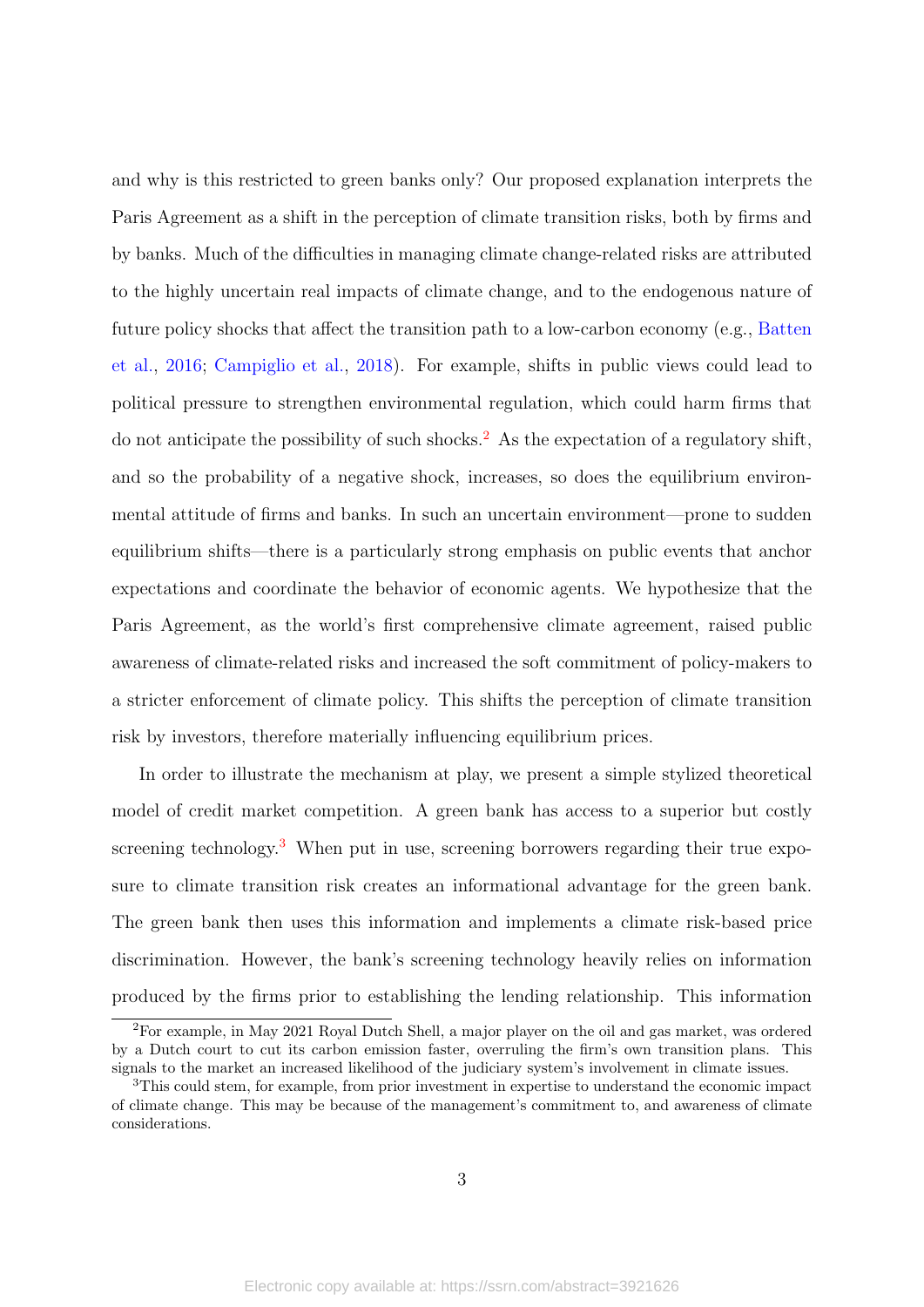is generated in parallel with firms' attempts to change their business model in order to decrease their exposure to the climate transition risk. We show that the Paris Agreement, which is modelled as an exogenous shift in the probability of a climate transition shock (e.g., stricter climate regulation which negatively affects firms' business model), enables price discrimination on the credit market by inducing firms to attempt to address climate risk. The latter increases the quality of information and, in turn, the informativeness of the green bank's screening technology. From the green bank's perspective, the improvement of screening, heightened risk perception, and the increased heterogeneity in firms' exposure to climate change, all boost the economic rents from superior information. Resultingly, the green bank third-degree price discriminates between brown and green firms, and green-meets-green pricing arises.

Our findings, both empirically and theoretically, confirm that green attitudes are indeed reflected in pricing conditions in a significant way, and this was largely emanated following the adoption of the Paris Agreement. We consider this as a positive externality of the Paris Agreement; while improving access to debt was not an explicit aim of the Accord, the increased attention on environmental factors resulted in a measurable impact on the loan conditions for debt financing, and improved the allocative efficiency of financial markets.

Our paper contributes primarily to the literature on the relation between the environmental attitude of firms and their cost of funding. Investors factor in environmental risk either because of their specific preferences [\(Riedl and Smeets,](#page-33-0) [2017;](#page-33-0) [Hartzmark and](#page-32-1) [Sussman,](#page-32-1) [2019\)](#page-32-1) or because of physical or transition costs that this risk entails [\(Krueger](#page-33-1) [et al.,](#page-33-1) [2020\)](#page-33-1). There is empirical evidence that environmental risks are priced in equity markets [\(Ilhan et al.,](#page-32-2) [2020;](#page-32-2) [Bolton and Kacperczyk,](#page-31-2) [2021\)](#page-31-2), bond markets [\(Fatica et al.,](#page-32-0) [2019;](#page-32-0) [Painter,](#page-33-2) [2020\)](#page-33-2), and real estate markets [\(Bernstein et al.,](#page-31-3) [2019;](#page-31-3) [Baldauf et al.,](#page-31-4) [2020\)](#page-31-4). With regard to bank lending, [Chava](#page-31-5) [\(2014\)](#page-31-5) documents that firms with environ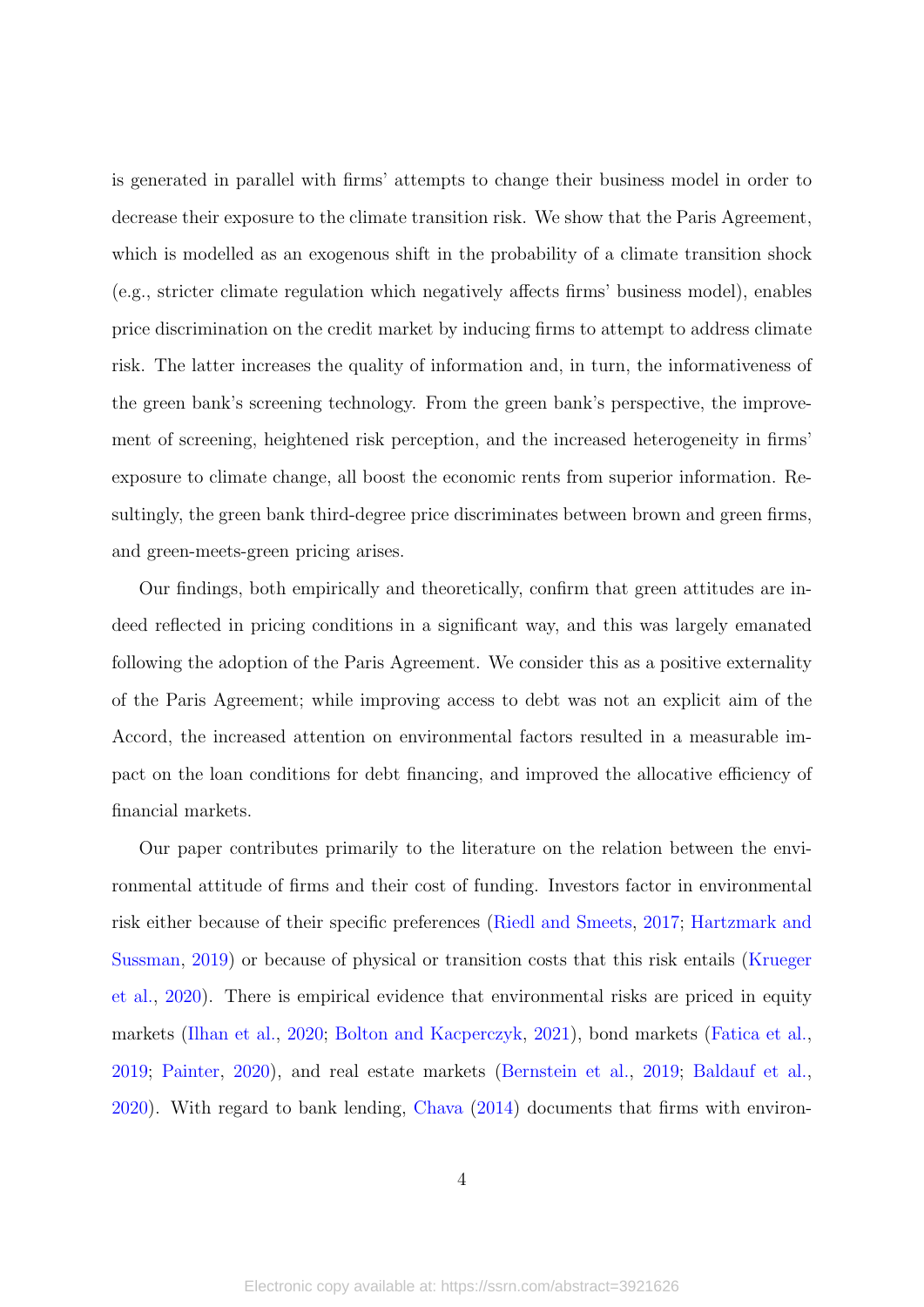mental risks pay a higher loan spread and receive loans granted by syndicates with fewer banks. [Kleimeier and Viehs](#page-33-3) [\(2018\)](#page-33-3) provide empirical evidence of a significant negative relation between voluntary disclosure of  $CO<sub>2</sub>$  emissions and loan spreads for informationally opaque borrowers. [Ehlers et al.](#page-32-3) [\(2021\)](#page-32-3) find that environmental risks related to firms' direct emissions are priced but do not find differential pricing of these risks by green banks. [Javadi and Al Masum](#page-32-4) [\(2021\)](#page-32-4) provide empirical evidence that firms in locations with higher exposure to climate change pay significantly higher spreads on their bank loans. [Nguyen et al.](#page-33-4) [\(2021\)](#page-33-4) show that banks charge higher interest rates for mortgages on properties exposed to a greater risk of sea-level rise. Our paper contributes to this literature by showing that environmental attitudes of firms and banks indeed matter for credit pricing but only when both contractual parties are green.

A closely related strand of the literature examines the effect of such a large-scale environmental policy as the Paris Agreement on bank lending. Examining the effect of the Paris Agreement on the pricing of "brown assets", [Delis et al.](#page-32-5) [\(2021\)](#page-32-5) find evidence of a significantly higher cost of bank credit for fossil fuel firms only after 2015. [Reghezza](#page-33-5) [et al.](#page-33-5) [\(2021\)](#page-33-5) show that following the ratification of the Paris Agreement, banks reallocated credit away from polluting firms. They further show that in the aftermath of President Trump's 2017 announcement on the US withdrawal from the Paris Agreement European banks decreased lending to polluting firms in the United States. Our paper contributes to this literature by showing that our GMG effect manifests itself in the data only after the Paris agreement.

Another strand of the literature examines the role of bank financing in the green transition. [De Haas and Popov](#page-32-6) [\(2019\)](#page-32-6) examine the relationship between countries' financial systems and their CO2 emissions. They document that economies that rely relatively more on equity than debt (banking) financing pollute less suggesting that stock markets better reallocate investment to less polluting industries. [Degryse et al.](#page-32-7) [\(2020\)](#page-32-7) argue that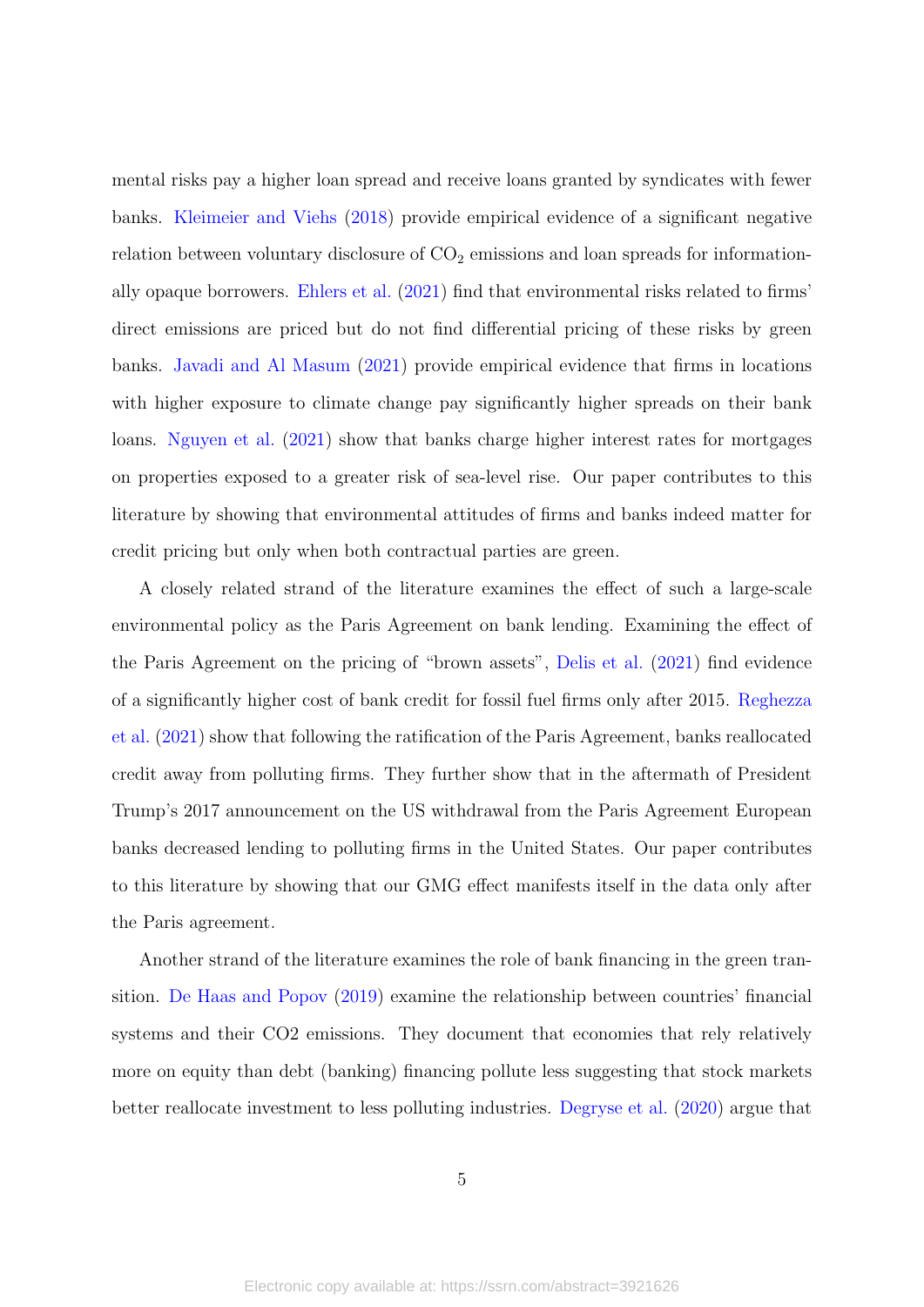banking can cause barriers to the green economy as the entry of innovative and green firms in polluting industries risks devaluating banks' legacy positions with incumbent clients. Our paper provides evidence that environmental consciousness of banks could play a positive role in the green transition by granting cheaper loans to firms exhibiting a similar attitude.

The green-meets-green discount in our paper is related to some recent studies emphasizing that similarity in "granters' and receivers' attitudes" are important for social and environmental responsibility efforts to have a material impact. For example, [Houston](#page-32-8) [and Shan](#page-32-8) [\(2020\)](#page-32-8) document that similarity in environmental attitudes matters for lending decisions, as banks are more likely to lend to borrowers with similar (high) ESG-scores. [Kim et al.](#page-32-9) [\(2014\)](#page-32-9) find that lending conditions improve when there is a similarity in the ethical domain across borrower and lender. In [Hauptmann](#page-32-10) [\(2017\)](#page-32-10), a strong sustainability score leads to lower credit spreads but only when borrowing from a bank with a strong sustainability score. These findings are supportive of the idea that in-house expertise on the lender's side is a prerequisite to interpret the soft information in borrowers' disclosures about their environmental activity.

The remainder of our paper is organized as follows. Section [2](#page-6-0) summarizes data and summary statistics. Section [3](#page-11-0) presents the empirical analysis and results. Section [4](#page-15-0) offers extensive robustness checks. Section [5](#page-22-0) presents a simple stylized theoretical model of credit market competition. Finally, Section [6](#page-29-0) concludes.

# <span id="page-6-0"></span>2 Data Description

### 2.1 Data Sources

To investigate our research question, we construct a comprehensive dataset by compiling data from the Carbon Disclosure Project (CDP) survey, the United Nations Environment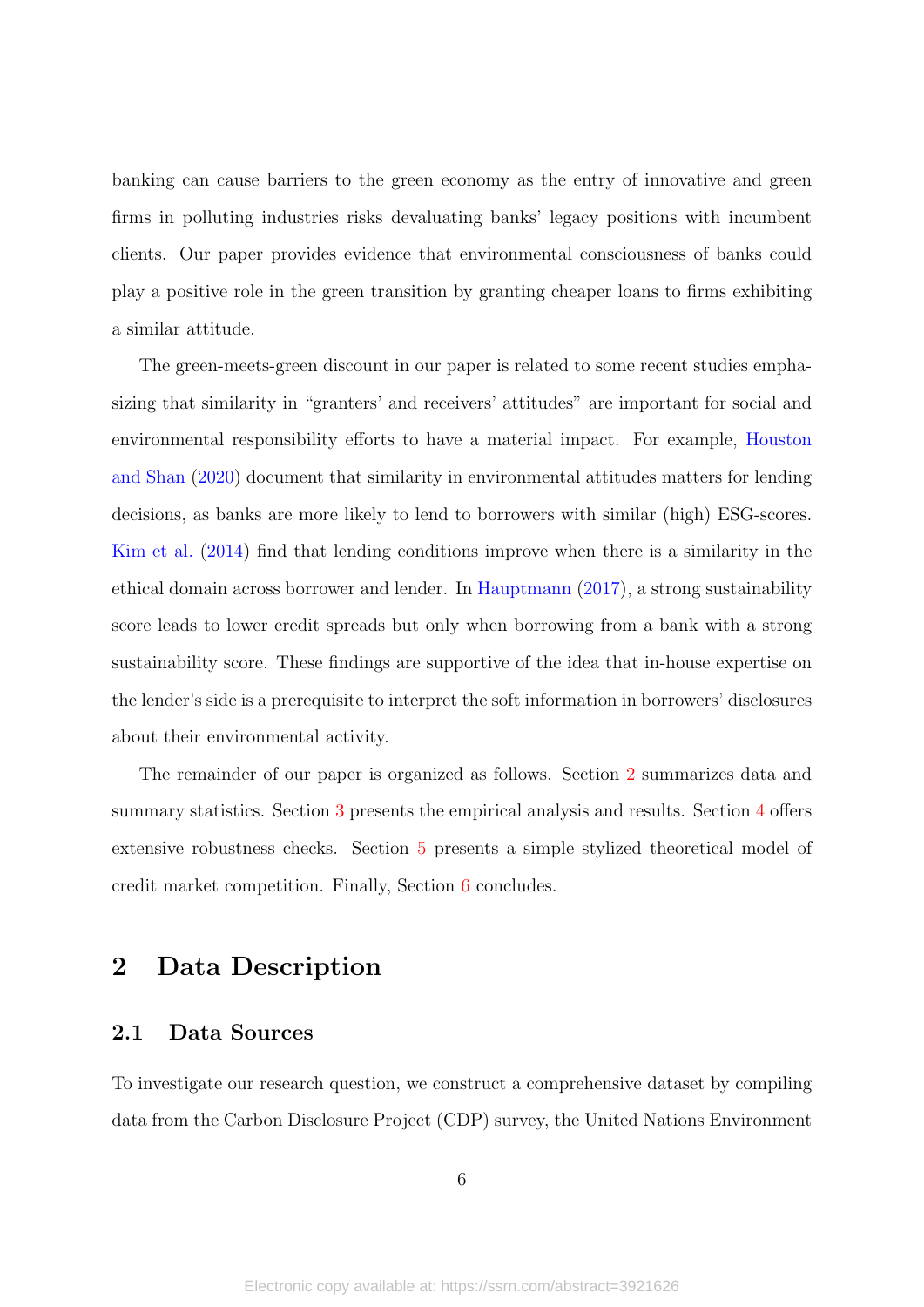Programme Finance Initiative (UNEP FI), Thomson Reuters' LPC DealScan, Compustat, Orbis Global and Bank Focus.

We use the Carbon Disclosure Project (CDP) survey to identify environmentally con-scious firms that attempt to exert mitigating efforts, i.e., green firms.<sup>[4](#page-7-0)</sup> In particular, a firm is identified as being green by its voluntary and costly participation in the survey. Since 2008, CDP annually collects self-reported information about firms' carbon emissions and other environmental information, such as governance and investments related to climate-related issues within the organization. Our CDP sample at hand covers the period between 2010-2018 during which the CDP collected environmental data on about 6000 firms worldwide. Respondents stand to benefit from disclosure for at least three reasons.[5](#page-7-1) First, firms may decide to report their carbon footprint in order to enhance their Environmental, Social, and Governance (ESG) performance. Second, respondents may increase the likelihood of attracting investor funds since some investors, the so-called signatories, pay for CDP's corporate disclosure information to make sustainable investment decisions. Third, disclosing environmental performance in a structured way allows firms to identify environmental risks, keep track of opportunities and to prepare for the likely changes in regulation. Hence, we classify firms that respond to this survey as green since they measure, manage, and disclose their climate impact. Detailed information about the construction of the proxy is provided in Table [A1](#page-47-0) in the Appendix.

We identify a bank as being green if it is a member of the United Nations Environment Programme Finance Initiative (UNEP FI) (e.g., [Delis et al.,](#page-32-5) [2021\)](#page-32-5). Data on the UNEP FI member banks and signature dates were hand-collected from the official website.<sup>[6](#page-7-2)</sup> UNEP FI is a partnership between the United Nations Environment Programme and the global financial sector which was created to catalyze private sector finance towards

<span id="page-7-0"></span><sup>4</sup>Other studies that employ a similar approach include [Kleimeier and Viehs](#page-33-3) [\(2018\)](#page-33-3) and [Ben-David](#page-31-6) [et al.](#page-31-6) [\(2020\)](#page-31-6)

<span id="page-7-1"></span><sup>5</sup><https://www.cdp.net/en/companies-discloser> (accessed on November 15, 2019).

<span id="page-7-2"></span> $6$ <http://www.unepfi.org/members/banking/> (accessed on September 6, 2019).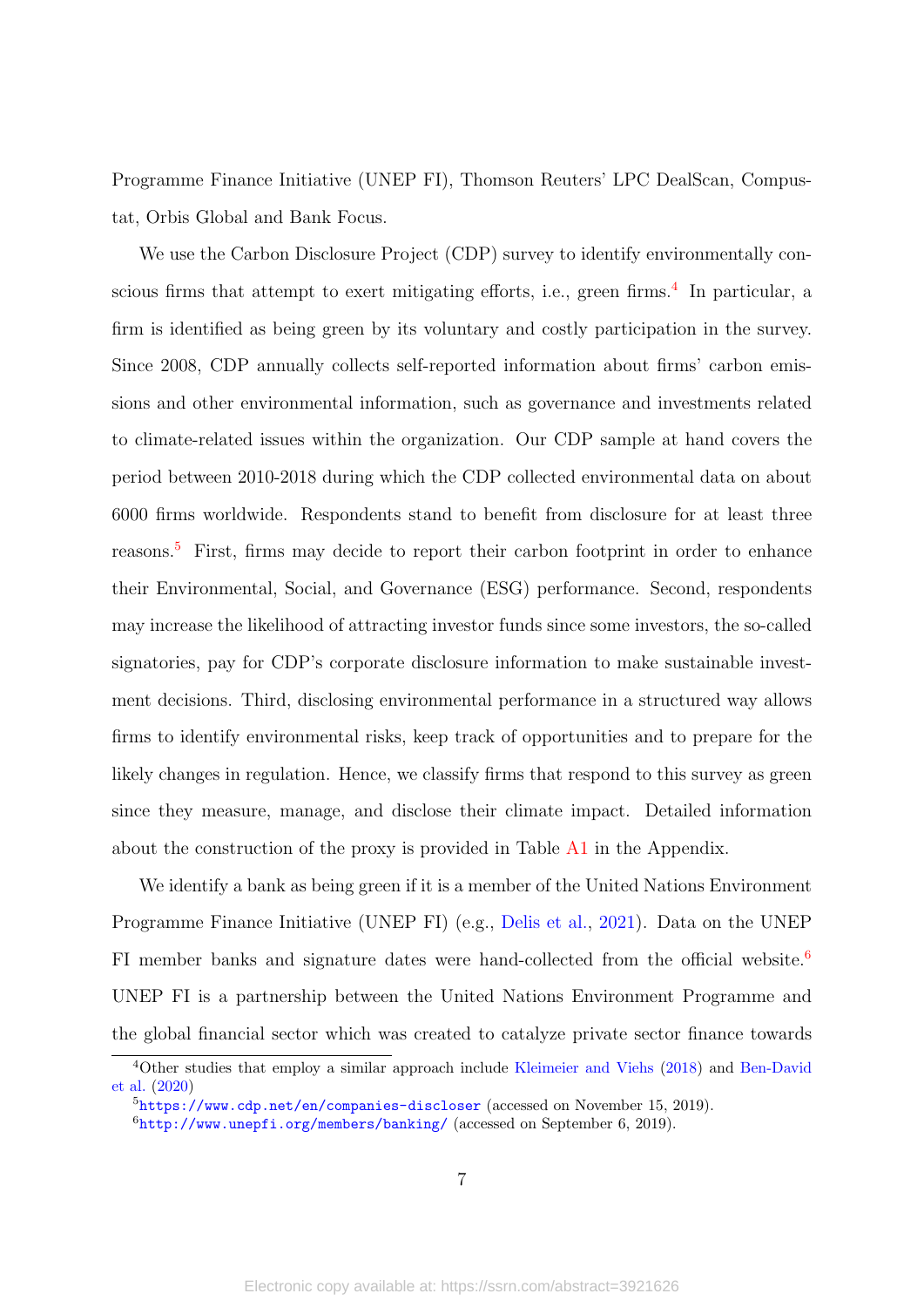sustainable development. From 1991 onwards, about 160 leading banks have joined this initiative. By stating their adherence, banks align their business strategy to the United Nations' Principles of Responsible Banking and should adopt a framework for sustainable banking.[7](#page-8-0) Hence, this membership proxies for a bank's attitude towards climate change and provides lenders with a superior screening technology.

Next, we collect loan-level data from Thomson Reuters' LPC DealScan database. DealScan contains data on bilateral and syndicated loans to firms worldwide, including loan amounts, interest rates, and non-price loan characteristics such as maturity and covenants, starting from 1988 to date. The detailed borrower information and broad country coverage provide an ideal setting to investigate loan terms in a cross-country setting. Syndicated lending is characterized by multiple lender types: lead arranger(s) and participant lenders. While the lead arranger establishes and maintains the relationship with the borrower, the participant lenders rely upon the information memorandum provided by the lead arranger and maintain an arm's length relationship with the borrower [\(Sufi,](#page-33-6) [2007\)](#page-33-6). As such, the loan pricing decisions in syndicated loans are taken by the lead arranger. However, it is possible that a given loan facility consists of multiple lead arrangers. Therefore, it is important to note that in defining the green lender, we take into account the "greenness" of all lead arrangers in the loan syndicate. More specifically, we consider the fraction of UNEP FI members among the lead arrangers in the loan syn-dicate.<sup>[8](#page-8-1)</sup> More information about the definition of lead arranger and the construction of the green lender proxy is provided in Table [A1](#page-47-0) in the Appendix.

<span id="page-8-1"></span><span id="page-8-0"></span><sup>7</sup><https://www.unepfi.org/membership/obligations/>

<sup>&</sup>lt;sup>8</sup>Rather than defining our green lender proxy at the individual lead arranger-level, we take into account the "greenness" of all lead arrangers in a given loan syndicate in order to ensure that our estimation exploits loan rate variation across loan facilities. This is important as there is no within-facility variation in loan spreads. Consider, for instance, a loan granted by a brown 'B' and a green 'G' lead arranger with spread x; hence, our green lender proxy, BGreen, equals  $50\%$ . Our estimation thus exploits variation in loan rates across facilities with different levels of BGreen. Contrarily, if we had considered the greenness of the individual lead arranger, then estimation would have been based on within-facility loan spread differences between lead banks B and G, which would naturally result in a misleading zero difference  $(i.e., the spread is x).$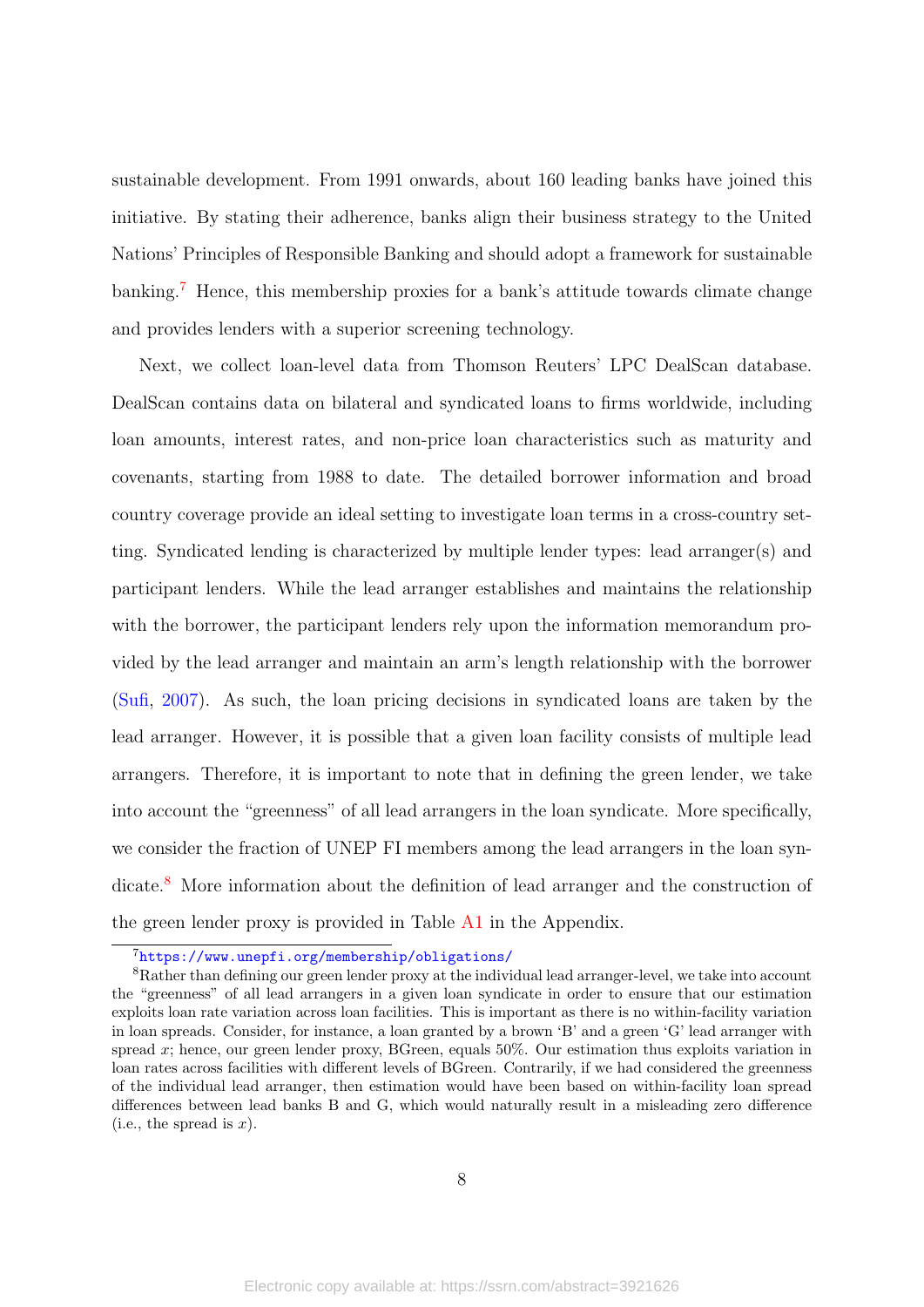To examine whether green firms borrow at different terms than other firms and, in particular, when borrowing from green banks, we merge both the CDP database and the UNEP FI database with DealScan. For the former merge, we are able to identify 5,626 green firms active in DealScan using the ISINs reported in the CDP database. For the latter merge, we conduct a fuzzy name-matching algorithm in order to identify green lenders in DealScan. Specifically, we identify 120 green lenders active during the period 2011-2019. Since our focus is on loan pricing, we restrict our DealScan sample to consider only lead arrangers. Our sample is further restricted to loans with available data on loan spreads, the so-called all-in-spread-drawn (AISD). This variable constitutes our main outcome variable and measures the spread in basis points charged on a loan facility over the London Interbank Offering Rate (LIBOR) plus additional fees for each dollar drawn down. The remaining DealScan sample consists of approximately 71,000 loan facilities granted over the period 2011-2019 to 16,660 non-financial companies.

Finally, we obtain data on borrower and lender fundamentals from Compustat, Orbis Global and Orbis Bank Focus. To that end, we match the firms and lead arrangers in our DealScan sample to those in these various databases using the software package introduced by [Cohen et al.](#page-31-7) [\(2018\)](#page-31-7). Detailed definitions of all variables are provided in Table [A1](#page-47-0) in the Appendix. After obtaining borrower and lender controls, we are left with 13,620 loan facilities out of which 12,062 to non-financial firms. In our most restrictive specifications, including all control variables, approximately 1,650 facilities are granted to 366 green firms, 3,307 facilities are granted by green syndicates, resulting in 497 greenmeets-green facilities. Figure [3](#page-45-0) depicts our sample over time.

Figure [4](#page-46-0) illustrates the mean spread over time (left) and the overall sample distribution (right) of our main dependent variable (all-in-spread-drawn) for the final matched sample. Both indicate a large unconditional green-effect, which we investigate further below.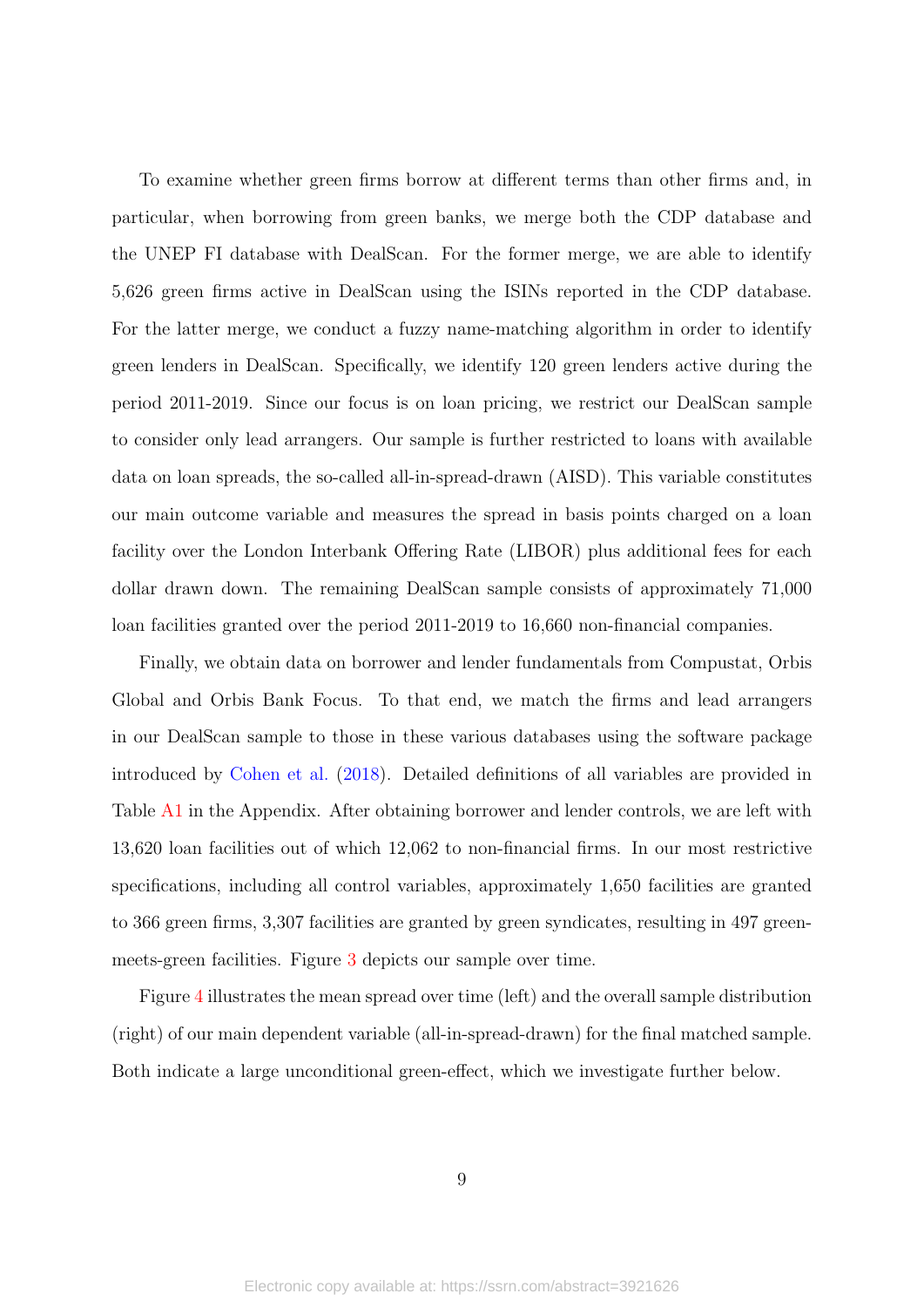### 2.2 Summary Statistics

The summary statistics for our set of variables are provided in Table [1.](#page-34-0) This table summarizes the variables defined at the facility-level, in which the unit of observation is the loan facility. Our left-hand side variable, the all-in-spread-drawn (AISD), which is right-winsorized by year at the 1% level to deal with spurious outliers, falls within the range of 1 to 875 basis points with an average value of 292 bps. This is in line with other studies such as [Kleimeier and Viehs](#page-33-3) [\(2018\)](#page-33-3) and [Delis et al.](#page-32-5) [\(2021\)](#page-32-5) that report average spreads of, respectively, 256.36 and 280.66 bps. F Green refers to our green borrower proxy that captures whether the firm disclosed information to CDP in the year before loan origination. The table reports that 5,224 loans are given to green firms and the mean AISD is 180 bps. Concerning our green lender proxy, BGreen, we construct a continuous variable which captures the fraction of green banks among the pool of lead arrangers in a specific loan syndicate. The table shows that green syndicates on average consists of 59% green lead banks. This shows that green lenders often tend to arrange loan facilities with other green lenders. If the lender consortium is  $100\%$  green, the average AISD is approximately 382 bps.

Regarding the loan characteristics, we observe that all loan facilities have at least 1 and a maximum of 54 lead arrangers, with an average of 2.60 lead banks. In fact, about 75% of the facilities have one single lead arranger. The table furthermore shows that 34% of the loans is classified as a relation loan, which means that the borrower has had a past relationship with one of the lead banks. The borrower and lender characteristics are annual, one-year lagged and winsorized. With regard to the borrower controls, firm size is measured by the natural logarithm of total assets with a mean of 7.05, which is equivalent to 1,153M\$. With regard to lender controls, for our facility-level regressions the average is taken across the pool of lead arrangers in case the facility comprises multiple lead arrangers. The average size of the lead arrangers is 13.44, which is equivalent to 6,869B\$.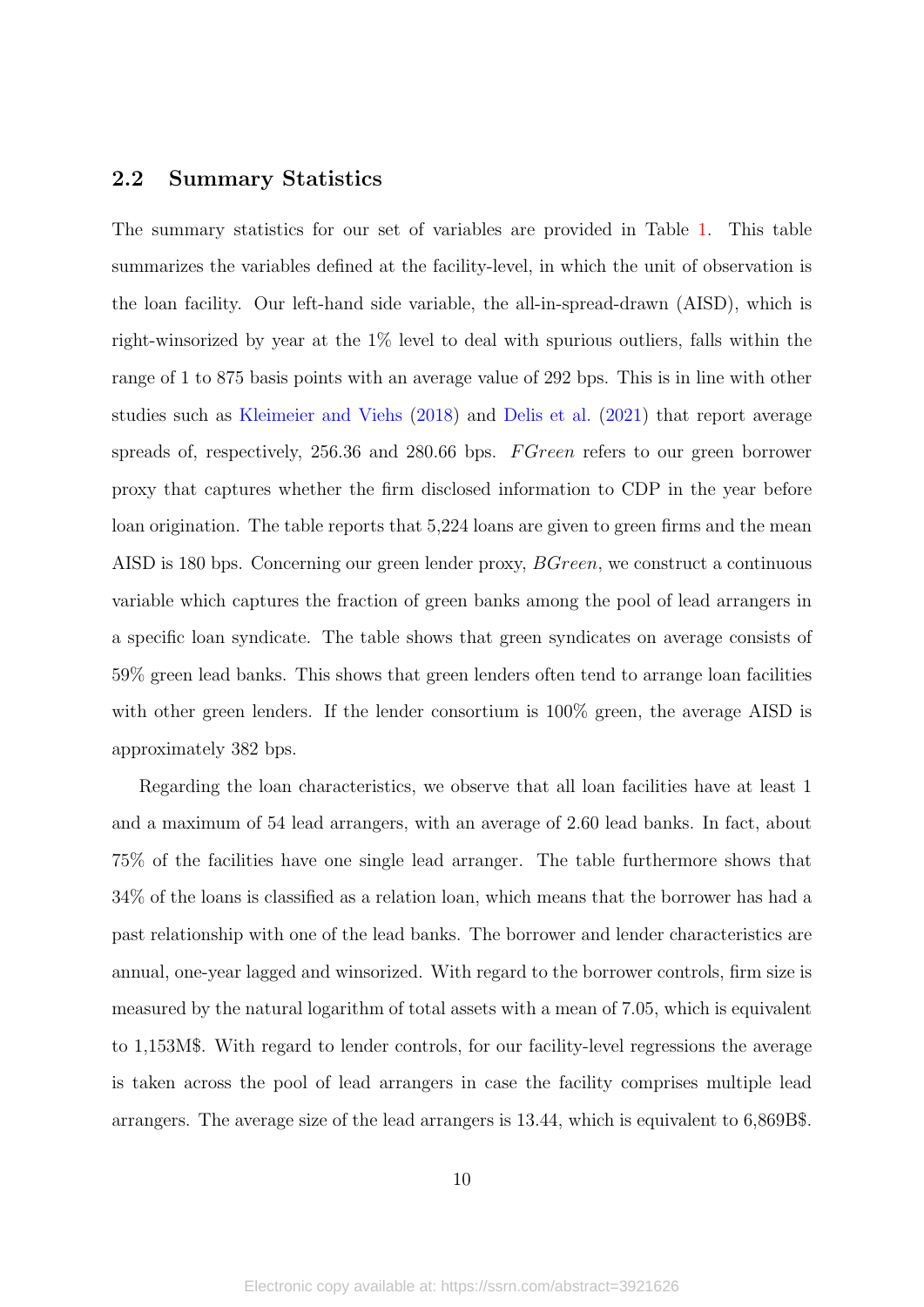# <span id="page-11-0"></span>3 Empirical Analysis: Green-Meets-Green Effect

To investigate the presence of the GMG effect—that is, whether green banks provide discounts when lending to green firms—we first consider our complete sample from 2011 to 2019. The GMG effect postulates that being green rewards a firm in terms of a lower rate when it borrows from a green bank. Thus, we estimate the following baseline regression:

<span id="page-11-2"></span>
$$
AISD_{i,b,t} = \alpha + FE_{i,b,t} + \beta_1 FGreen_{i,t-1} + \beta_2 BGreen_{i,b,t-1}
$$
  
+ 
$$
\beta_3 FGreen_{i,t-1} \times BGreen_{i,b,t-1} + \gamma' X_{i,b,t-1} + \epsilon_{i,b,t}
$$
 (1)

The dependent variable  $AISD_{i,b,t}$  denotes the all-in-spread-drawn of loan facility i, issued by the syndicate's lead arranger(s) b in year t.  $FGreen_{i,t-1}$  is the proxy for firm's greenness defined as a dummy variable equal to 1 if the loan is given to a firm that disclosed information to CDP the year before loan origination.  $BGreen_{i,b,t-1}$  is the proxy for bank greenness, which measures the fraction of UNEP FI members among the lead arranger consortium.<sup>[9](#page-11-1)</sup> The interaction term  $FGreen_{i,t-1} \times BGreen_{i,b,t-1}$  captures the GMG effect—that is, a discount a green firm obtains when borrowing from a green bank. The interpretation of the coefficients is as follows: when borrowing from a green bank, being green rewards firms with an additional discount of  $\beta_3$  (when negative); when borrowing from a green bank, a green firm enjoys a discount  $\beta_1 + \beta_3$  relative to a brown firm; when borrowing from a green rather than a brown bank a green firm enjoys a discount of  $\beta_2 + \beta_3$ .

The vector  $X_{i,b,t-1}$  denotes loan-, borrower-, and lender-level controls. Detailed definitions of all variables are provided in Table  $A1$  in the Appendix. At the loan-level, we control for loan amount, loan maturity, syndicate concentration, non-bank lead ar-

<span id="page-11-1"></span><sup>&</sup>lt;sup>9</sup>For brevity, the lender consortium is interchangeably referred to as "bank(s)", "lender(s)", or "syndicate".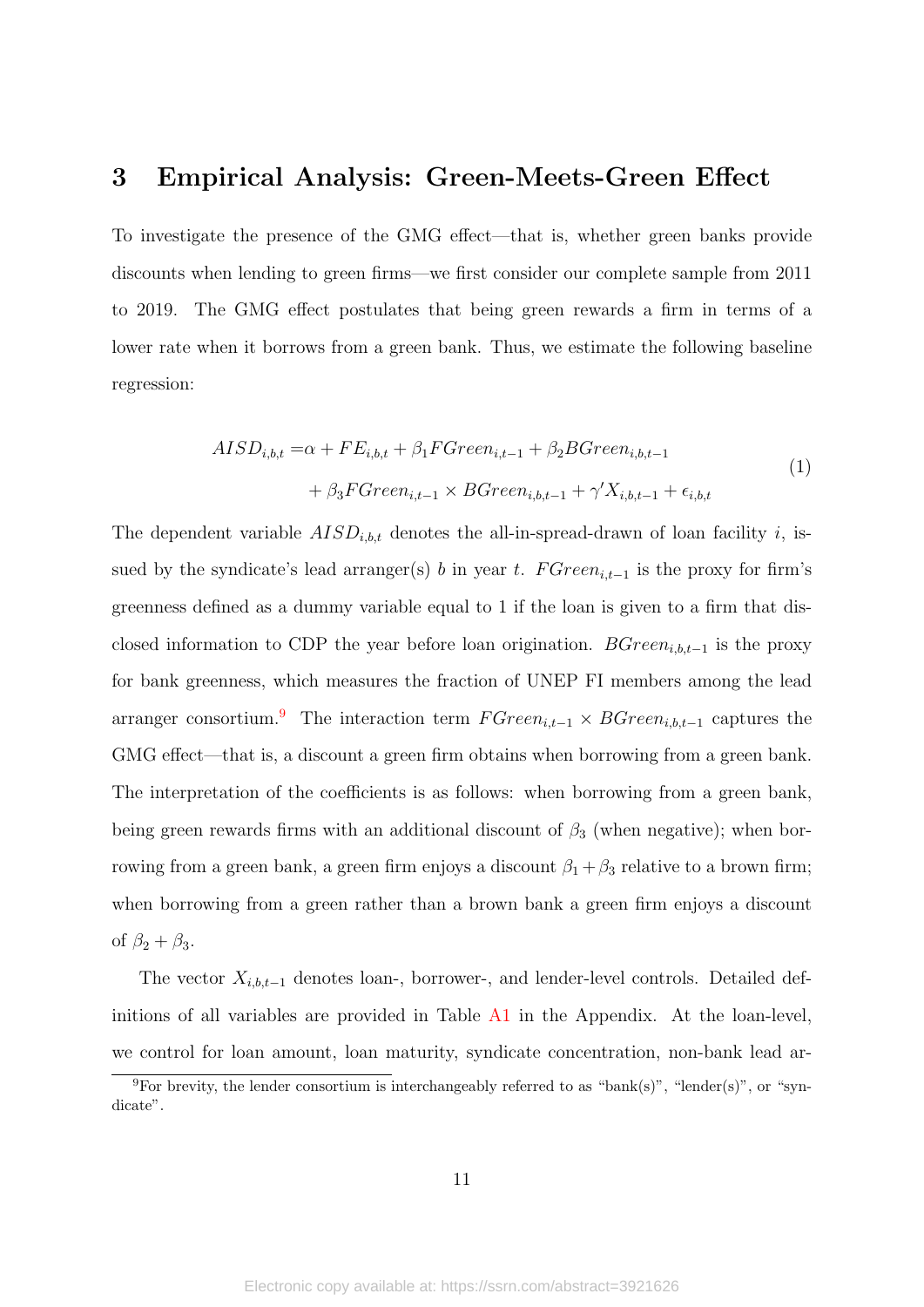ranger participation as well as loan type, loan purpose, secured, covenant and relation-ship lending dummies.<sup>[10](#page-12-0)</sup> The borrower and lender controls are one-year lagged. At the borrower-level, we control for industry type measured by the two-digit Standard Industrial Classification (SIC), profitability, leverage, firm size and whether the firm is listed or not. At the lender-level, we control for profitability, capital ratio, and size. In the case of multiple lead arrangers, the average of the lender controls is taken across all lead arrangers of loan facility i. Depending on the specification,  $FE_{i,t,b}$  may include various fixed effects such as time-, borrower country-, borrower x time-, and lender x time-fixed effects. By including year and borrower's country fixed effects we control for intertemporal differences between years and unobserved cross-sectional differences between countries which might affect the cost of debt. Replacing the year and country fixed effects by borrower  $\times$  time fixed effects, for example, allows us to control for unobserved differences between borrowers by examining the loan spreads received by the same borrower in the same year obtaining a loan from both a green and a non-green syndicate.<sup>[11](#page-12-1)</sup>

Table [2](#page-35-0) reports the results of estimating equation [\(1\)](#page-11-2) over the entire sample window 2011-2019. Our findings provide some weak evidence consistent with the GMG effect. The estimated coefficient on the interaction term  $FGreen \times BGreen$  is negative and statistically significant in specifications in which we do not control for borrower  $\times$  time fixed effects. This result provides first, albeit rather inconclusive, evidence of a novel GMG effect: when borrowing from a green bank, it rewards firms to be green with an additional discount of 35-38 bps  $(\beta_3)$ . In contrast, a green bank charges a non-green firm, on average, a higher loan rate of about 45 bps  $(\beta_2)$  relative to the same firm borrowing

<span id="page-12-0"></span> $10$ We control for non-bank lead arranger participation as [Lim et al.](#page-33-7) [\(2014\)](#page-33-7) show that facilities originated by non-bank institutional investors have higher spreads than otherwise identical bank-only facilities.

<span id="page-12-1"></span><sup>&</sup>lt;sup>11</sup>In order to be able to include lender fixed effects, we decompose our facility-level observations into lead arranger-level data in which the unit of observation is loan  $i$  and lead arranger  $b$ . To give an example, loan facilities with n lead arrangers are duplicated n number of times. Because  $75\%$  of the facilities have a single lead arranger, this is only the case for 25% of our sample. This data set allows us to control for unobserved cross-sectional differences between lenders by examining the loan spreads across green and non-green firms provided by the same bank in the same year.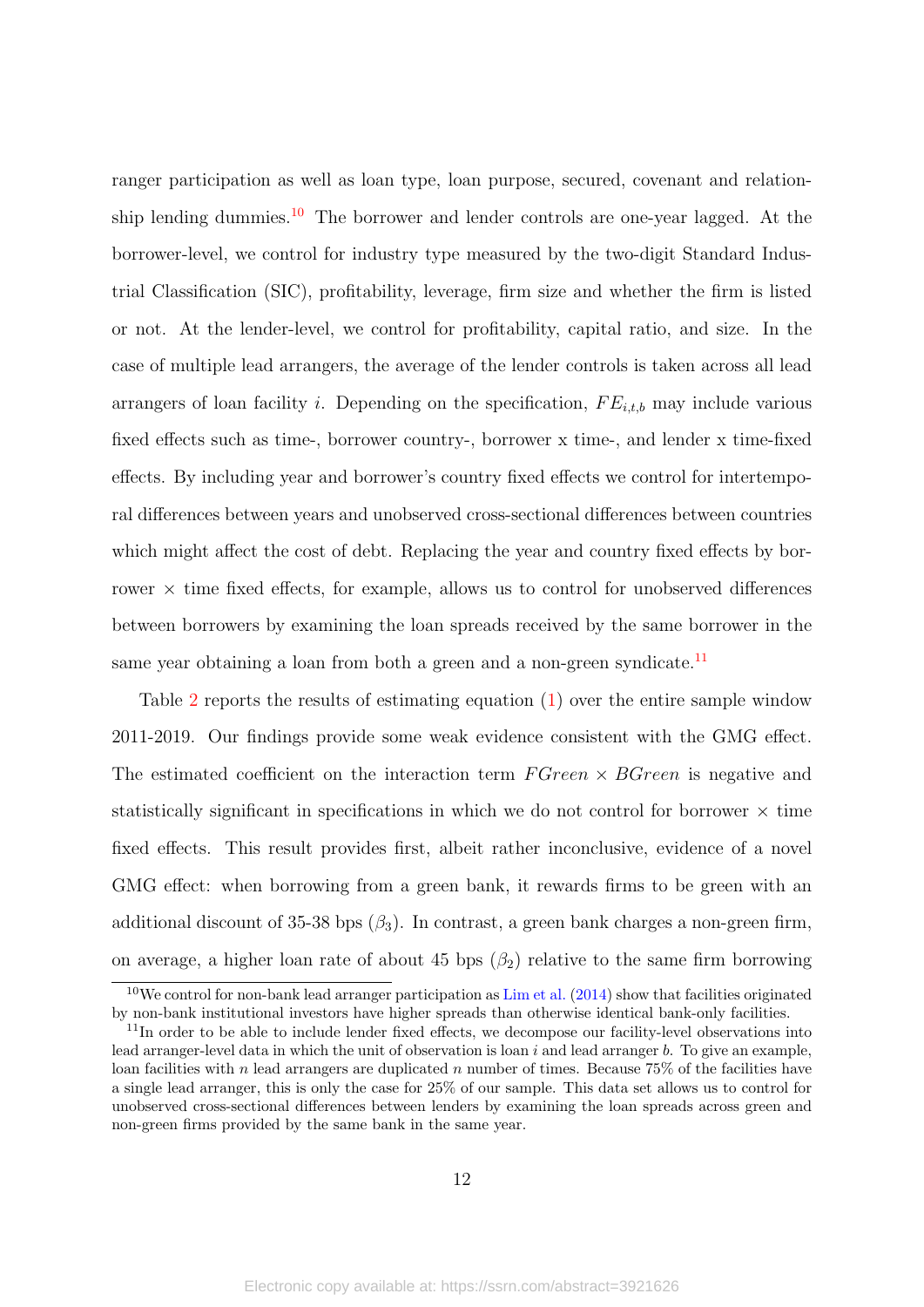from a brown bank. Thus, this analysis suggests that green lenders attach more value to disclosure and transparency of climate-related risk, and in turn have different priors regarding firms' exposure to such risk absent disclosure. Hence, green lenders ask (higher) lower loan rates from (non-)disclosing firms, as compared to non-green lenders.

So far, our results are not conclusive on whether green firms obtain cheaper credit when borrowing from green rather than brown banks. Recall, that the discount green firms obtain when borrowing from a green rather than a brown bank is captured by the sum of coefficients  $\beta_2$  and  $\beta_3$ . While the analysis of the lead arranger-level data in Table [2](#page-35-0) suggests that it is cheaper for a green firm to borrow from a green bank, the analysis of facility-level data indicates the opposite result. We address this issue below.

In the following, we investigate how the acceptance of the Paris Agreement shifted lenders' behaviour. In particular, we conjecture that the Paris Agreement, as the world's first comprehensive climate agreement, raised public awareness of climate-related risks and increased the soft commitment of policy-makers to a stricter enforcement of climate policy. We expect that this has shifted the perception of climate transition risks by investors, therefore materially changing the impact of climate-related disclosures. To test this hypothesis, we split our sample into a sample before and after the Paris Agreement. Specifically, we classify all loans with loan origination date preceding December 12, 2015, the agreement date of the Paris Accord, as "Before Paris"-sample, while all other loans constitute the "After Paris"-sample. We are again interested in  $\beta_3$ —the coefficient on the interaction term in equation [\(1\)](#page-11-2).

Table [3](#page-36-0) reports the result of estimating equation [\(1\)](#page-11-2) for the two sub-samples: before and after the Paris Agreement. Across all specifications, the estimation results consistently reveal that the GMG effect  $(\beta_3 < 0)$  is statistically significant on loans granted after the Paris Climate Agreement. In contrast, the interaction term is never significant in the before-Paris sample indicating that the signaling value of climate-related disclo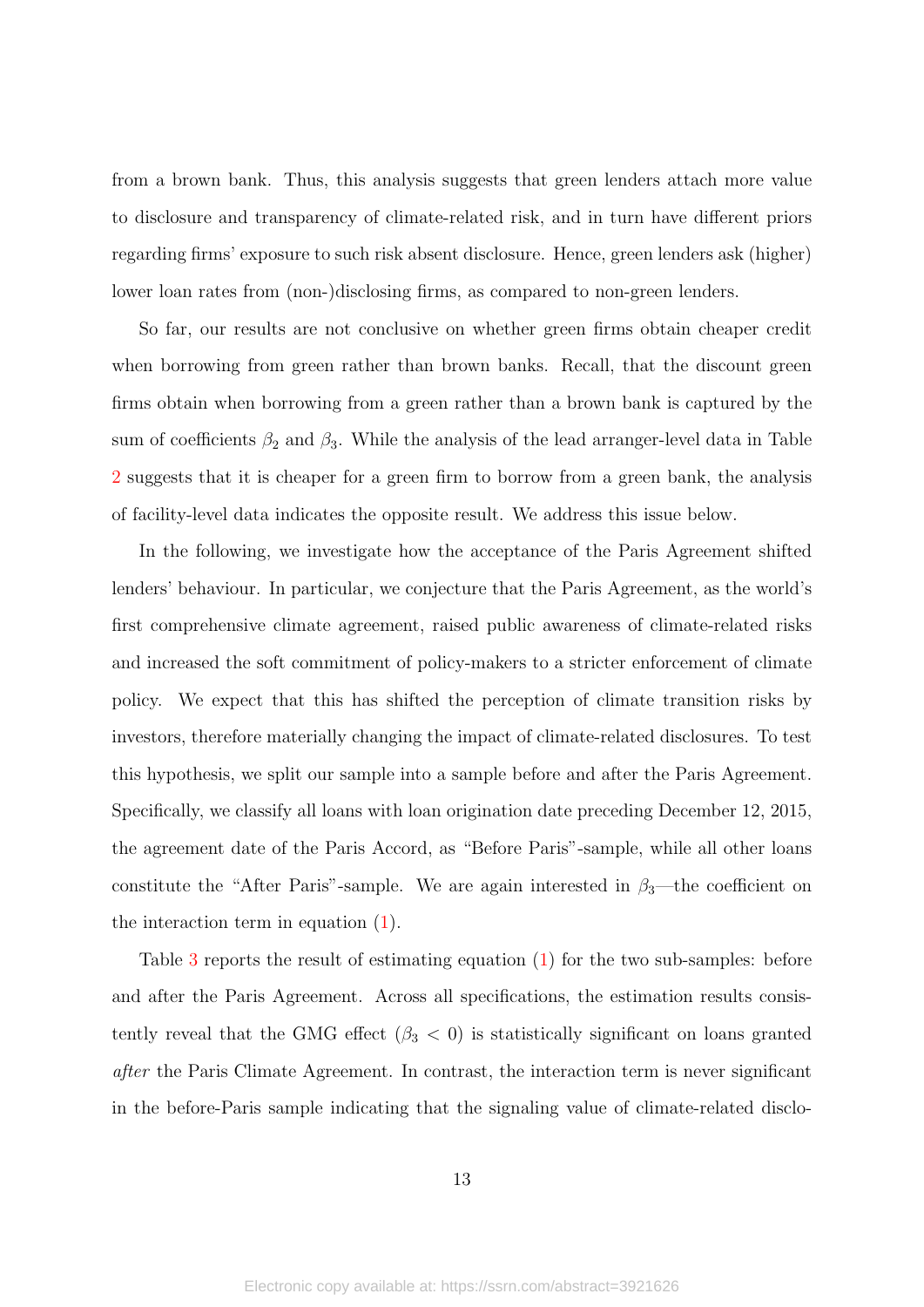sures changed after the event, and particularly so for green lenders. This finding supports our prior and underpins our key result that when green firms borrow from green banks they enjoy an additional discount. In fact, our analysis suggests that the magnitude of the GMG almost doubles—about 63-68 bps—when we split the sample. This suggests that our results in the overall sample were driven by the post-Paris Climate Agreement sample. Moreover, our results further show that the discount green firms obtain when borrowing from green rather than brown banks—the sum of coefficients  $\beta_2$  and  $\beta_3$ — is about 30 bps. These results are economically significant given that the mean all-in-spread-drawn is about 290 bps. $12,13$  $12,13$  $12,13$ 

On balance, these findings indicate that only after the Paris Climate Agreement green lenders offer a discount to green firms and charge a premium from non-green firms, compared to non-green lenders' loan rates. To a certain extent, this provides evidence of the effectiveness of the Paris Accord in highlighting the importance of disclosing emissionsreducing strategies and increasing the role of climate change risk awareness in lending decisions, resulting in climate risk-based price discrimination by green lenders.

<span id="page-14-0"></span>We further examine the effect of the event using an empirical model with three-way

<sup>&</sup>lt;sup>12</sup>In unreported specifications we study whether the GMG-effect might differ across banks with different characteristics (capitalization, profitability, credit quality). We do not find statistically different results for banks above and below the median capitalization, profitability and credit quality. This suggests that our GMG-effect does not pick up other bank characteristics.

<span id="page-14-1"></span><sup>13</sup>[Reghezza et al.](#page-33-5) [\(2021\)](#page-33-5) show that after the announcement on the US withdrawal from the Paris Agreement European banks decreased lending to polluting firms in the United States. To study whether our results are picking up an impact of President's Trump announcement on 1 July 2017, we investigate whether the withdrawal affected GMG-pricing to US firms. In particular, in unreported results, we split the post-Paris sample into a pre-Trump and post-Trump period, and find that the GMG-effect is both quantitatively and qualitatively equivalent in both periods suggesting that the US withdrawal from the Paris Agreement is not materially affecting our results.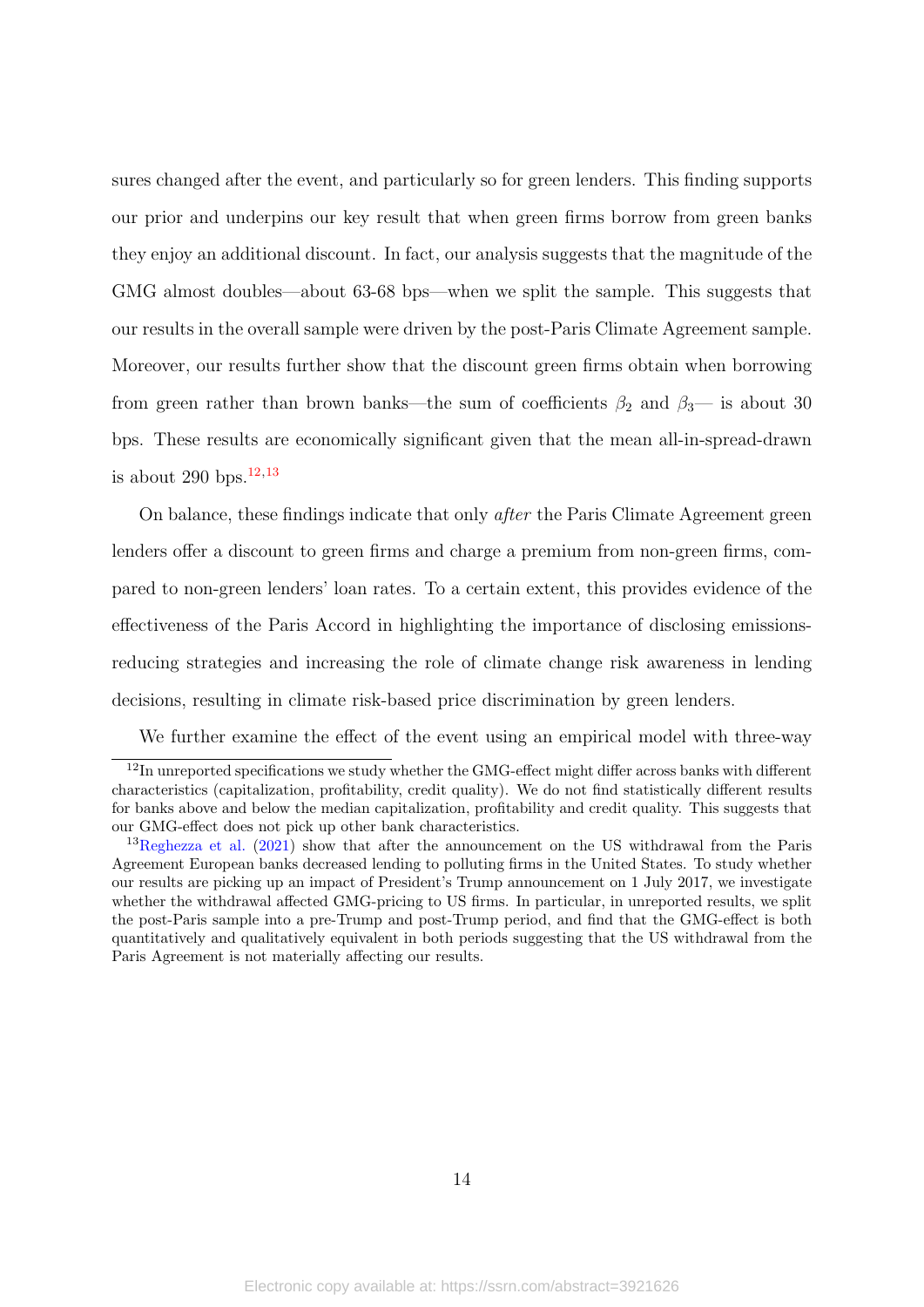interaction of the following form:

<span id="page-15-1"></span>
$$
AISD_{i,b,t} = \alpha + FE_{i,b,t} + \beta_1 FGreen_{i,t-1} + \beta_2 BGreen_{i,b,t-1} + \beta_3 FGreen_{i,t-1} \times BGreen_{i,b,t-1}
$$

$$
+ \beta_4 Paris_t + \beta_5 FGreen_{i,t-1} \times Paris_t + \beta_6 BGreen_{i,b,t-1} \times Paris_t
$$

$$
+ \beta_7 FGreen_{i,t-1} \times BGreen_{i,b,t-1} \times Paris_t + \gamma' X_{i,b,t-1} + \epsilon_{i,b,t},
$$
\n(2)

where in addition to previously defined variables,  $Paris_t$  is a dummy variable which takes the value of 1 for loans originated after the Paris Agreement, i.e., after December 12, 2015, and 0 otherwise. The coefficient of particular interest is  $\beta_7$ , which captures the change in green firm borrowing conditions obtained from green banks following the adoption of the Paris Agreement.

Table [4](#page-37-0) reports the result of estimating equation [\(2\)](#page-15-1). These results are consistent with the previous ones using the sample splits. For example, examining the GMG effect, we find no statistically significant support of a spread difference before the Paris Agreement as is reflected by the insignificant coefficients on the interaction term,  $FGreen \times BGreen$ . However, consistent with our previous findings, the GMG effect is especially marked on loans granted by green lenders *after* the announcement of the Paris Climate Agreement as is shown by the significantly negative coefficients on the triple-interaction term ( $FGreen \times$  $BGreen \times Paris$ ). The economic magnitudes are similar to the ones already discussed above.[14](#page-15-2)

# <span id="page-15-0"></span>4 Robustness

In this section, we confirm the validity of our results by subjecting them to various robustness checks. Firstly, a Heckman selection model is performed to deal with a potential

<span id="page-15-2"></span><sup>&</sup>lt;sup>14</sup>The results obtained by employing lead arranger-level data remain robust to clustering the standard errors at the bank-level.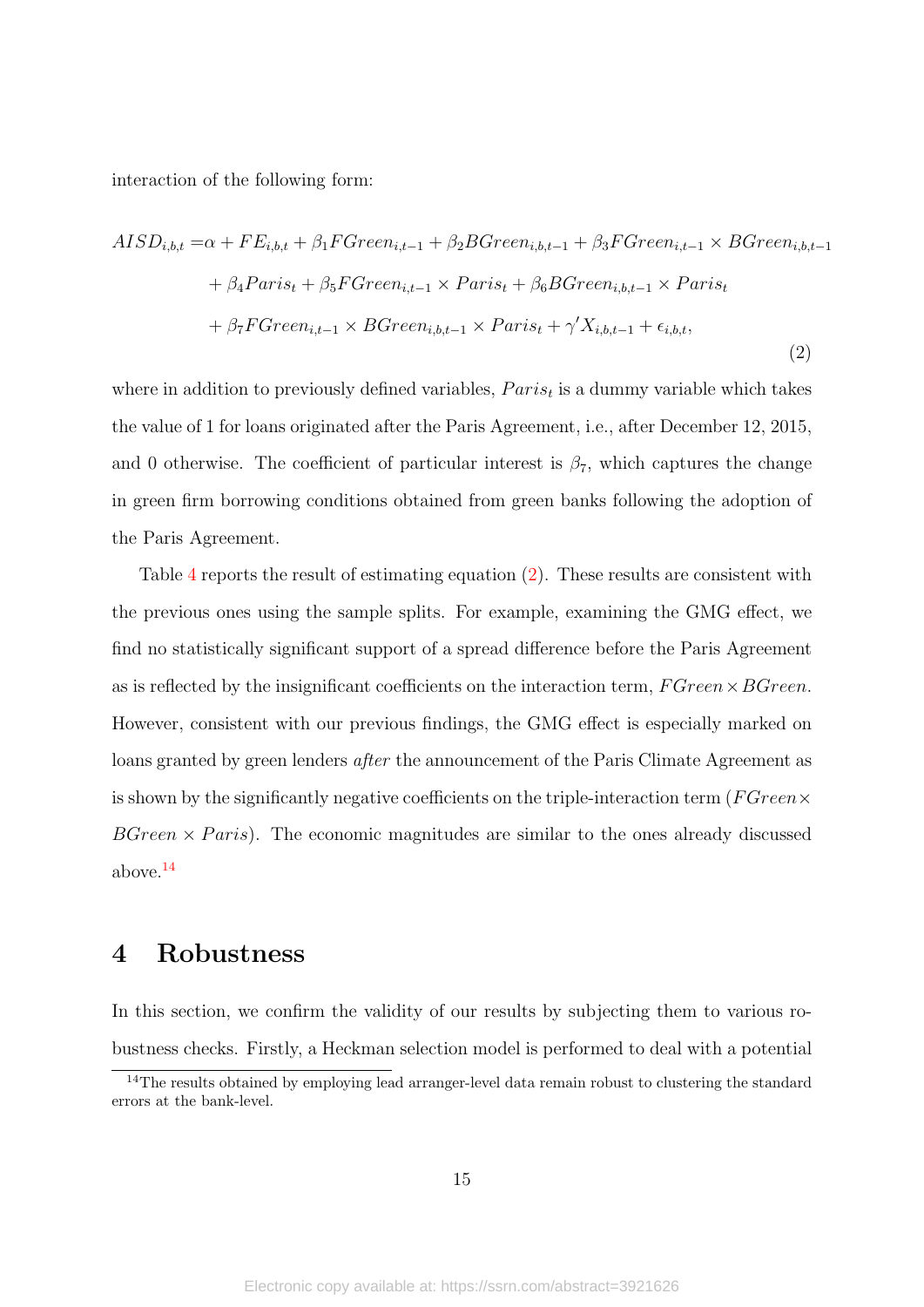sample selection bias which could arise due to CDP's survey design. Secondly, using a propensity score matching technique, we document that our results are robust to accounting for covariates that potentially predict obtaining a green-meets-green loan. Thirdly, an instrumental variable estimation is conducted to take into account potential endogenous matching between firms and lenders. Next, we study whether the green-meets-green effect is also present on loans to financial companies by conducting a sample split. Finally, we provide a falsification test to strengthen confidence in the idea that loan spreads changed due to the ratification of the Paris Climate Agreement.

### 4.1 Heckman Selection Model

We examine the robustness of our results using a Heckman selection regression that takes into account a firm's decision to report to CDP and thus becoming "green". If this decision is nonrandom, then the estimated coefficients would be inconsistent. The Heckman selection model corrects for this potential selection bias by jointly estimating a selection model for participating to the CDP survey and a loan pricing regression model that corrects for the selection bias:

<span id="page-16-0"></span>
$$
FGreen_{i,t} = \alpha + \beta_1 EPS_{i,t-1} + \beta_2 PeerPressure_{i,t-1} + \gamma'Y_{i,t-1} + \epsilon_{i,t},
$$
\n(3)

<span id="page-16-1"></span>
$$
AISD_{i,b,t} = \alpha + FE_{i,b,t} + \beta_1 FGreen_{i,t-1} + \beta_2 BGreen_{i,b,t-1}
$$
  
+ 
$$
\beta_3 FGreen_{i,t-1} \times BGreen_{i,b,t-1} + \lambda IMR_{i,t} + \gamma' X_{i,b,t-1} + \epsilon_{i,b,t}
$$
 (4)

Equation [\(3\)](#page-16-0) describes the selection model where next to previously defined firm characteristics, denoted by  $Y_{i,t-1}$ , two additional instrumental variables are included, namely the Environmental Policy Stringency  $(EPS)$  of a borrower's country of incorporation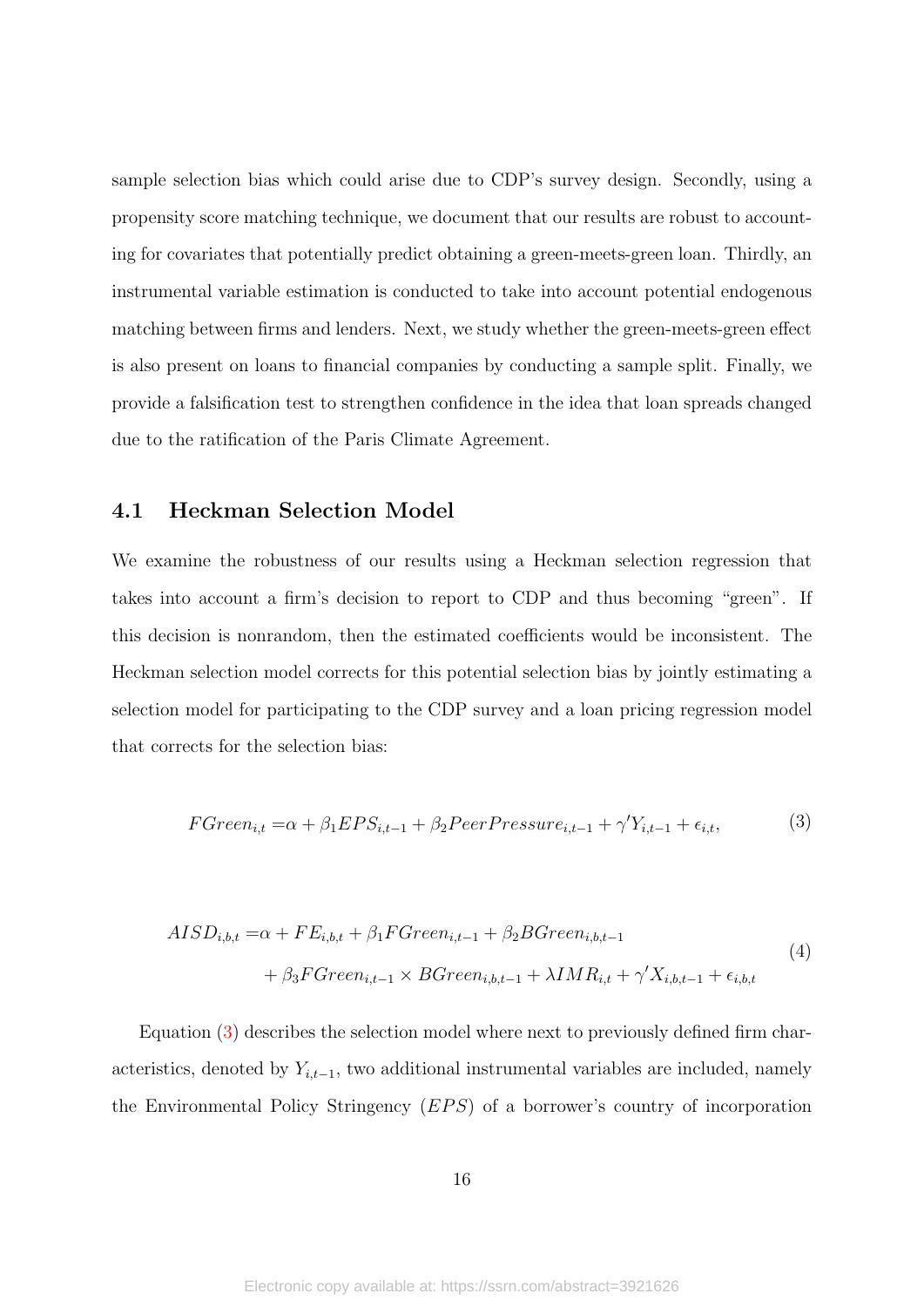and a measure for a borrower's peer pressure from the same industry. Firstly, EPS is obtained from OECD statistics and measures a country's policy stringency with respect to climate change.<sup>[15](#page-17-0)</sup> We posit that tightening environmental policy instruments, and thus increasing a country's EPS, would induce firms to report to CDP in order to signal their mitigating efforts. Hence, EPS proxies for exogenous pressure on firms to report to the CDP survey. Additionally, exogenous pressure to report might also be exerted by a firm's peers. Therefore, we secondly construct an instrumental variable, *Peer Pressure*, which represents the percentage of disclosing firms relative to the number of total firms in the borrower's industry group in the year of CDP participation. We expect that firms are more likely to report to CDP if they reside in countries and industries with higher exogenous pressure in terms of environmental policy stringency and industry peer pressure. Lastly, equation  $(4)$  is equivalent to our baseline regression in equation  $(1)$ , except for the inclusion of the Inverse Mills ratio  $(IMR_{i,t})$  which captures the potential selection bias and is obtained from the selection model.

The Heckman model is run on the full period and on sub-samples before and after the Paris Agreement, and the results are reported in Table [5.](#page-38-0) The negative  $\hat{\lambda}$ , which is sporadically significant at the 10% level, indicates that unobservables that decrease credit spreads tend to occur with unobservables that raise CDP membership. However, in most instances  $\lambda$  is insignificant. As significance would imply that a Heckman approach is essential to take account for the selection decision, we conclude that our main analyses do not suffer from sample selection bias caused by participation in the CDP survey. As such, comparing Panel A of Table [5](#page-38-0) with the regression output displayed in Table [3,](#page-36-0) one can see that our main finding remains consistent, namely that the green-meets-green effect is largely prevalent on loans granted post-Paris resulting in an average spread difference

<span id="page-17-0"></span><sup>15</sup>Due to the limited time period coverage of this variable in the OECD statistics, namely up until 2015, we chose to extrapolate 2015 values to later years in order to avoid that our analysis would be confined to the same period.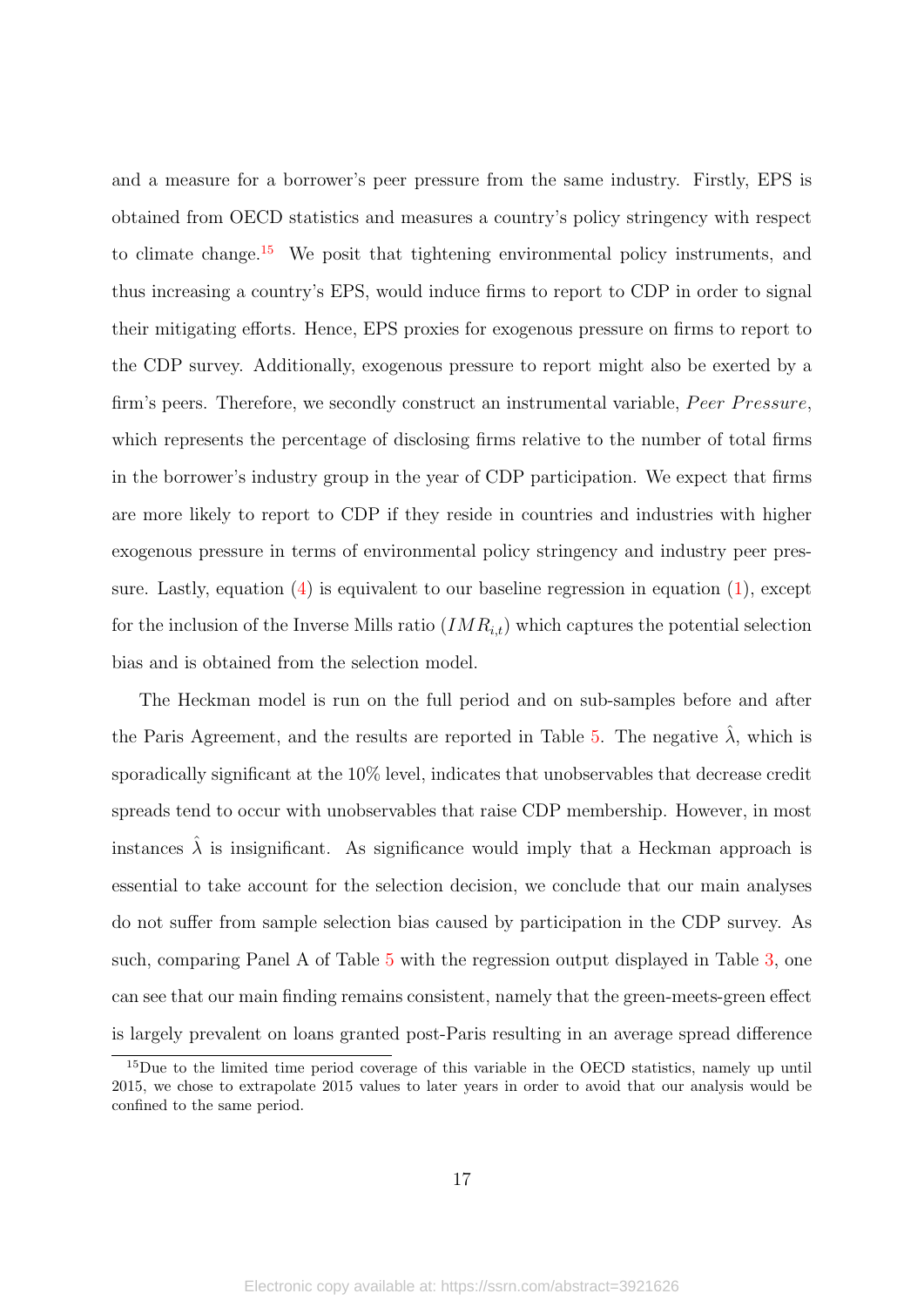between green firms and brown firms of about 69 bps relative to the same difference at brown banks.[16](#page-18-0)

Panel B reports the result of the selection model and reveals that increased exogenous pressure exerted by both the firm's country and industry is associated with a higher likelihood to participate in the CDP survey, and larger so *after* the Paris Accord which is intuitively reasonable. With respect to firm characteristics, both larger-sized and publicly listed companies are associated with a higher participation rate, which is consistent with the fact that CDP targets primarily but not exclusively the largest companies as measured by market capitalization.

## 4.2 Propensity Score Matching (PSM)

We further examine the robustness of our results using a propensity score matching estimator. One might be worried that the decision to obtain a "green loan" may be endogenous. This because the firm's decision to disclose its environmental performance to CDP may not be random, nor might be the decision on whether or not to form a relationship with a green syndicate. In fact, these decisions are likely related to bankand firm characteristics such as company size, ownership, industry, location, and previous banking relationships.

In order to study the difference in loan rates across firms and banks that are identical in these respects, we conduct a robustness check by employing the propensity score matching technique.[17](#page-18-1) Using a logit model, we first compute the propensity score of obtaining a

<span id="page-18-0"></span><sup>&</sup>lt;sup>16</sup>To test whether our main results suffer from selection on unobservables, we additionally perform the coefficient stability test proposed by [Oster](#page-33-8) [\(2019\)](#page-33-8). The test assesses omitted variable bias by using information from coefficient movements and the change in  $R^2$  when more regressors are added to the model. This test is performed on the post-Paris specifications reported in Table [3](#page-36-0) by computing  $\delta$ , the coefficient of proportionality, when moving from uncontrolled to controlled regression. Across the different specifications, the estimates of  $\delta$  are negative, implying that adding variables will continue to increase the magnitude of the estimates and that no amount of unobserved heterogeneity would negate the observed coefficients. This reveals that our point estimates might be conservative.

<span id="page-18-1"></span><sup>&</sup>lt;sup>17</sup>The employed software is from: Jann, B. (2017). kmatch: Stata module for multivariate-distance and propensity-score matching. Available from <https://ideas.repec.org/c/boc/bocode/s458346.html>.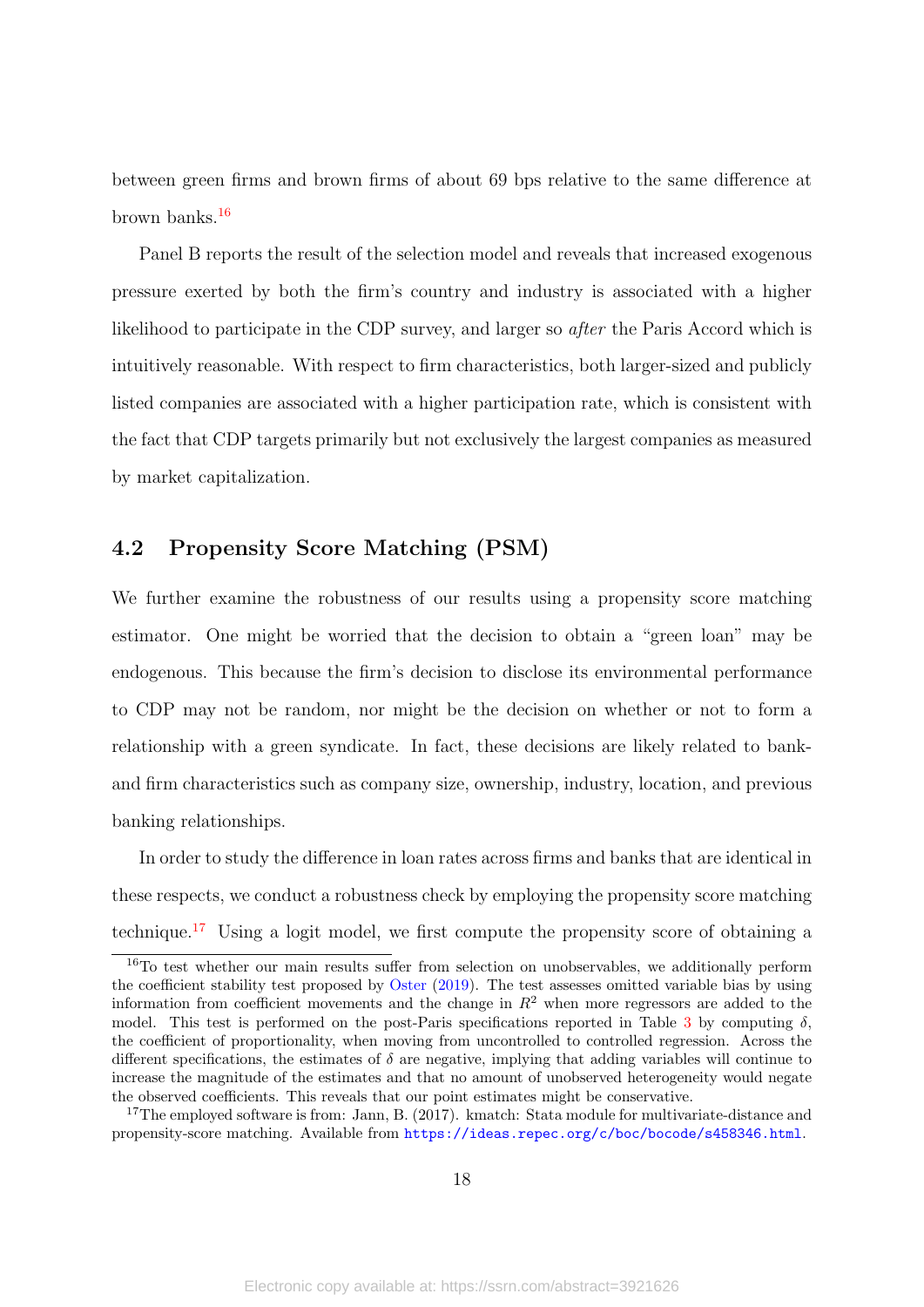green-meets-green loan (= treatment) based on ex-ante lender- (i.e., log of total assets, return on assets- and capital ratio) and firm characteristics (i.e., log of total assets, return on assets ratio, leverage ratio, a public/private indicator, industry, location and a previous relationship indicator). We employ the most restrictive definition of "green loan" and consider those issued by  $100\%$  green lender consortia to green firms (GMG,  $\#408$ ) as treated. We then select the control units from the sample of all non green-meets-green loans in our DealScan sample (#57,433). To study particularly green lenders' pricing behavior in more detail, we secondly draw control units from a sub-sample that is limited to brown borrowers obtaining loans from 100% green lender consortia (BMG, #5,467). This approach allows us to compute the mean AISD difference between green loans to green firms and green loans to non-green firms that are matched using the propensity score.

We subsequently implement two different matching algorithms. First, we employ a nearest-neighbor matching with replacement to select both the 10 and the 50 nearest controls for each treated loan. Second, to study the robustness of the nearest-neighbor matching, we also apply a kernel epanechnikov matching algorithm with replacement. Lastly, to examine the impact of the Paris Agreement, the mean AISD difference is computed separately for those loans granted before the Paris Climate Accord, and those after.

The results for the different counterfactual definitions are reported, respectively, in Panel A and B of Table [6,](#page-39-0) and are broadly similar to previous findings. Across all matching specifications, we find that spreads on green-meets-green loans are significantly lower in the post-Paris Accord period while the difference is either positive or insignificant before the acceptance of the Paris Accord. Zooming in on green lenders' pricing behavior in particular, depicted in Panel B, the estimated differences in loan spreads show that the green-meets-green effect only arose after the Paris Accord raised the probability of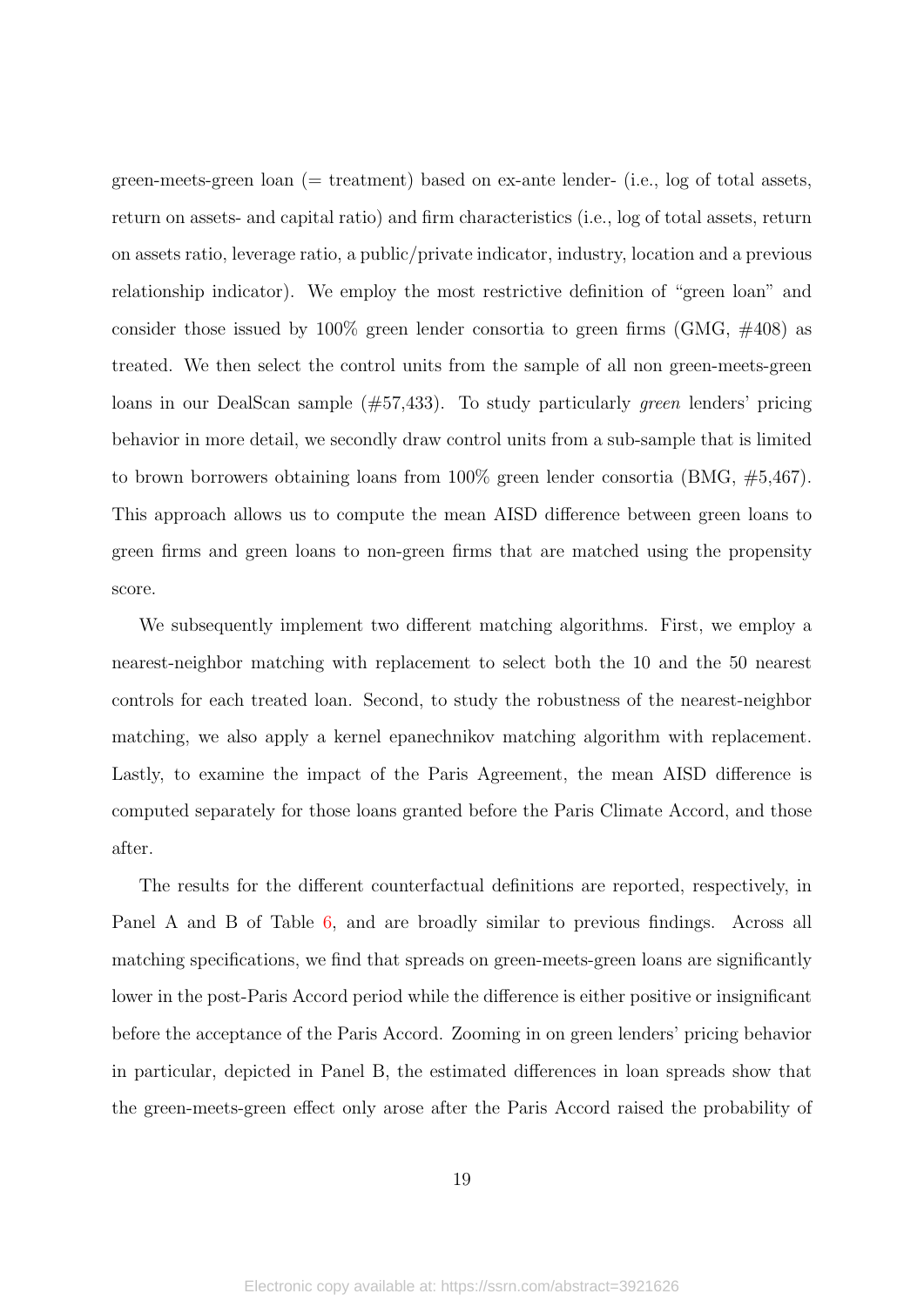stricter climate regulation, resulting in a spread difference between green firms and brown firms ranging from 50 to 69 bps.

## 4.3 IV estimation

Another potential concern may be that our identification of green-meets-green after the Paris Climate Accord could be biased due to endogenous matching between the firm and a green bank. This source of endogeneity could arise when green firms strategically choose to match with a green bank in order to obtain an after-Paris discount. Similarly, nongreen firms might potentially avoid to borrow from a green bank as to prevent penalty pricing. That is, instead of estimating a change in spreads caused by choosing to borrow from a green lender, it could be the other way around in that our estimation suffers from firms that anticipate a differential spread and therefore choose (not) to match with a green lender.

Notably, this source of reversed causation can only occur in the post-Paris period. If the borrowing firm already had a past relationship with a green lender in the pre-Paris period, however, this choice would not be made endogenously. We therefore deal with this endogeneity concern through an instrumental variable approach that uses pre-Paris green lender choice as an instrument for post-Paris green lender choice. The logic behind this instrumental variable is a simple one: although post-Paris green lender choices might be endogenous to loan rates, it is unlikely that pre-Paris green lender choices are subject to the same problem. We thus use the pre-Paris green lender choice  $(L.BGreen)$  to clean out the endogenous firm-bank matching in post-Paris green lender choice (BGreen) and link the exogenous firm-bank matching to actual variation in loan spreads, causing the bias to disappear.

Specifically, the instrumental variable L.BGreen equals 1 if the firm borrowed from at least one green lead arranger in the pre-Paris Agreement period and zero otherwise.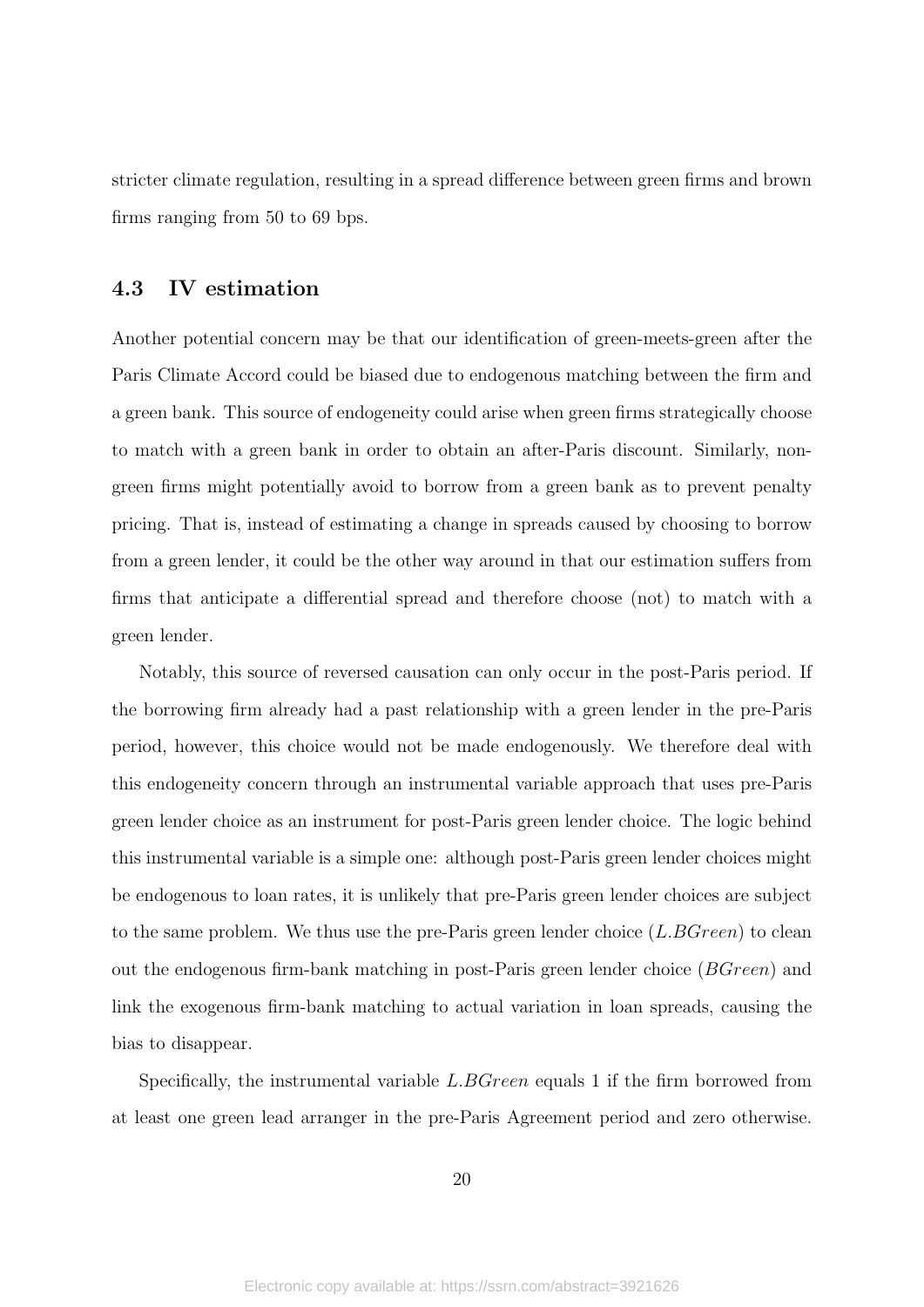Columns 3 and 4 of Table [7](#page-40-0) report the results of estimating equation [\(1\)](#page-11-2) where the endogenous regressor  $BGreen$  and the interaction term  $FGreen \times BGreen$  are instrumented by L.BGreen and  $FGreen \times L.BGreen$ , respectively.<sup>[18](#page-21-0)</sup> After including several different types of fixed effects, we find that the green-meets-green effect survives this analysis and amounts to approximately 80 bps.[19](#page-21-1)

## 4.4 Financial Borrowers

In Table  $8$ , we report the results of estimating the model in equation  $(1)$  on subsamples before and after the Paris Accord using a subset of financial borrowers. The table demonstrates that the interplay between CDP-disclosing banks and UNEP FI banks yields no green-meets-green discount, either before or after the Paris Accord. These findings suggest that the green-meets-green effect is only prevalent on loans between non-financial environmentally conscious borrowers and like-minded lenders.

### 4.5 Paris Falsification Test

Lastly, we conduct a falsification test to evaluate the soundness of our estimation on the impact of the Paris climate agreement. If the estimated change in the green-meets-green effect is not caused by the ratification of the Paris Accord, then we should be able to replicate similar findings using random signature dates. To verify this, we restrict the sample to the period before the accord effectively took place: 2011-2015. During this period, we should be unable to identify a reduction in loan rates when green-meets-green as there was no such event to align the green attitudes of market participants and increase

<span id="page-21-0"></span><sup>&</sup>lt;sup>18</sup>Although the first-stage regression equations provide evidence that our IV's are correlated with the endogenous regressors, conducting the Hausman specification test on the difference between our baseline regression and the reduced-form regression reveals that our main analysis does not suffer from this kind of endogeneity. Nonetheless, we report the results of the instrumental variable estimation.

<span id="page-21-1"></span><sup>&</sup>lt;sup>19</sup>Please note that due to collinearity with our IV's, which are constructed to be time-invariant at the borrower-level, we are unable to include borrower fixed effects in this analysis.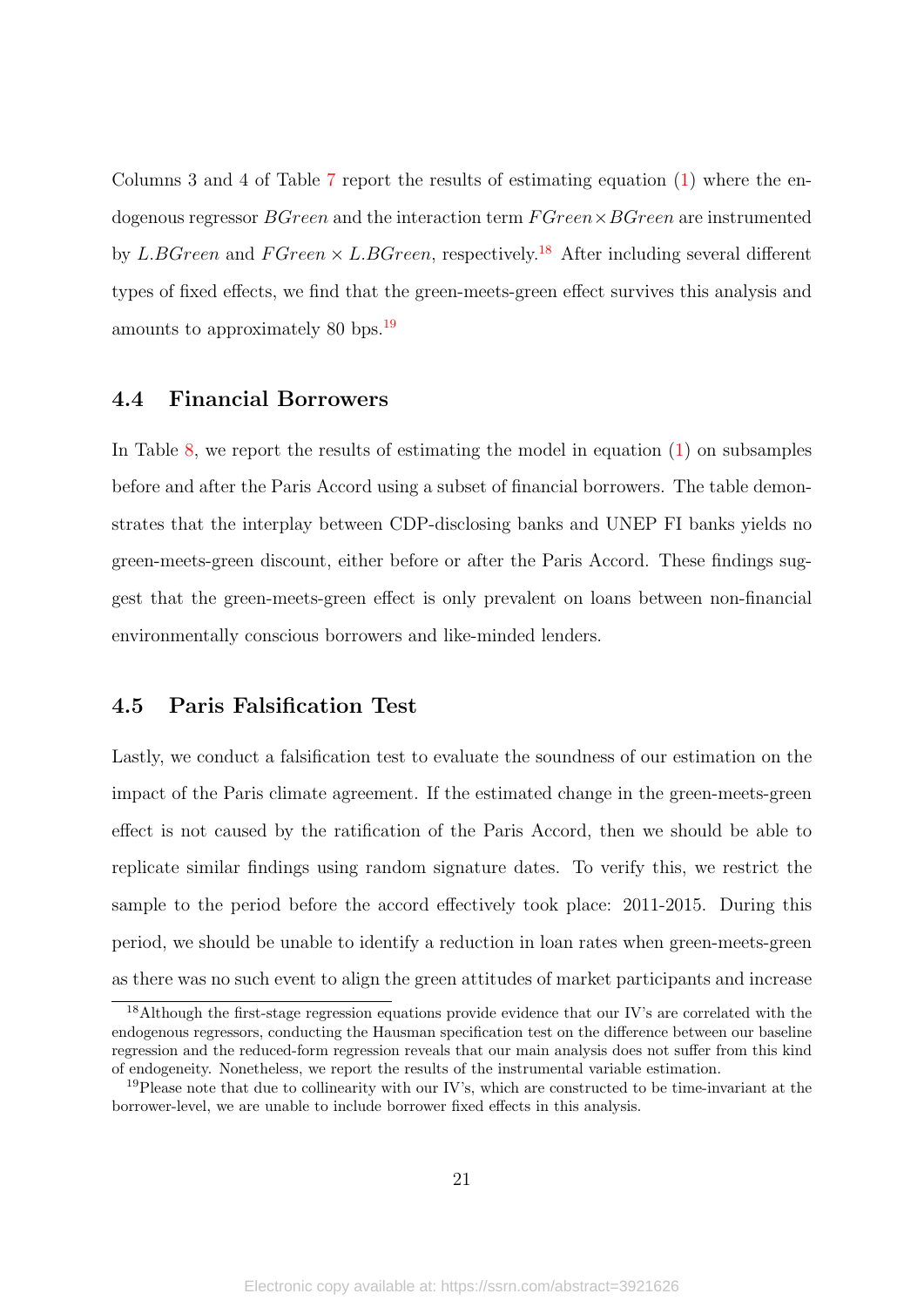awareness towards transition risks. In particular, we do as if the Paris Accord acceptance date was in 2013 and 2014, respectively. That is, *Paris* equals 1 after 2013 and 2014, respectively, and zero otherwise.

Table [9](#page-42-0) reports the regression output of estimating equation [\(2\)](#page-15-1) using fake signatory dates. Across the different specifications, there is no evidence of a green-meets-green discount neither before nor after the fake Paris Agreement signature dates as is reflected by the estimated coefficients on  $F$ Green  $\times$  BGreen and  $F$ Green  $\times$  BGreen  $\times$  Paris, respectively. Since we are unable to produce similar results on our three-way interaction term employing fake Paris Accord ratification dates, this analysis offers confidence in our main result.

# <span id="page-22-0"></span>5 GMG as a result of price discrimination

We have argued that the robust GMG-effect could result from price discrimination by banks who are particularly concerned about climate change and the low-carbon transition of the economy. In this section, we present a stylized theoretical framework to highlight the mechanism which drives this effect, and in particular, to illustrate how the Paris agreement may have worked as a catalyst for such price discrimination to arise. In addition to emphasizing the potential channels behind our main results, we use the model to draw some conclusions and discuss possible implications of further policy changes.

Our model economy is populated with a continuum of firms, whose business activity is heterogeneously exposed to the risk of regulatory shocks addressing climate change. The firms initially are unaware of their exposure to such shocks, but can exert a costly effort to understand and (probabilistically) mitigate their exposure. For example, firms can hire external consultants to review their business model and identify threats and opportunities coming from future policy changes, or can decide to set-up an in-house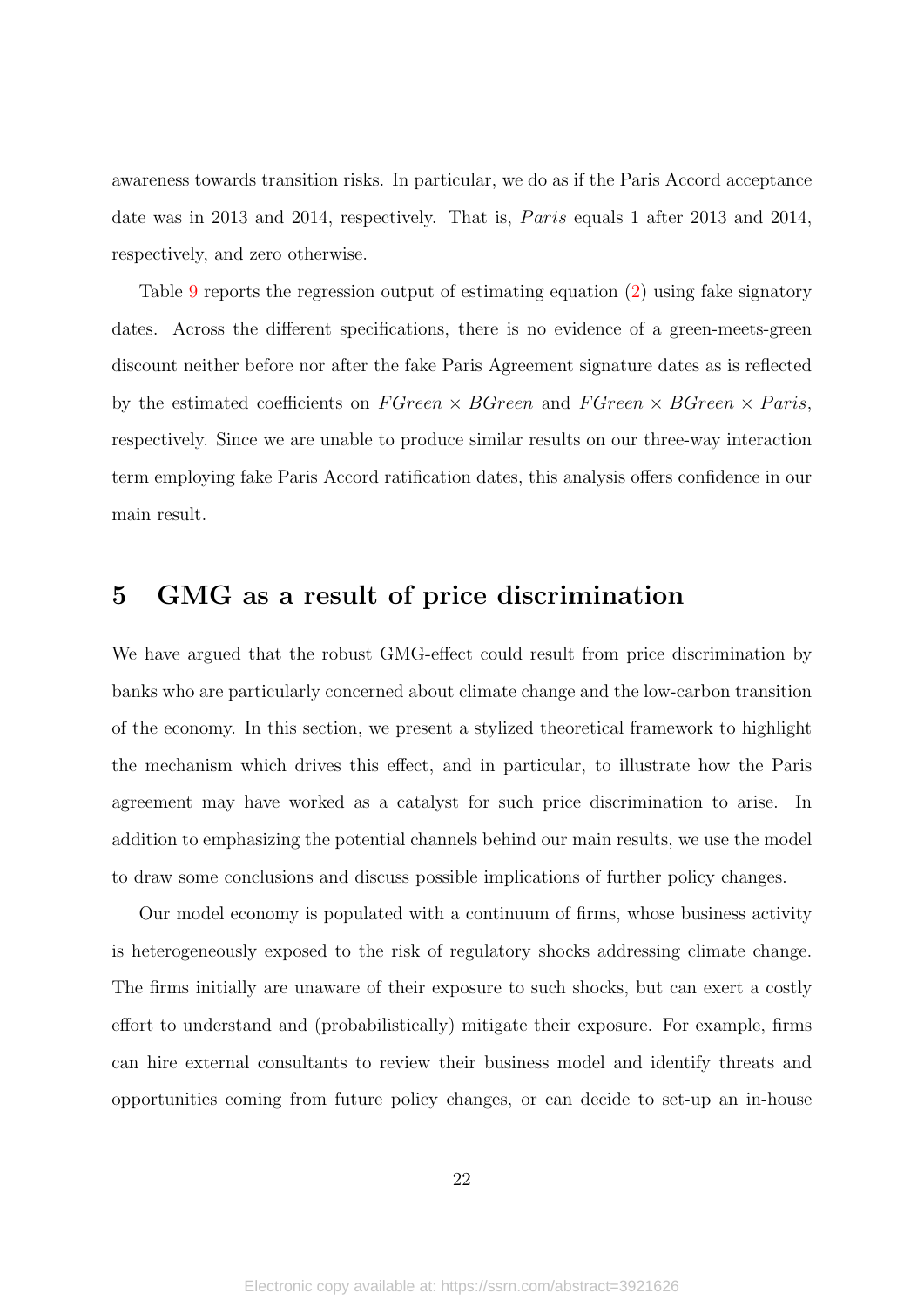team of sustainability experts. Crucially, we assume that the information created through such ventures is channeled towards investors in the form of increased transparency and information disclosure, such as CDP reporting. This is a natural assumption in the present context: as firms explore and implement various business strategies to speed up their transition to a low-carbon future, investors such as banks will have more publicly available information to rely on when judging the firm's exposure to such risks.

We model the loan market as a monopolistic competition between two banks, a "brown" and a "green" bank. The green bank, having previously accumulated the necessary knowledge to do so, can decide whether to price-discriminate against firms with high exposure to the carbon transition risk, i.e., to reflect such information in the pricing of loans. Doing so, it relies on information, the quality of which - and so the ability to profitably price-discriminate - depends on firms' prior effort, as explained above.

We argue that the first-order impact of the Paris-agreement was to shift the perception of the probability of future policy shocks which may negatively influence firms' business in the short term. Under quite general conditions this leads to higher equilibrium effort choices by the firms, and - as more and more firms become low-risk -, a more heterogeneous population of borrowers. On the loan market, the richer set of available information – a byproduct of firms' mitigation effort – increases the green bank's ability to tell apart high-risk from low-risk borrowers. Such improvement of the signal quality, the increased heterogeneity of population, as well as the higher probability of regulatory shock, all improve the relative profitability of price discrimination based on carbon risk. In particular, our model demonstrates that there is a state-transition in the equilibrium pricing pattern: GMG pricing arises if and only if the probability of such shock is sufficiently high.

In the next section we introduce the model set-up in detail. Then, we solve for equilibrium, and discuss some implications of the main result.

23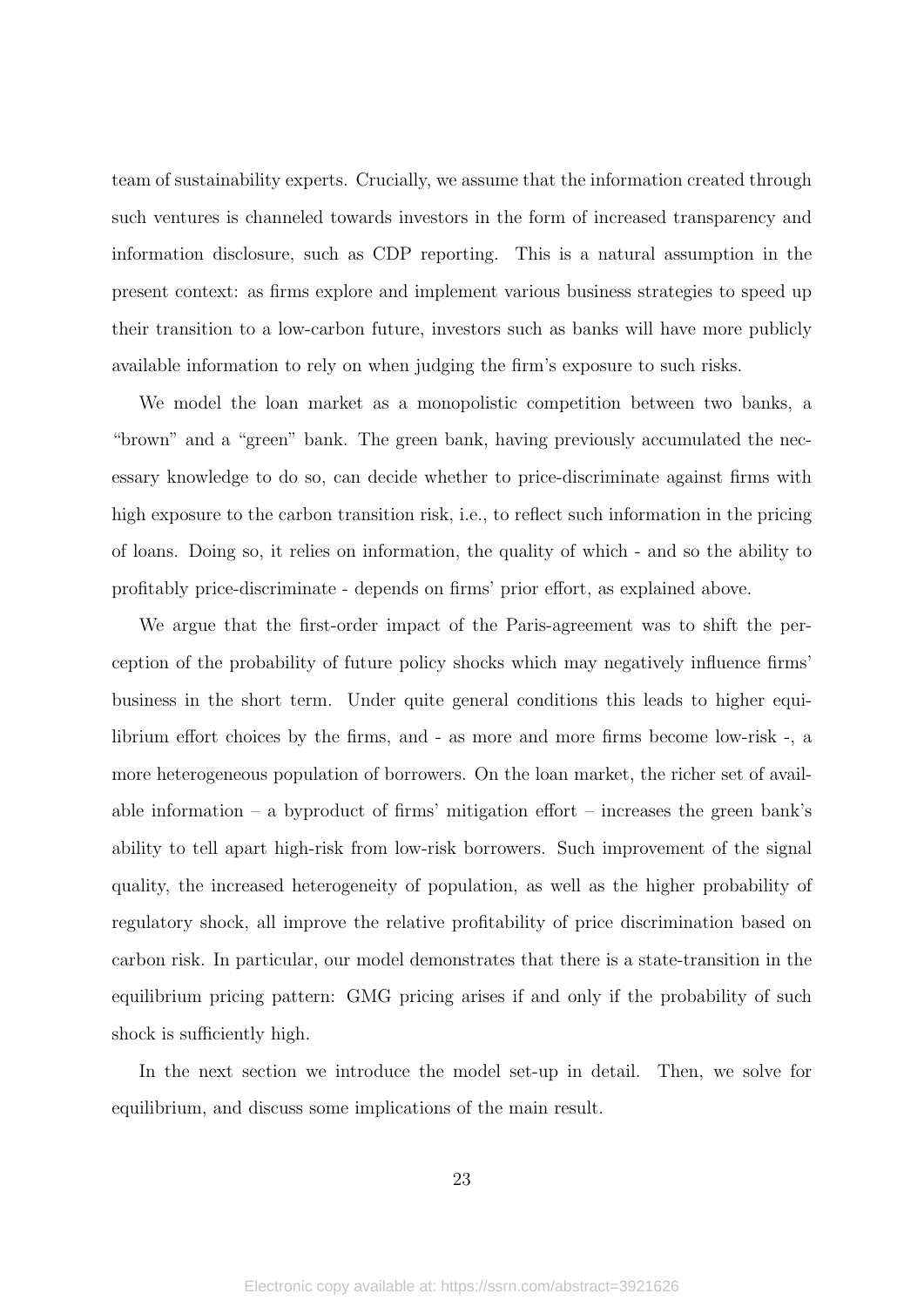### 5.1 Set-up

We consider a model of differentiated credit market competition between a "green" bank, denoted by  $G$ , and a "brown" bank  $(B)$ , which are endowed with a different screening technology. The banks compete for a unit measure of firms located uniformly on the interval  $[0, 1]$  that have a fixed demand for one unit of loan. The two banks are located at the two endpoints, Bank G located at 0 and Bank B located at 1. When borrowing from any of the two banks, a firm located at  $\gamma \in [0, 1]$  incurs a transportation cost of  $\tau \delta$ where  $\delta$  is its distance from the bank.<sup>[20](#page-24-0)</sup>

There is a systematic risk component in the economy (i.e., carbon transition risk) captured by a random variable  $z \in \{0, 1\}$ , which is the only aggregate source of risk. The variable takes the value of 1 (risk-event) with probability  $p$ , and 0 with complementary probability  $1 - p$ . Nature draws the probability p before, but the realization of z only after the lending relationships are established.

Firms are heterogeneously exposed to the carbon transition risk, and their exposure can take two values,  $\beta_L$  with probability  $q < 1/2$  and  $\beta_H > \beta_L$  with probability  $(1 - q)$ . When the risk-event materializes (i.e.,  $z = 1$ ), a firm with exposure  $\beta$  suffers a monetary loss of  $\beta$ , which may be (partially) transferred to the lending bank. In particular, a bank's expected loss from lending to a firm with exposure  $\beta$  is a function  $c(\beta, p)$  which is increasing in p and  $\beta$  and has increasing differences (i.e., the difference  $c(\beta_H) - c(\beta_L)$ is increasing in  $p$ ).

Firms can exert an effort  $e \in [0,1]$  for a cost of  $c_F(e)$  to learn their true exposure, and, if they turn out to be a high-exposure type, mitigate it with some probability. In particular, exerting effort  $e$  decreases a firm's exposure from  $\beta_H$  to  $\beta_L$  with probability  $e.$ The cost function  $c_F(e)$  is increasing and convex in e. The firm maximizes the following

<span id="page-24-0"></span> $20$ A similar setup is used in [Thanassoulis and Vadasz](#page-33-9) [\(2021\)](#page-33-9) to study the joint pricing of current accounts and customer credit.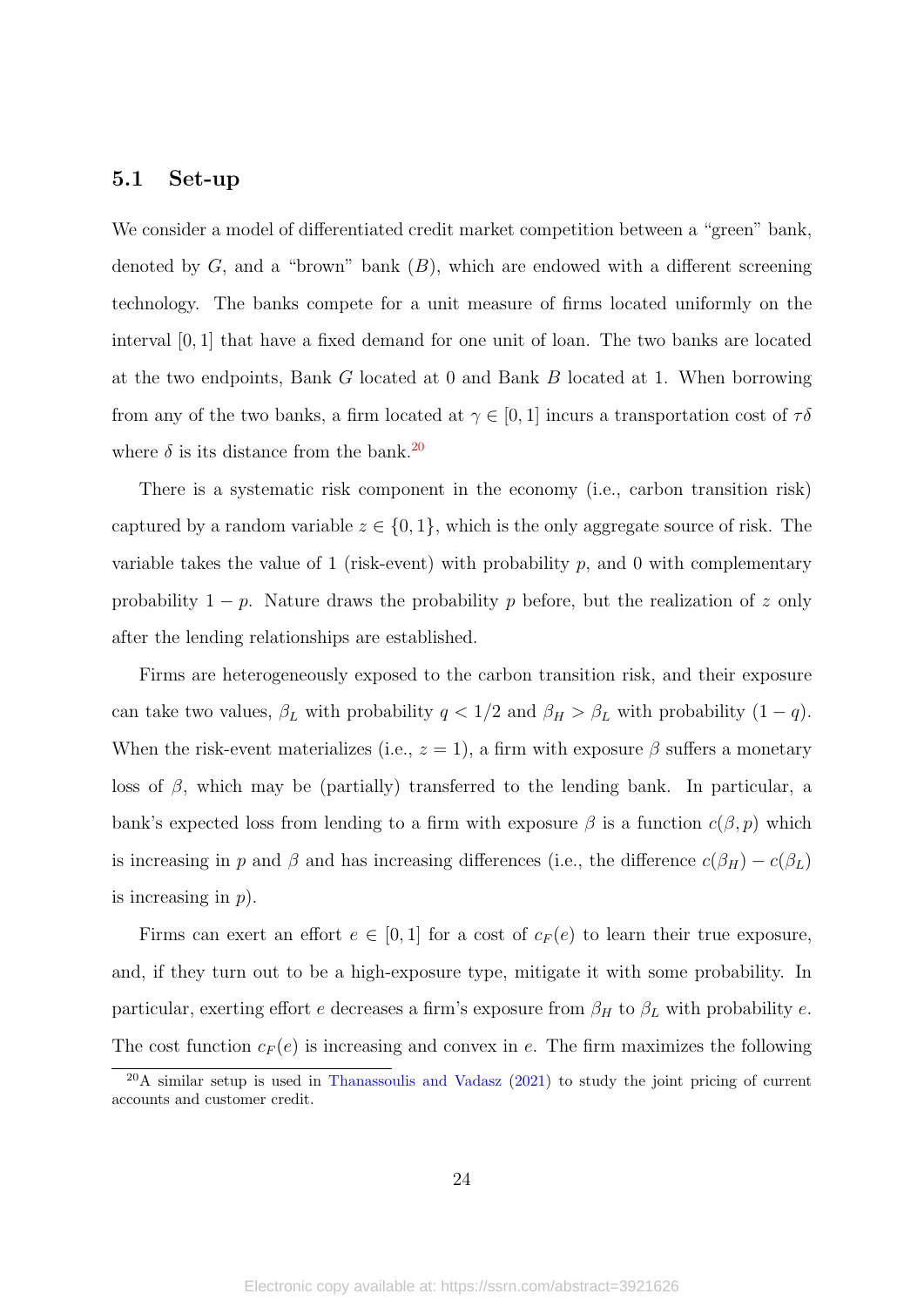"profit" function:

$$
\pi_F(e) = \mathbb{E}[-z\tilde{\beta}(e) - c_F(e)]\tag{5}
$$

where  $\tilde{\beta}(e)$  is the random realization of the firm's exposure after the mitigation effort. That is, maximizing profit is equivalent with minimizing the expected shock adjusted with the cost of effort. Suppose that the functions are such that with  $p = 1$  the firm exerts maximum effort  $e = 1$ , so all high-exposure firms become low-exposure.<sup>[21](#page-25-0)</sup>

The two banks have different endowment technology. The type G bank has access to a screening technology which may be activated for a fixed cost of  $F<sup>22</sup>$  $F<sup>22</sup>$  $F<sup>22</sup>$ . The technology, if applied, delivers a signal  $s \in \{l, h\}$  on the firm's exposure to the green transition risk, and the bank can condition the loan prices on this signal. In particular, let us denote by  $r_l$  the loan price when l is observed and  $r_h$  when h is observed. The signal has the following conditional distribution:

$$
Pr[l | L] = q + (1 - q)x(e) \text{ and } Pr[h | L] = (1 - x(e))(1 - q)
$$
  

$$
Pr[h | H] = 1 - q(1 - x(e)) \text{ and } Pr[l | H] = q(1 - x(e))
$$

where the function  $x(e) \in [0,1]$  parameterizes the informativeness of the signal. We assume that the informativeness increases in the firm's effort, so  $\partial x/\partial e > 0$ . We will suppress the argument e where it can be done without confusion. Note that with  $x = 0$ the signal's distribution equals to the prior, so the signal is uninformative. With  $x = 1$ the signal is fully informative. The timing of the model is summarized in Figure [1.](#page-43-0)

<span id="page-25-0"></span><sup>21</sup>This normalization is not critical, but it allows us to study extreme cases, where climate transition becomes so important that all firms mitigate. Notice that we specify firms' utility in a way which does not depend on the banks' equilibrium loan offer. We justify this by arguing that, although a firm can gain by strategically becoming green just to obtain the cheaper loan from a green bank, this benefit is of second order compared to the potential losses from actual shocks. So the effort decision is not primarily driven by the potential savings on loan. Alternatively, one could assume formally that firms' location on the loan market is not known at the time of the effort choice.

<span id="page-25-1"></span> $22$ For example, the risk management division may have to initiate a costly revision and board approval process of their existing internal risk assessment methodologies before it is eventually put in use.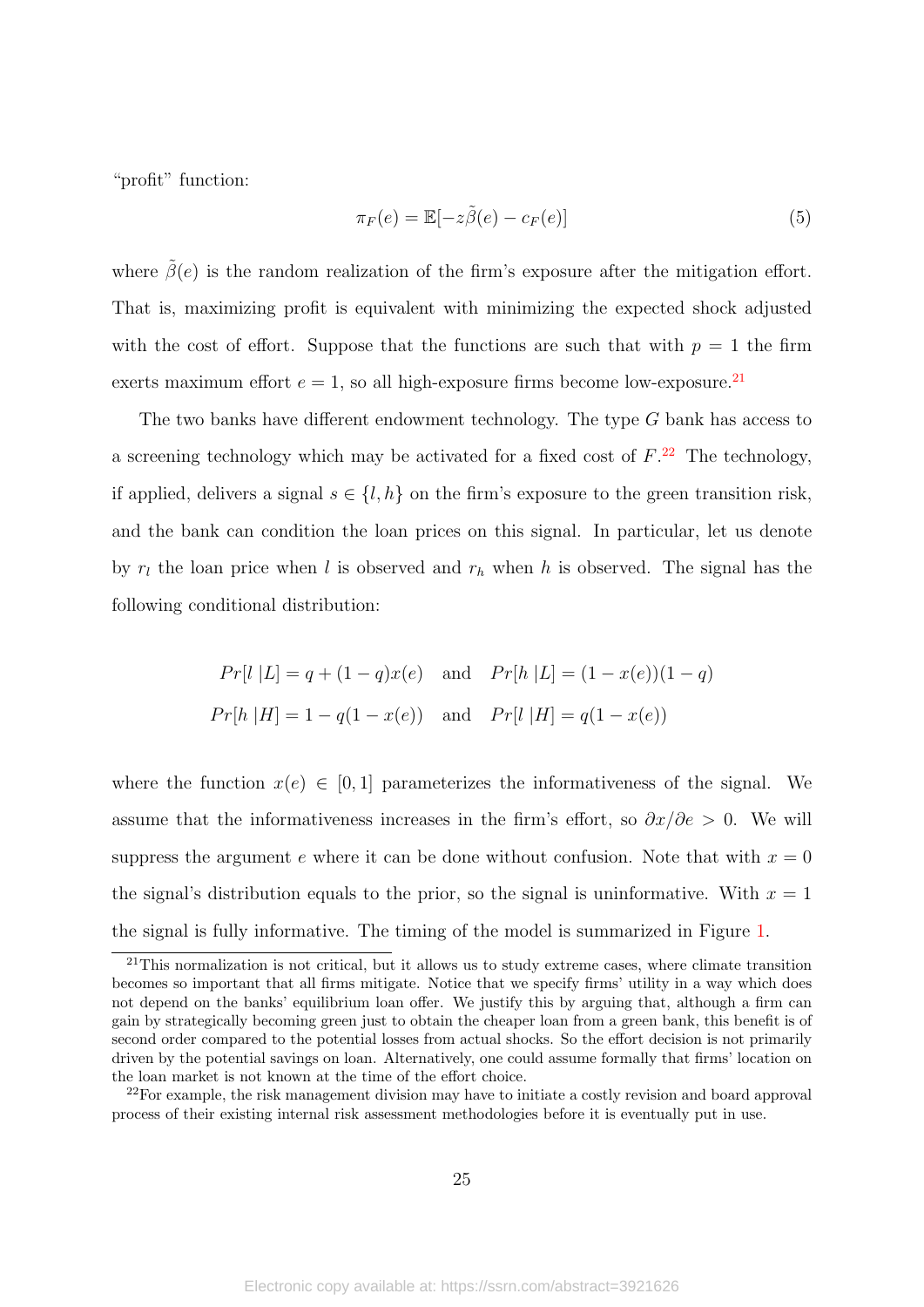### 5.2 Analysis

First, we establish a result regarding the firm's optimal effort choice  $e^*$ .

**Lemma 1** The firm's optimal effort  $e^*$  is increasing in the expected exposure difference  $p(\beta_H - \beta_L).^{23}$  $p(\beta_H - \beta_L).^{23}$  $p(\beta_H - \beta_L).^{23}$ 

The firm trades off the marginal benefits of exerting extra effort with the associated marginal costs. As the potential benefit of mitigating the exposure increases with the probability of shock p, so does the optimal effort choice of the firm.

Next, we analyze both banks' pricing game. Notice that when bank G does not apply the screening technology, it cannot price-discriminate and  $r_l = r_h := r_G$ . In this case the results follow the standard Hotelling duopoly benchmark. In contrast, if bank G chooses to apply the screening technology, the loan rates will be conditioned on the signal. Bank B cannot condition on the signal and thus sets one loan rate. The solution is a vector of loan rates  $\mathbf{r} := \{r_l, r_h, r_B\}$ . Proposition 1 below establishes equilibrium prices and profits.

Proposition 1 When bank G applies the screening technology and conditions the rates on the signal, the equilibrium loan rates will be as follows:

$$
r_B^* = \tau + \overline{c}
$$
  

$$
r_l^* = \tau + \overline{c} - \frac{1}{2}x(1-q)\Delta c
$$
  

$$
r_h^* = \tau + \overline{c} + \frac{1}{2}xq\Delta c
$$

This generates the following profits for the two banks in equilibrium:

$$
\pi_G^{\star} = \frac{\tau}{2} + \frac{(1-q)qx^2[\Delta c]^2}{8\tau} - F
$$

$$
\pi_B^{\star} = \frac{\tau}{2} - \frac{(1-q)qx^2[\Delta c]^2}{4\tau}
$$

26

<span id="page-26-0"></span> $^{23}$ All proofs can be found in Appendix [A.](#page-49-0)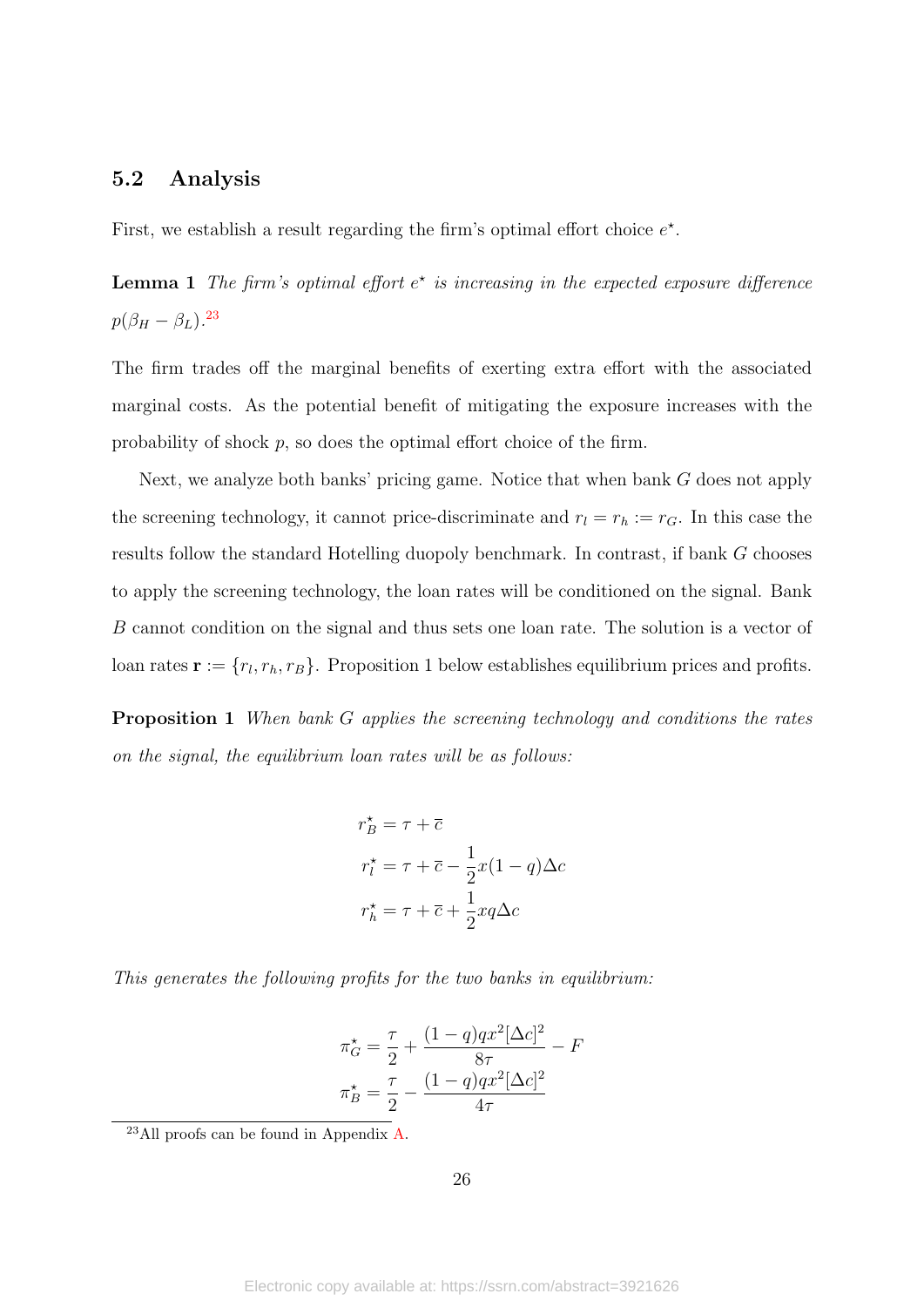where  $\Delta c := c(\beta_H, p) - c(\beta_L, p)$ .

The no-discrimination benchmark can be obtained by substituting  $x = 0$  (i.e., completely uninformative signal) and  $F = 0$ . Indeed, one can easily verify that in that case all prices and profits are equal, and coincide with the well-known Hotelling duopoly solution.[24](#page-27-0)

<span id="page-27-1"></span>Finally, we establish conditions for price discrimination to emerge as equilibrium. Intuitively, bank G decides to price-discriminate, if the extra profit from this (the second term of  $\pi_G^{\star}$ ) compensates for the fixed cost of the technology  $(F)$ .

Proposition 2 Bank G applies the screening technology and price discriminates if and only if  $p \in (p, \overline{p})$  with some  $p > 0$  and  $\overline{p} < 1$ . The price discrimination interval shrinks with F and disappears for sufficiently high F.

### 5.3 Discussion

Our main result in Proposition [2](#page-27-1) says that there is price discrimination by the green bank if the probability of the shock is sufficiently high, but not too high to induce the vast majority of firms to exert very high effort to mitigate climate risk. Intuitively, an increase of the probability of the carbon transition shock  $(p)$  from low to medium increases the potential loss from being highly exposed to the shock  $(p \cdot (\beta_H - \beta_L))$  and in turn the expected loss transmitted from firms to banks  $(\Delta c)$ . As a response, firms exert more effort in order to probabilistically mitigate their exposure (Lemma 1). This has two effects. First, assuming that initially most firms are highly exposed, the heterogeneity of population increases, i.e., there is more prior uncertainty regarding the type of the borrower on the bank's side. In turn, it becomes more profitable for the bank to identify

<span id="page-27-0"></span><sup>&</sup>lt;sup>24</sup>Notice that bank B's equilibrium price  $(r_B^{\star})$  is independent of x. This implies that bank B's prices are the same whether or not bank G applies the technology. So, the equilibrium selection is entirely in bank G's hand and there are no strategic considerations.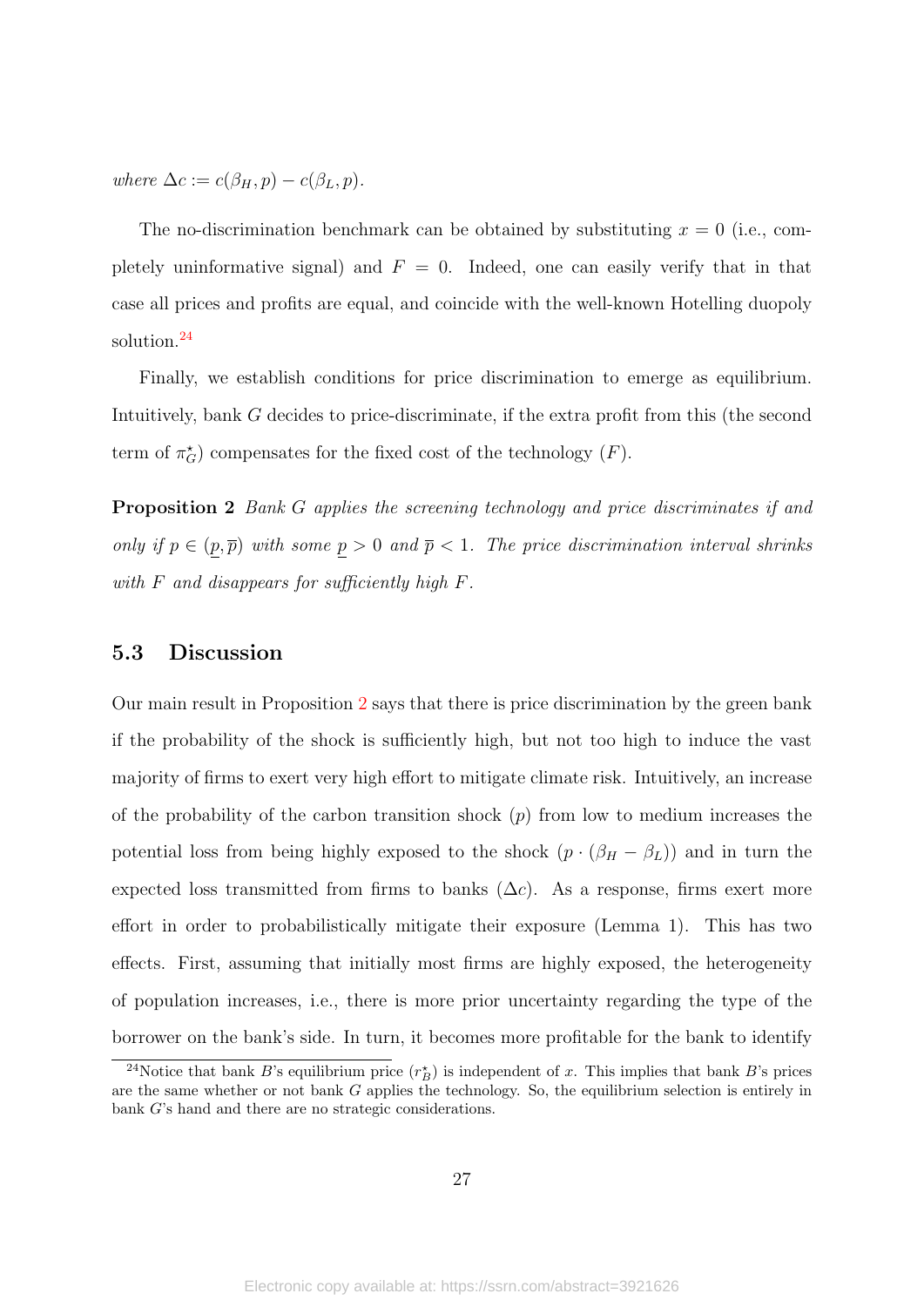those who successfully decreased their exposure. Second, the effort exerted by firms increases the precision of bank's signals, which also increases profitability.

To sum up, according to our model, after Paris a green bank observes higher probability of a shock, higher uncertainty about firms' exposure, and an improvement of its technology. All these effects increase the profit from price discrimination. In particular, there is a threshold value  $p$  when this profit just compensates for the cost of applying the screening technology.

The model's main empirical prediction with regard to the loan rates is illustrated in the left panel of Figure [2,](#page-44-0) which uses a quadratic cost function  $(c_F(e))$  and a linear expected loss function  $(c(p, \beta))$ . Before the Paris Agreement (i.e., for low p values) we expect that the green bank will not distinguish green firms and brown firms. When  $p$  jumps up to the intermediate region, we would expect that the green bank offers a discount for green firms and a penalty to brown firms relative to the brown bank's pricing. The magnitude of this green-meets-green effect can change with the shock probability. For example, the US' withdrawal from the Paris Agreement would lead to a decrease of the effect, if that would be interpreted as a permanent softening of climate transition commitment. The right panel illustrates the model's prediction with regard to the equilibrium profits.

Proposition [2](#page-27-1) also reveals the limits of this argument, as it highlights that after endogenous responses by firms and banks to higher risk are taken into account, GMG is non-monotonous in the underlying risk. $25$  In particular, when carbon transition risk becomes 'extreme' (with very high probability all firms will be affected, unless they change their business model), most firms would exert maximum effort to mitigate and become low-risk. The lack of the resulting heterogeneity renders climate risk-based price

<span id="page-28-0"></span> $25$ With alternative assumptions on the functional forms, when high effort is prohibitively costly, one would get a result when profit from price discrimination always increases in p. We believe that our assumptions better reflect our optimism: eventually the increasing business risks from climate change would force the vast majority of firms to confront the changing environment - which would make the population more heterogeneous and price discrimination less profitable for banks.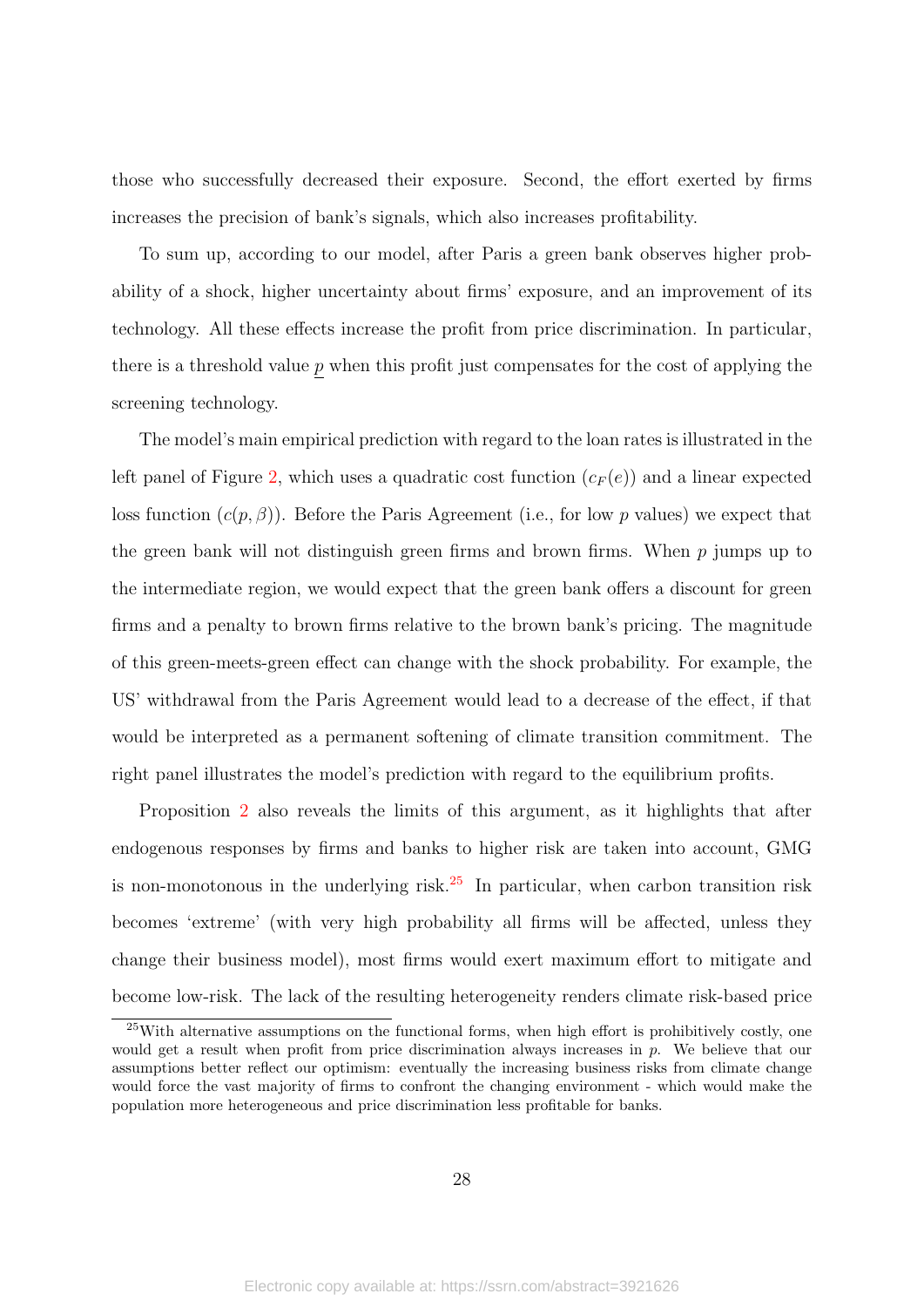discrimination non-profitable - banks would rather price the aggregate risk for all loans.

Using our framework one could speculate what would happen if measurement of climate business risk and the necessary information disclosure becomes highly standardized.[26](#page-29-1) We do not model explicitly how and why exactly a bank becomes green at the first place, however, we postulate that (1) such expertise accumulates over time as a result of unmodeled decisions or factors (i.e., CEO / board affinity), and on the short term can be regarded as fixed; (2) even with on-board expertise, it is costly to apply such screening technology. If - hypothetically - climate risk information becomes standardized, easy-to-understand and readily available, our framework suggest that such dichotomy of "green" and "brown" banks would cease to exist, and all banks would consider our zfactor simply as part of their regular and standard risk-assessment procedures, which, again, would eliminate the GMG pricing pattern.

In conclusion, it is possible that such GMG pricing is part of a transitory phase towards a future low-carbon economy. As it punishes brown firms, while subsidizes green firms, GMG can improve the allocation of resources in the banking sector towards a low-carbon economy.

# <span id="page-29-0"></span>6 Conclusion

The Paris Agreement of December 2015 put climate change high on the political agenda. It increased public awareness of climate-related risks and increased the soft commitment of policy-makers to a stricter enforcement of climate policy. In this paper, we study whether the augmented perception of climate transition risk by banks gets reflected into loan rates to firms exhibiting (or not) environmental consciousness.

<span id="page-29-1"></span>Employing data on syndicated loans over the period 2011-2019, we find that firms <sup>26</sup>Given the endogenous nature of policy shock, precise and standardized measurement of such risks is at the moment highly unlikely, but it is a goal of policy makers nevertheless.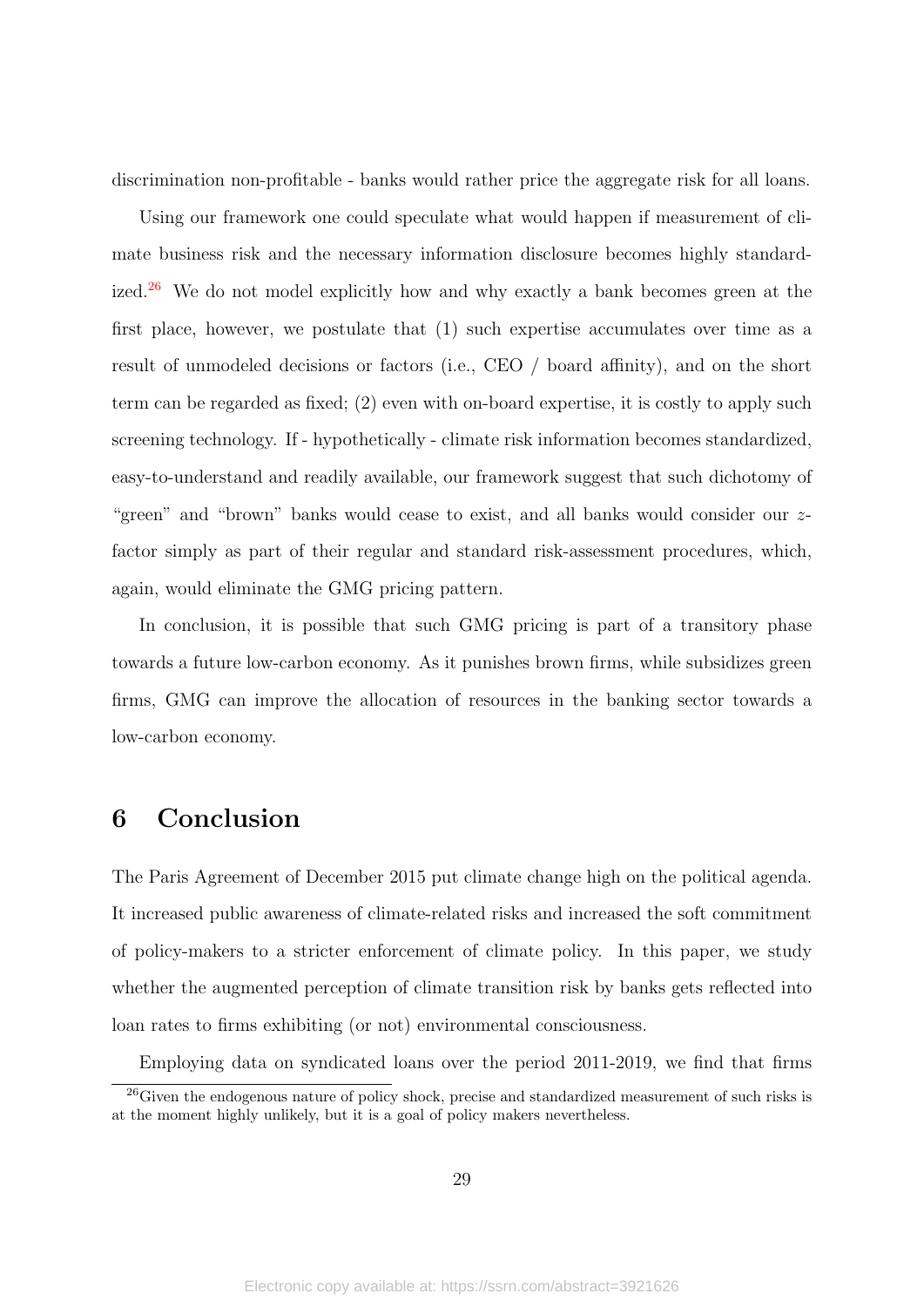showing environmental consciousness (i.e., green firms) enjoy more favorable terms of about 35bps compared to brown firms when borrowing from a green bank. The greenmeets-green effect kicks in after the Paris Agreement, consistent with green banks price discriminating between green firms and brown firms.

We present a stylized theoretical framework of banking competition to illustrate how the Paris agreement may have worked as a catalyst for such price discrimination to arise. Green banks have incentives to pursue third-degree price discrimination between green firms and brown firms when public awareness of climate transition risk is sufficiently high. Green firms compared to brown firms then enjoy a discount when borrowing from green banks.

[De Haas and Popov](#page-32-6) [\(2019\)](#page-32-6) show that countries that rely more on capital markets compared to banks are more forthcoming in dealing with climate change. Our results show that (parts of) the banking systems may also be conducive to the transition as they are favorably pricing loans to green firms relative to brown firms. This holds when banks also have a similar environmental consciousness, i.e., our green-meets-green effect. Putting climate change on the agenda through the Paris Agreement has fostered this attitude.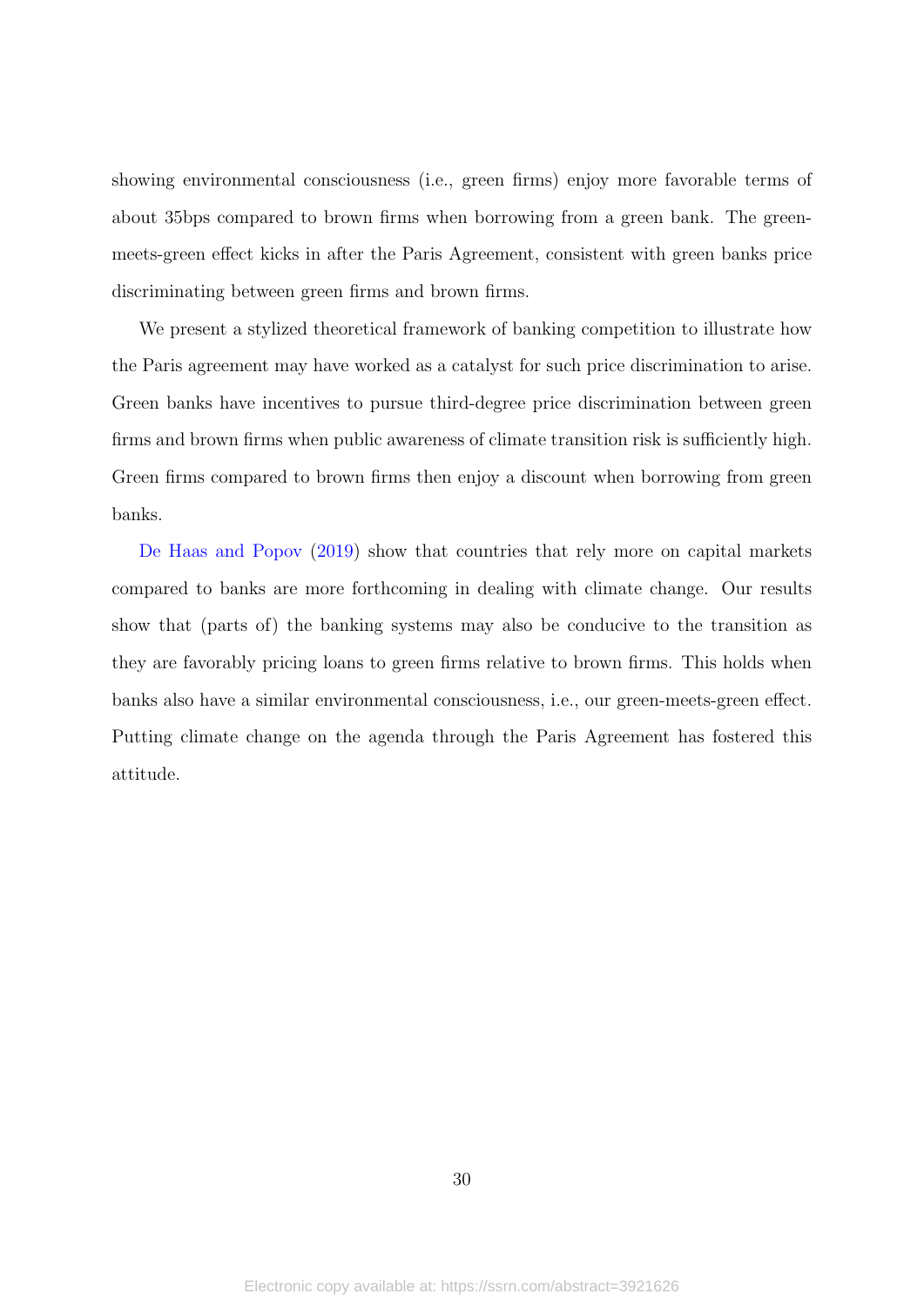# References

- <span id="page-31-4"></span>Baldauf, M., L. Garlappi, and C. Yannelis (2020). Does Climate Change Affect Real Estate Prices? Only If You Believe In It. The Review of Financial Studies 33 (3), 1256–1295.
- <span id="page-31-0"></span>Batten, S., R. Sowerbutts, and M. Tanaka (2016). Let's Talk about the Weather: the Impact of Climate Change on Central Banks. Bank of England Staff Working Paper No . 603 .
- <span id="page-31-6"></span>Ben-David, I., S. Kleimeier, and M. Viehs (2020). Exporting Pollution: Where Do Multinational Firms Emit CO2? NBER Working Paper (No. 25063).
- <span id="page-31-8"></span>Berg, T., A. Saunders, and S. Steffen (2016). The Total Cost of Corporate Borrowing in the Loan Market: Don't Ignore the Fees. Journal of Finance 71(3), 1357–1392.
- <span id="page-31-3"></span>Bernstein, A., M. T. Gustafson, and R. Lewis (2019). Disaster on the Horizon: The Price Effect of Sea Level Rise. Journal of Financial Economics 134 (2), 253–272.
- <span id="page-31-9"></span>Bharath, S., S. Dahiya, A. Saunders, and A. Srinivasan (2011). Lending Relationships and Loan Contract Terms. The Review of Financial Studies 24 (4), 1141–1203.
- <span id="page-31-2"></span>Bolton, P. and M. Kacperczyk (2021). Do Investors Care About Carbon Risk? Journal of Financial Economics.
- <span id="page-31-1"></span>Campiglio, E., Y. Dafermos, P. Monnin, J. Ryan-Collins, G. Schotten, and M. Tanaka (2018). Climate Change Challenges for Central Banks and Financial Regulators. Nature Climate Change  $8(6)$ , 462-468.
- <span id="page-31-5"></span>Chava, S. (2014). Environmental Externalities and Cost of Capital. Management Science  $60(9)$ . 2223–2247.
- <span id="page-31-7"></span>Cohen, G. J., M. Friedrichs, K. Gupta, W. Hayes, S. J. Lee, W. B. Marsh, N. Mislang, M. Shaton, and M. Sicilian (2018). The U.S. Syndicated Loan Market: Matching Data. Finance and Economics Discussion Series 2018-085. Washington: Board of Governors of the Federal Reserve System.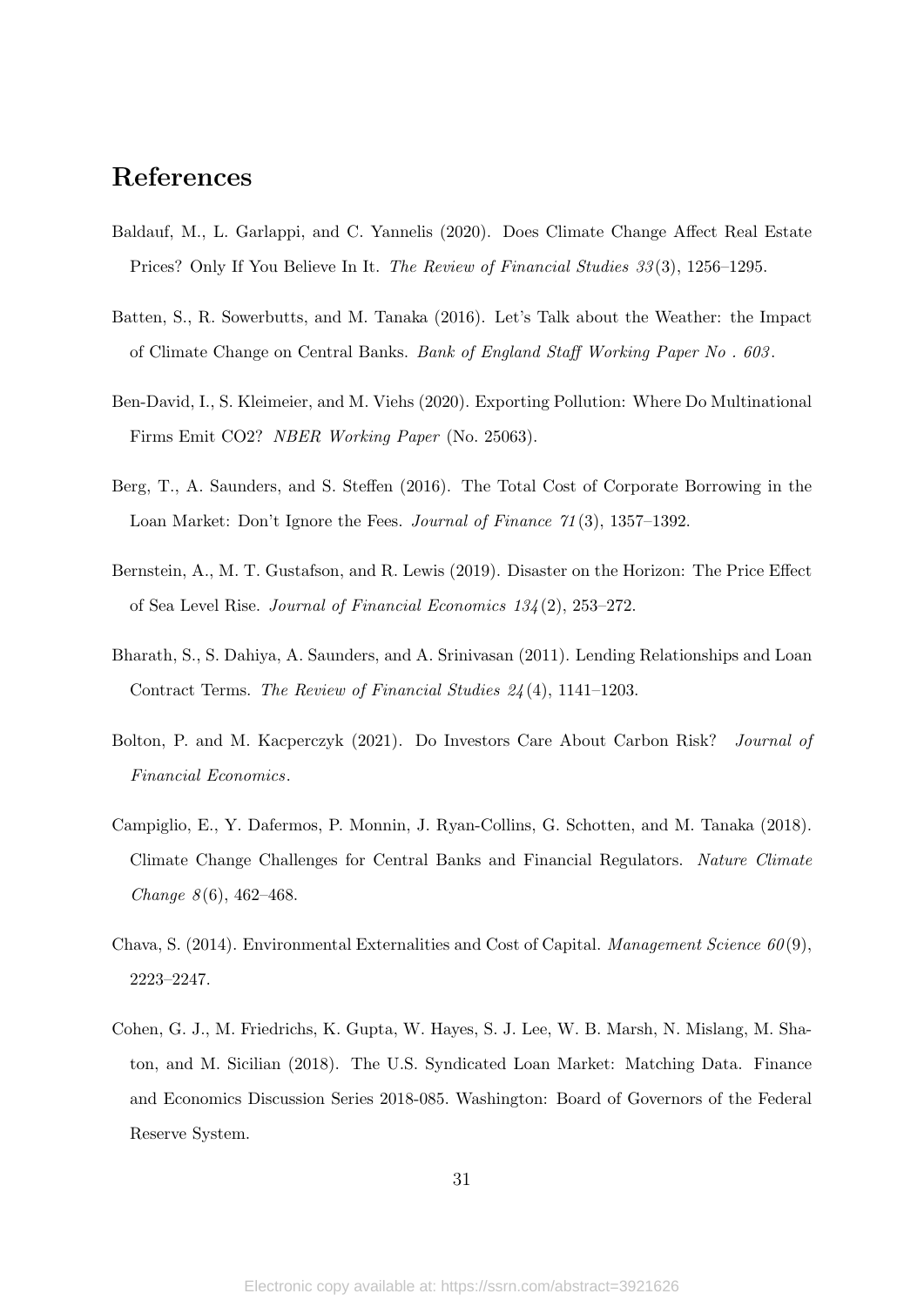<span id="page-32-6"></span>De Haas, R. and A. Popov (2019). Finance and Carbon Emissions. SSRN Working Paper.

- <span id="page-32-7"></span>Degryse, H., T. Roukny, and J. Tielens (2020). Banking Barriers to the Green Economy. National Bank of Belgium Working Paper Research 391.
- <span id="page-32-5"></span>Delis, M., K. de Greiff, M. Iosifidi, and S. Ongena (2021). Being Stranded with Fossil Fuel Reserves? Climate Policy Risk and the Pricing of Bank Loans. Swiss Finance Institute Research Paper Series No 18-10.
- <span id="page-32-3"></span>Ehlers, T., F. Packer, and K. de Greiff (2021). The Pricing of Carbon Risk in Syndicated Loans: Which Risks are Priced and Why? Journal of Banking and Finance forthcoming.
- <span id="page-32-0"></span>Fatica, S., R. Panzica, and M. Rancan (2019). The Pricing of Green Bonds: Are Financial Institutions Special? JRC Working Papers in Economics and Finance.
- <span id="page-32-1"></span>Hartzmark, S. M. and A. B. Sussman (2019). Do Investors Value Sustainability? A Natural Experiment Examining Ranking and Fund Flows. The Journal of Finance 74 (6), 2789–2837.
- <span id="page-32-10"></span>Hauptmann, C. (2017). Corporate Sustainability Performance and Bank Loan Pricing: It Pays to Be Good, but Only When Banks Are Too. SSRN Working Paper.
- <span id="page-32-8"></span>Houston, J. F. and H. Shan (2020). Corporate ESG Profiles and Banking Relationships. SSRN Working Paper.
- <span id="page-32-2"></span>Ilhan, E., Z. Sautner, and G. Vilkov (2020). Carbon Tail Risk. The Review of Financial Studies 34 (3), 1540–1571.
- <span id="page-32-11"></span>Ivashina, V. (2009). Asymmetric Information Effects on Loan Spreads. Journal of Financial Economics 92 (2), 300–319.
- <span id="page-32-4"></span>Javadi, S. and A. Al Masum (2021). The Impact of Climate Change on the Cost of Bank Loans. Journal of Corporate Finance, 102019.
- <span id="page-32-9"></span>Kim, M., J. Surroca, and J. A. Tribó (2014). Impact of Ethical Behavior on Syndicated Loan Rates. Journal of Banking & Finance 38, 122 – 144.

32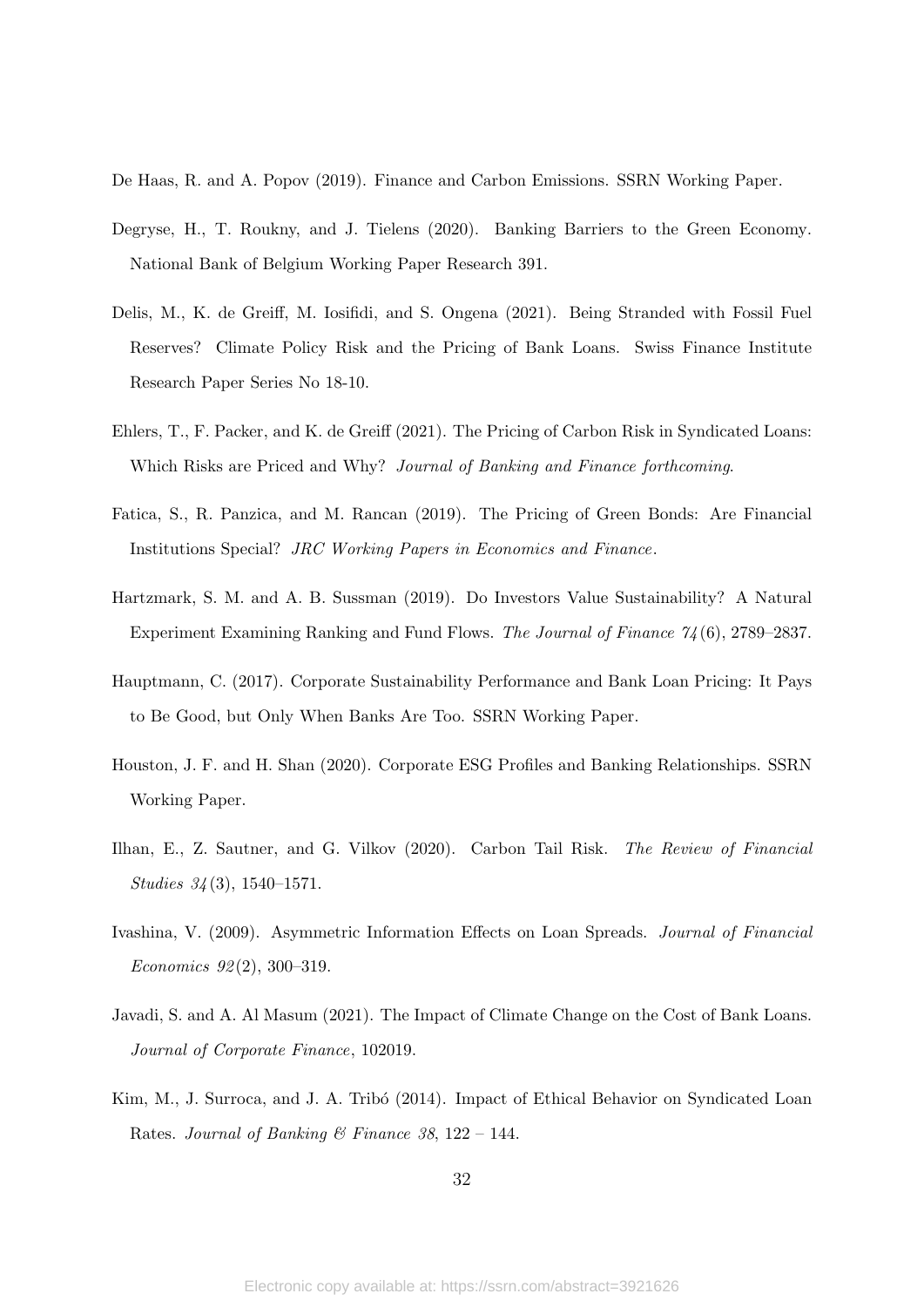- <span id="page-33-3"></span>Kleimeier, S. and M. Viehs (2018). Carbon Disclosure, Emission Levels, and the Cost of Debt. SSRN Working Paper.
- <span id="page-33-1"></span>Krueger, P., Z. Sautner, and L. T. Starks (2020). The Importance of Climate Risks for Institutional Investors. The Review of Financial Studies 33(3), 1067-1111.
- <span id="page-33-7"></span>Lim, J., B. A. Minton, and M. S. Weisbach (2014). Syndicated loan spreads and the composition of the syndicate. Journal of Financial Economics 111 (1), 45–69.
- <span id="page-33-4"></span>Nguyen, D. D., S. R. G. Ongena, S. Qi, and V. Sila (2021). Climate Change Risk and the Cost of Mortgage Credit. Swiss Finance Institute Research Paper No. 20-97 .
- <span id="page-33-8"></span>Oster, E. (2019). Unobservable Selection and Coefficient Stability: Theory and Evidence. Journal of Business  $\mathcal B$  Economic Statistics 37(2), 187–204.
- <span id="page-33-2"></span>Painter, M. (2020). An Inconvenient Cost: The Effects of Climate Change on Municipal Bonds. Journal of Financial Economics 135 (2), 468–482.
- <span id="page-33-5"></span>Reghezza, A., Y. Altunbas, D. Marques-Ibanez, C. R. d'Acri, and M. Spaggiari (2021, May). Do Banks Fuel Climate Change? ECB Working Paper Series No 2550.
- <span id="page-33-0"></span>Riedl, A. and P. Smeets (2017). Why Do Investors Hold Socially Responsible Mutual Funds? The Journal of Finance  $72(6)$ , 2505–2550.
- <span id="page-33-6"></span>Sufi, A. (2007). Information Asymmetry and Financing Arrangements: Evidence from Syndicated Loans. Journal of Finance  $62(2)$ , 629–668.
- <span id="page-33-9"></span>Thanassoulis, J. E. and T. Vadasz (2021). Free banking and credit market competition. Available at SSRN 3859667 .

33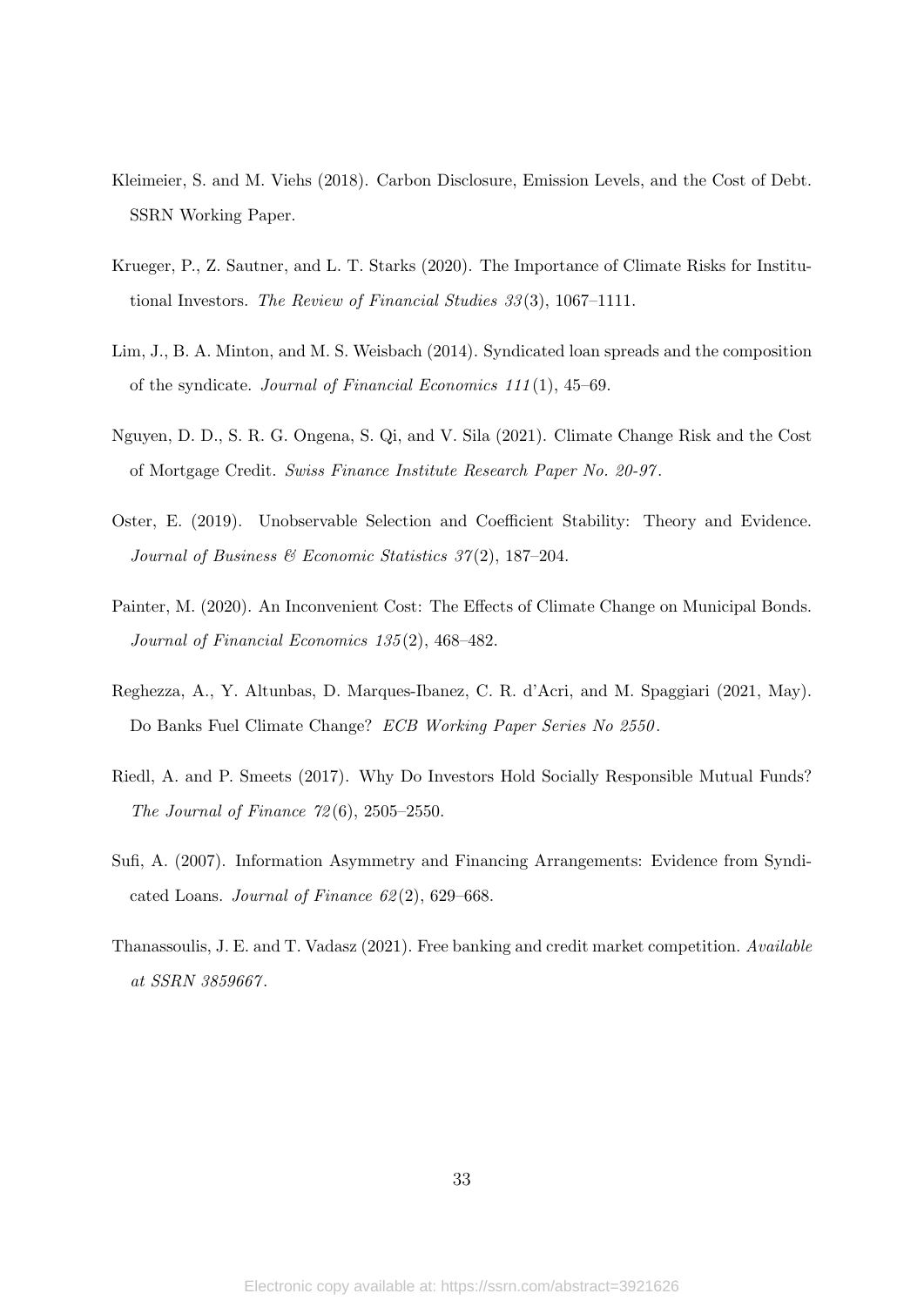# Table 1

## Summary Statistics

<span id="page-34-0"></span>

|                            | Min      | Max           |        | Mean Std.Dev. Obs |        |
|----------------------------|----------|---------------|--------|-------------------|--------|
| Loan characteristics:      |          |               |        |                   |        |
| All-in-Spread-Drawn (AISD) | 1.00     | 875.00 292.94 |        | 171.55            | 71,191 |
| AISD   $FGreen = 1$        |          |               | 180.00 | 131.37            | 5,224  |
| AISD   $BGreen = 1$        |          |               | 381.87 | 180.05            | 6,526  |
| Log Loan Amount            | 2.88     | 24.69         | 18.41  | 2.00              | 71,187 |
| Maturity (months)          | 1.00     | 725.00        | 57.63  | 29.86             | 70,440 |
| Concentration              | 1.00     | 54.00         | 2.60   | 4.27              | 71,191 |
| Secured                    | 0.00     | 1.00          | 0.85   | 0.35              | 38,137 |
| Covenant                   | 0.00     | 1.00          | 0.19   | 0.39              | 71,191 |
| Nonbank indicator          | 0.00     | 1.00          | 0.08   | 0.27              | 71,191 |
| Relation loan              | 0.00     | 1.00          | 0.34   | 0.47              | 71,191 |
| $BGreen \neq 0$            | 0.02     | 1.00          | 0.59   | 0.34              | 17,441 |
| Borrower characteristics:  |          |               |        |                   |        |
| Log Total Assets           | 0.00     | 14.48         | 7.05   | 2.41              | 28,170 |
| Leverage                   | 0.17     | 103.09        | 4.34   | 11.79             | 24,695 |
| <b>ROA</b>                 | $-29.58$ | 27.58         | 2.90   | 8.13              | 27,598 |
| Listed                     | 0.00     | 1.00          | 0.24   | 0.42              | 70,502 |
| Lender characteristics:    |          |               |        |                   |        |
| (Avg) Total Assets         | 1.25     | 15.08         | 13.44  | 1.50              | 63,428 |
| (Avg) Capital ratio        | 6.08     | 98.86         | 15.93  | 3.67              | 61,325 |
| $(Avg)$ ROA                | $-0.72$  | 31.43         | 0.70   | 0.58              | 63,421 |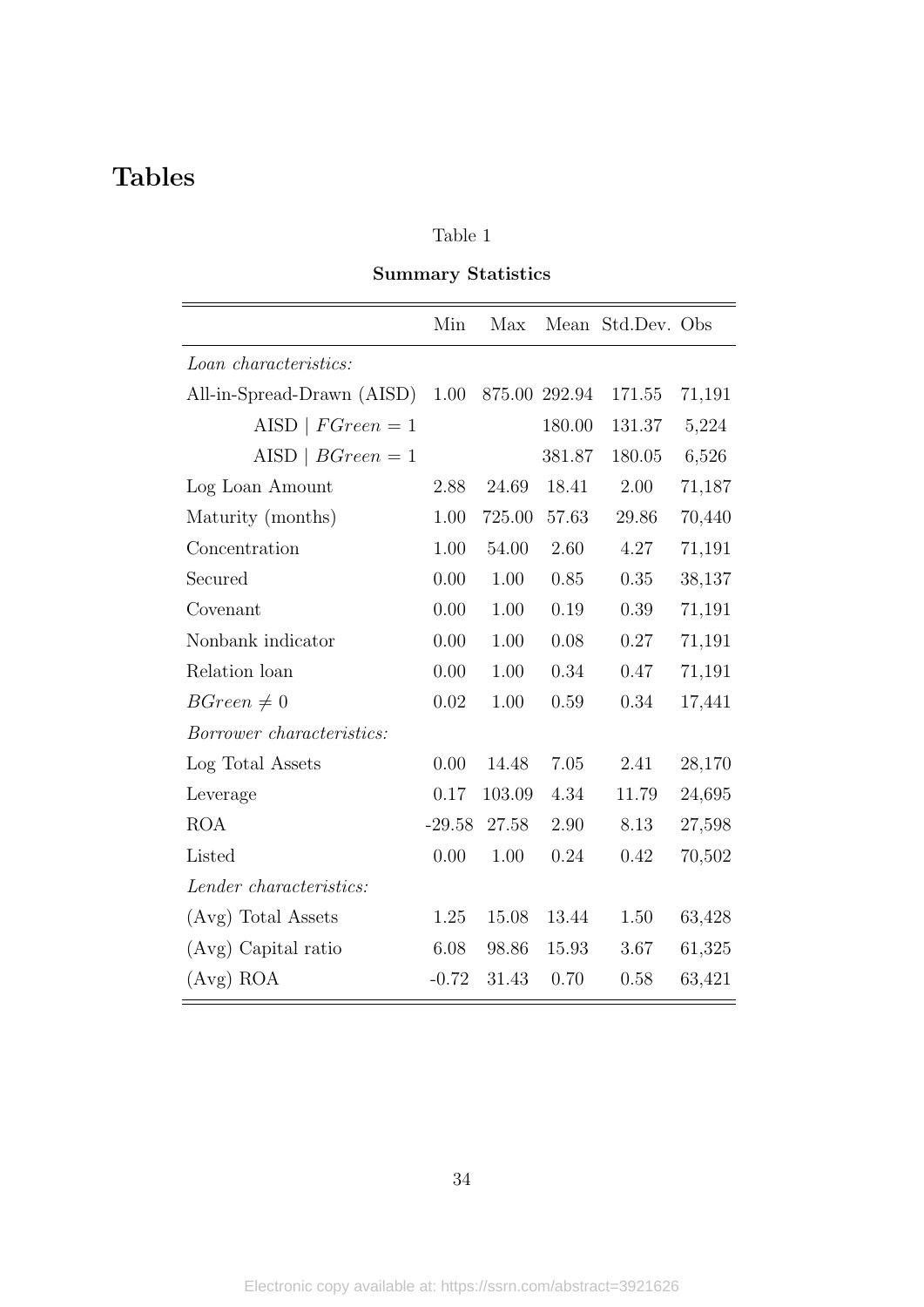#### <span id="page-35-0"></span>Green-Meets-Green and Loan Spreads.

This table reports the results of estimating the model in equation [\(1\)](#page-11-2). The dependent variable is the all-in-spread-drawn of loan facility i, issued by the syndicate's lead arranger(s) b in year t. The main variable of interest is the interaction term  $\text{FGreen}_{i,t-1} \times \text{BGreen}_{i,b,t-1}$  which captures the green-meetgreen effect on loan spread. FGreen<sub>i,t−1</sub> is the dummy variable equal to 1 for loans given to green firms, BGreen<sub>i,b,t−1</sub> describes the fraction of UNEP FI members among the lead arranger consortium. Loan, borrower and lender characteristics are defined in Table [A1.](#page-47-0) In parentheses, we report the standard errors which are clustered at the firm level. \*\*\*, \*\*, \* denote significance at the 1%, 5%, and 10% levels, respectively.

|                                                                                                                      | $All-in-Spread-Drawn$    |                                                       |                              |                        |  |  |  |
|----------------------------------------------------------------------------------------------------------------------|--------------------------|-------------------------------------------------------|------------------------------|------------------------|--|--|--|
|                                                                                                                      |                          | $(facility-level data)$<br>(lead arranger-level data) |                              |                        |  |  |  |
|                                                                                                                      | (1)                      | $\left( 2\right)$                                     | (3)                          | (4)                    |  |  |  |
| FGreen                                                                                                               | 1.062<br>(4.266)         |                                                       | $-3.511$<br>(3.527)          |                        |  |  |  |
| <b>BGreen</b>                                                                                                        | 43.725***<br>(6.295)     | 45.833***<br>(11.221)                                 | 28.854***<br>(8.947)         | $58.610***$<br>(9.977) |  |  |  |
| FGreen x BGreen                                                                                                      | $-38.244***$<br>(12.234) | $-31.396$<br>(24.408)                                 | $-35.649***$<br>(10.027)     | $-21.845$<br>(22.992)  |  |  |  |
| Loan characteristics<br>Borrower characteristics<br>Lender characteristics                                           | Yes<br>Yes<br>Yes        | Yes<br>Yes                                            | Yes<br>Yes                   | Yes                    |  |  |  |
| Year fixed effects<br>Borrower country fixed effects<br>Borrower x time fixed effects<br>Lender x time fixed effects | Yes<br>Yes<br>No         | Yes                                                   | Yes<br>N <sub>o</sub><br>Yes | Yes<br>Yes             |  |  |  |
| Adj. $R^2$<br>Observations                                                                                           | .5560<br>12,062          | .7187<br>19,133                                       | .6760<br>31,854              | .8771<br>68,569        |  |  |  |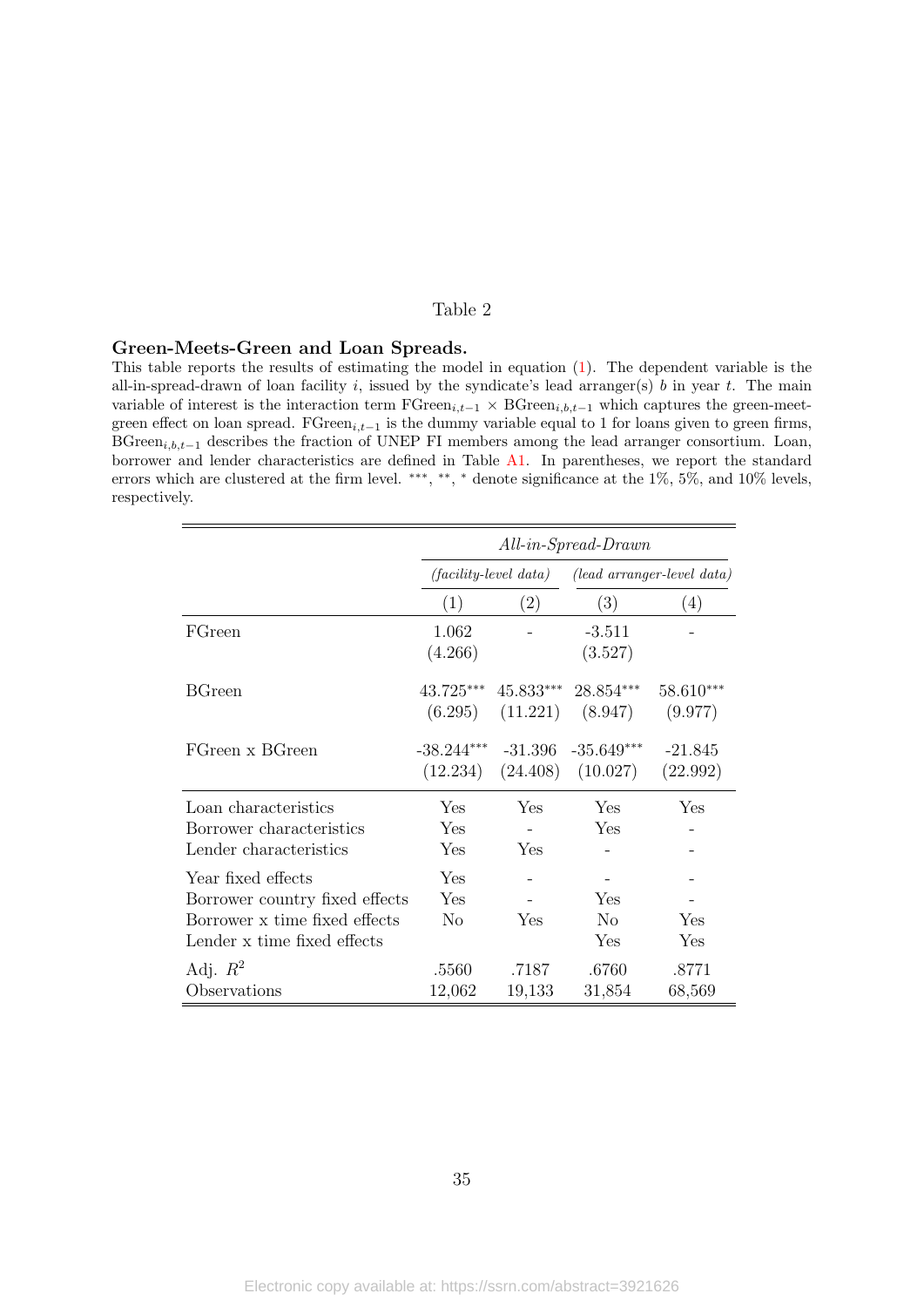#### <span id="page-36-0"></span>Green-Meets-Green and Loan Spreads: Paris Sample Split.

This table reports the results of estimating the model in equation [\(1\)](#page-11-2) from sub-samples before and after the Paris Agreement. The dependent variable is the all-in-spread-drawn of loan facility  $i$ , issued by the syndicate's lead arranger(s) b in year t. The main variable of interest is the interaction term  $\text{FGreen}_{i,t-1}$  $\times$  BGreen<sub>i,b,t−1</sub> which captures the green-meet-green effect on loan spread. FGreen<sub>i,t−1</sub> is the dummy variable equal to 1 for loans given to green firms, whereas BGreen<sub>i,b,t−1</sub> describes the fraction of UNEP FI members among the lead arranger consortium. Loan, borrower and lender characteristics are defined in Table [A1.](#page-47-0) In parentheses, we report the standard errors which are clustered at the firm level. \*\*\*, \*\*, <sup>∗</sup> denote significance at the 1%, 5%, and 10% levels, respectively.

|                                                                                                                      | $All-in-Spread-Drawn$        |                                     |                              |                          |                                  |                              |                        |                          |  |
|----------------------------------------------------------------------------------------------------------------------|------------------------------|-------------------------------------|------------------------------|--------------------------|----------------------------------|------------------------------|------------------------|--------------------------|--|
|                                                                                                                      |                              |                                     | $(facility-level data)$      |                          | $(lead \ arranger-level \ data)$ |                              |                        |                          |  |
|                                                                                                                      | (1)<br>Before<br>Paris       | $\left( 2\right)$<br>After<br>Paris | (3)<br>Before<br>Paris       | (4)<br>After<br>Paris    | (5)<br>Before<br>Paris           | (6)<br>After<br>Paris        | (7)<br>Before<br>Paris | (8)<br>After<br>Paris    |  |
| FGreen                                                                                                               | $-6.271$<br>(5.214)          | $11.511*$<br>(6.287)                |                              |                          | $-21.337***$<br>(5.642)          | 14.149***<br>(4.891)         |                        |                          |  |
| <b>BGreen</b>                                                                                                        | 50.890***<br>(7.459)         | 32.699***<br>(10.368)               | 57.045***<br>(14.878)        | 21.354<br>(17.227)       | 31.241***<br>(11.554)            | 32.742***<br>(10.793)        | 69.673***<br>(13.308)  | $53.549***$<br>(14.146)  |  |
| FGreen x BGreen                                                                                                      | $-22.428$<br>(14.012)        | $-63.762***$<br>(17.086)            | $-1.588$<br>(33.831)         | $-67.034***$<br>(25.584) | $-13.063$<br>(14.690)            | $-54.580***$<br>(12.578)     | 8.728<br>(31.731)      | $-68.907***$<br>(25.680) |  |
| Loan characteristics<br>Borrower characteristics<br>Lender characteristics                                           | Yes<br>Yes<br>Yes            | Yes<br>Yes<br>Yes                   | Yes<br>$\overline{a}$<br>Yes | Yes<br>Yes               | Yes<br>Yes                       | Yes<br>Yes                   | Yes                    | Yes                      |  |
| Year fixed effects<br>Borrower country fixed effects<br>Borrower x time fixed effects<br>Lender x time fixed effects | Yes<br>Yes<br>N <sub>o</sub> | Yes<br>Yes<br>No                    | Yes                          | Yes                      | Yes<br>N <sub>o</sub><br>Yes     | Yes<br>N <sub>o</sub><br>Yes | Yes<br>Yes             | Yes<br>Yes               |  |
| Adj. $R^2$<br>Observations                                                                                           | .5753<br>7,076               | .5573<br>4,974                      | .7189<br>10,616              | .7194<br>8,503           | .6970<br>18,964                  | .6931<br>12,857              | .8900<br>39,940        | .8594<br>28,594          |  |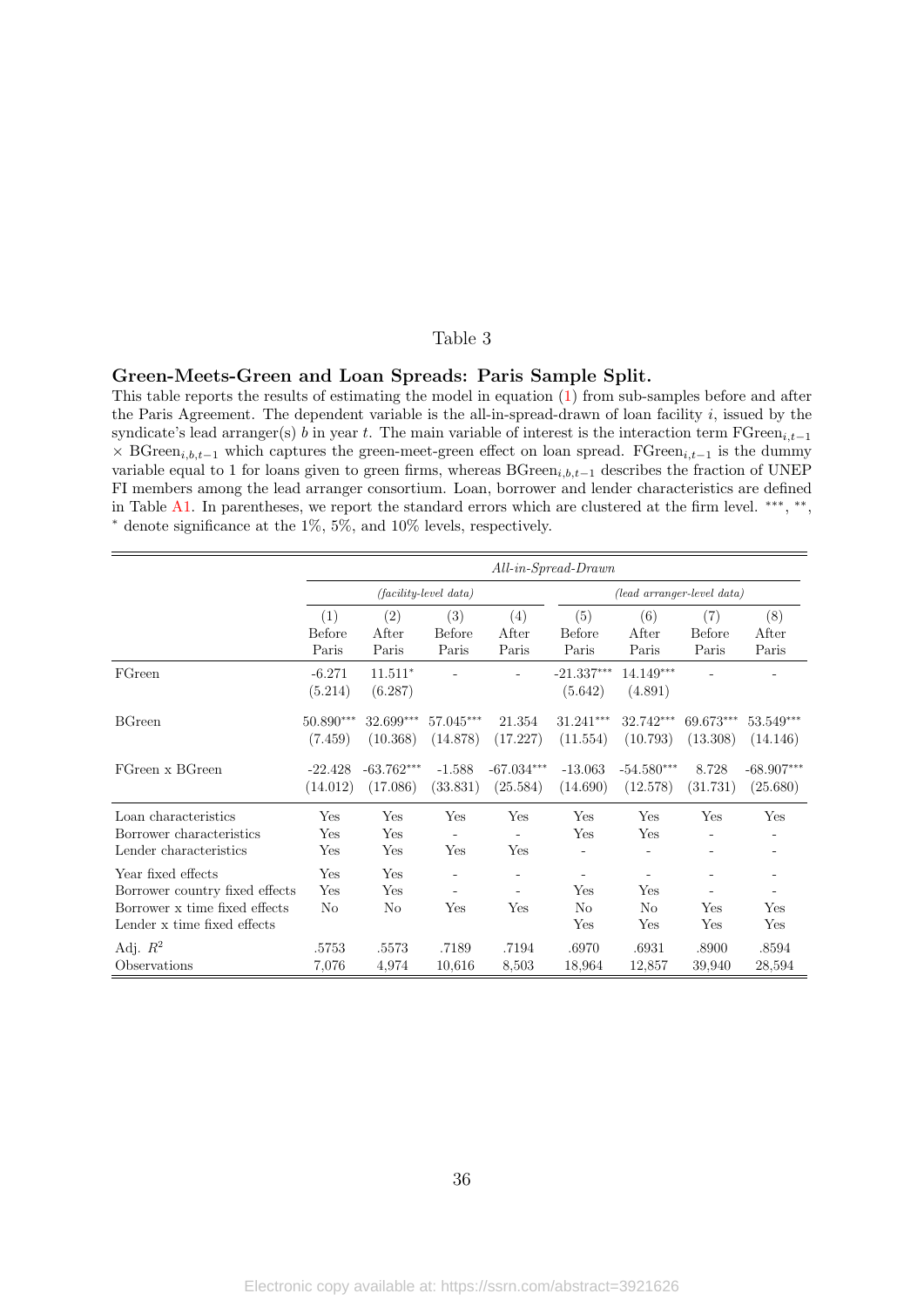#### <span id="page-37-0"></span>Green-Meets-Green and the Impact of the Paris Agreement.

This table reports the results of estimating the model in equation [\(2\)](#page-15-1). The dependent variable is the all-in-spread-drawn of loan facility i, issued by the syndicate's lead arranger(s) b in year t. The main variable of interest is the triple interaction term  $\text{FGreen}_{i,t-1} \times \text{BGreen}_{i,b,t-1} \times \text{Paris}_t$ , which captures the change in the green-meet-green effect with the adoption of the Paris Agreement. FGreen<sub>i,t−1</sub> is the dummy variable equal to 1 for loans given to green firms. BGreen<sub>i,b,t−1</sub> describes the fraction of UNEP FI members among the lead arranger consortium. Paris<sub>t</sub> is a dummy variable which takes the value of 1 for loans originated after the Paris Agreement, i.e. after December 12, 2015. Loan, borrower and lender characteristics are defined in Table [A1.](#page-47-0) In parentheses, we report the standard errors which are clustered at the firm level. ∗∗∗ , ∗∗ , <sup>∗</sup> denote significance at the 1%, 5%, and 10% levels, respectively.

|                                                                                                                      | $All-in-Spread-Drawn$                                      |             |                              |               |  |  |  |
|----------------------------------------------------------------------------------------------------------------------|------------------------------------------------------------|-------------|------------------------------|---------------|--|--|--|
|                                                                                                                      | $(lead\;arranger-level\; data)$<br>$(facility-level data)$ |             |                              |               |  |  |  |
|                                                                                                                      | (1)                                                        | (2)         | (3)                          | (4)           |  |  |  |
| FGreen                                                                                                               | $-1.040$<br>(5.115)                                        |             | $-13.231***$<br>(4.730)      |               |  |  |  |
| <b>BGreen</b>                                                                                                        | 55.836***                                                  | 53.406***   | 28.068**                     | 65.261***     |  |  |  |
|                                                                                                                      | (7.206)                                                    | (14.054)    | (11.595)                     | (13.205)      |  |  |  |
| FGreen x BGreen                                                                                                      | $-20.839$                                                  | 2.804       | $-15.016$                    | 12.867        |  |  |  |
|                                                                                                                      | (14.519)                                                   | (34.698)    | (13.538)                     | (32.123)      |  |  |  |
| Paris                                                                                                                | $-10.083$                                                  | 49.584      | $-22.067***$                 | 75.834*       |  |  |  |
|                                                                                                                      | (11.604)                                                   | (36.991)    | (8.032)                      | (42.312)      |  |  |  |
| FGreen x Paris                                                                                                       | 4.506                                                      | $-84.401**$ | 22.100***                    | $-113.994***$ |  |  |  |
|                                                                                                                      | (7.138)                                                    | (37.020)    | (5.871)                      | (42.329)      |  |  |  |
| <b>BGreen x Paris</b>                                                                                                | $-31.188***$                                               | $-16.688$   | 1.867                        | $-14.158$     |  |  |  |
|                                                                                                                      | (9.778)                                                    | (20.403)    | (13.920)                     | (18.693)      |  |  |  |
| FGreen x BGreen x Paris                                                                                              | $-46.552**$                                                | $-75.099*$  | $-48.871***$                 | $-81.040**$   |  |  |  |
|                                                                                                                      | (21.706)                                                   | (42.906)    | (17.552)                     | (41.335)      |  |  |  |
| Loan characteristics<br>Borrower characteristics<br>Lender characteristics                                           | Yes<br>Yes<br>Yes                                          | Yes<br>Yes  | Yes<br>Yes                   | Yes           |  |  |  |
| Year fixed effects<br>Borrower country fixed effects<br>Borrower x time fixed effects<br>Lender x time fixed effects | Yes<br>Yes<br>N <sub>o</sub>                               | Yes         | Yes<br>N <sub>o</sub><br>Yes | Yes<br>Yes    |  |  |  |
| Adj. $R^2$                                                                                                           | .5574                                                      | .7172       | .6762                        | .8780         |  |  |  |
| Observations                                                                                                         | 12,062                                                     | 18,870      | 31,854                       | 67,936        |  |  |  |

37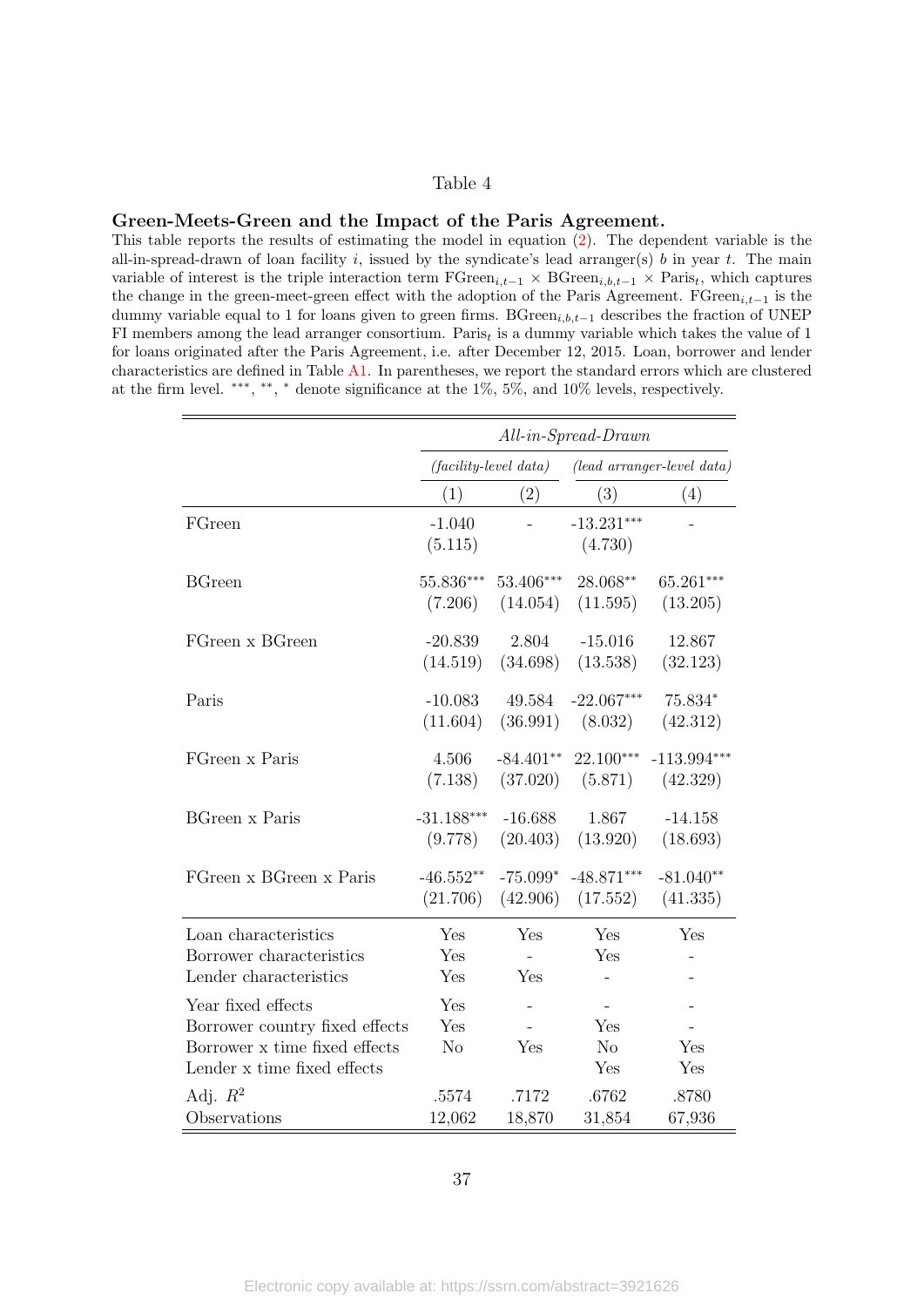#### <span id="page-38-0"></span>Green-Meets-Green and Loan Spreads: Heckman selection correction.

This table reports the results of estimating the Heckman selection model using a two-step OLS procedure. The Heckman model is run on the full period and on sub-samples before and after the Paris Agreement. Panel A presents the regression model in Equation [\(4\)](#page-16-1); Panel B the selection model in Equation [\(3\)](#page-16-0) estimated using a probit model; and Panel C the key statistics. All regressions include loan purpose, loan type, time, borrower country and industry fixed effects, on top of the standard set of loan, borrower and lender controls defined in Table [A1.](#page-47-0) In columns 4-6, borrower and lender fixed effects are included as well.  $\lambda$  represents the estimated coefficient on the Inverse Mills ratio and reflects the covariance between the residuals of the regression and selection model; significance would imply that the null hypothesis of independent equations (i.e.  $\hat{\lambda}$  equal to 0) or no self-selection can be rejected. In parentheses, we report bootstrapped standard errors with sub-samples drawn from borrower-clusters. \*\*\*, \*\*, \* denote significance at the 1%, 5%, and 10% levels, respectively.

|                                                                                                               |                                    | <i>(facility-level data)</i>         |                        | (lead arranger-level data) |                 |                |  |
|---------------------------------------------------------------------------------------------------------------|------------------------------------|--------------------------------------|------------------------|----------------------------|-----------------|----------------|--|
|                                                                                                               | (1)                                | (2)                                  | (3)                    | (4)                        | (5)             | (6)            |  |
|                                                                                                               | 2011-                              | Before                               | After                  | $2011 -$                   | Before          | After          |  |
|                                                                                                               | 2019                               | Paris                                | Paris                  | 2019                       | Paris           | Paris          |  |
| Panel A: Regression Equation (dep. var: All-in-Spread-Drawn)                                                  |                                    |                                      |                        |                            |                 |                |  |
| FGreen                                                                                                        | .791                               | $-6.008$                             | 9.721                  | $20.500**$                 | 19.471          | 13.362         |  |
|                                                                                                               | (4.268)                            | (4.524)                              | (6.948)                | (10.168)                   | (16.370)        | (12.836)       |  |
| <b>BGreen</b>                                                                                                 | 42.926***                          | 49.191***                            | $34.610***$            | 22.887**                   | 33.741***       | 49.021***      |  |
|                                                                                                               | (5.472)                            | (7.809)                              | (10.503)               | (9.118)                    | (12.966)        | (16.201)       |  |
| $FGreen \times BGreen$                                                                                        | $-35.771***$                       | $-21.552*$                           | $-61.434***$           | $-20.229$                  | $-13.621$       | $-69.543**$    |  |
|                                                                                                               | (11.844)                           | (13.015)                             | (19.881)               | (22.631)                   | (35.645)        | (34.664)       |  |
| Loan characteristics                                                                                          | Yes                                | Yes                                  | Yes                    | Yes                        | Yes             | Yes            |  |
| Borrower characteristics                                                                                      | Yes                                | Yes                                  | Yes                    | Yes                        | Yes             | Yes            |  |
| Lender characteristics                                                                                        | Yes                                | Yes                                  | Yes                    | $\overline{a}$             | $\overline{a}$  | $\overline{a}$ |  |
| Year fixed effects<br>Borrower country fixed effects<br>Borrower fixed effects<br>Lender x time fixed effects | Yes<br>Yes<br>No<br>N <sub>o</sub> | $_{\mathrm{Yes}}$<br>Yes<br>No<br>No | Yes<br>Yes<br>No<br>No | Yes<br>Yes                 | Yes<br>Yes      | Yes<br>Yes     |  |
| Panel B: Selection Equation (dep.                                                                             | var: FGreen)                       |                                      |                        |                            |                 |                |  |
| Environmental Policy Stringency                                                                               | $.408***$                          | $.351***$                            | $.522***$              | $.484***$                  | $.411***$       | $.610***$      |  |
|                                                                                                               | (.077)                             | (.083)                               | (.109)                 | (.093)                     | (.093)          | (.136)         |  |
| Peer Pressure                                                                                                 | $.050***$                          | $.049***$                            | $.052***$              | $.059***$                  | $.058***$       | $.062***$      |  |
|                                                                                                               | (.005)                             | (.006)                               | (.007)                 | (.008)                     | (.011)          | (.012)         |  |
| Log Total Assets                                                                                              | $.330***$                          | $.333***$                            | $.330***$              | $.291***$                  | $.325***$       | $.253***$      |  |
|                                                                                                               | (.029)                             | (.029)                               | (.042)                 | (.040)                     | (.048)          | (.060)         |  |
| <b>ROA</b>                                                                                                    | .007                               | .007                                 | .007                   | .004                       | .008            | .000           |  |
|                                                                                                               | (.006)                             | (.006)                               | (.009)                 | (.008)                     | (.009)          | (.012)         |  |
| Leverage                                                                                                      | $-.004$                            | $-.007**$                            | $-.001$                | $-.003$                    | $-.007$         | .002           |  |
|                                                                                                               | (.003)                             | (.003)                               | (.005)                 | (.005)                     | (.005)          | (.006)         |  |
| Listed                                                                                                        | $.435***$                          | $.401***$                            | $.477***$              | $.541***$                  | $.507***$       | $.600***$      |  |
|                                                                                                               | (.068)                             | (.077)                               | (.091)                 | (.109)                     | (.143)          | (.139)         |  |
| Panel C: Statistics                                                                                           |                                    |                                      |                        |                            |                 |                |  |
| $\hat{\lambda}$                                                                                               | 8.768                              | 18.438                               | 15.948                 | $-28.566*$                 | $-15.527$       | $-8.622$       |  |
|                                                                                                               | (12.823)                           | (17.442)                             | (18.816)               | (14.862)                   | (18.563)        | (19.173)       |  |
| Adj. $R^2$<br>Observations                                                                                    | .5366<br>11,006                    | .5557<br>6,528<br>$\overline{38}$    | .5392<br>4,471         | .8308<br>25,870            | .8611<br>15,569 | .8408<br>9,727 |  |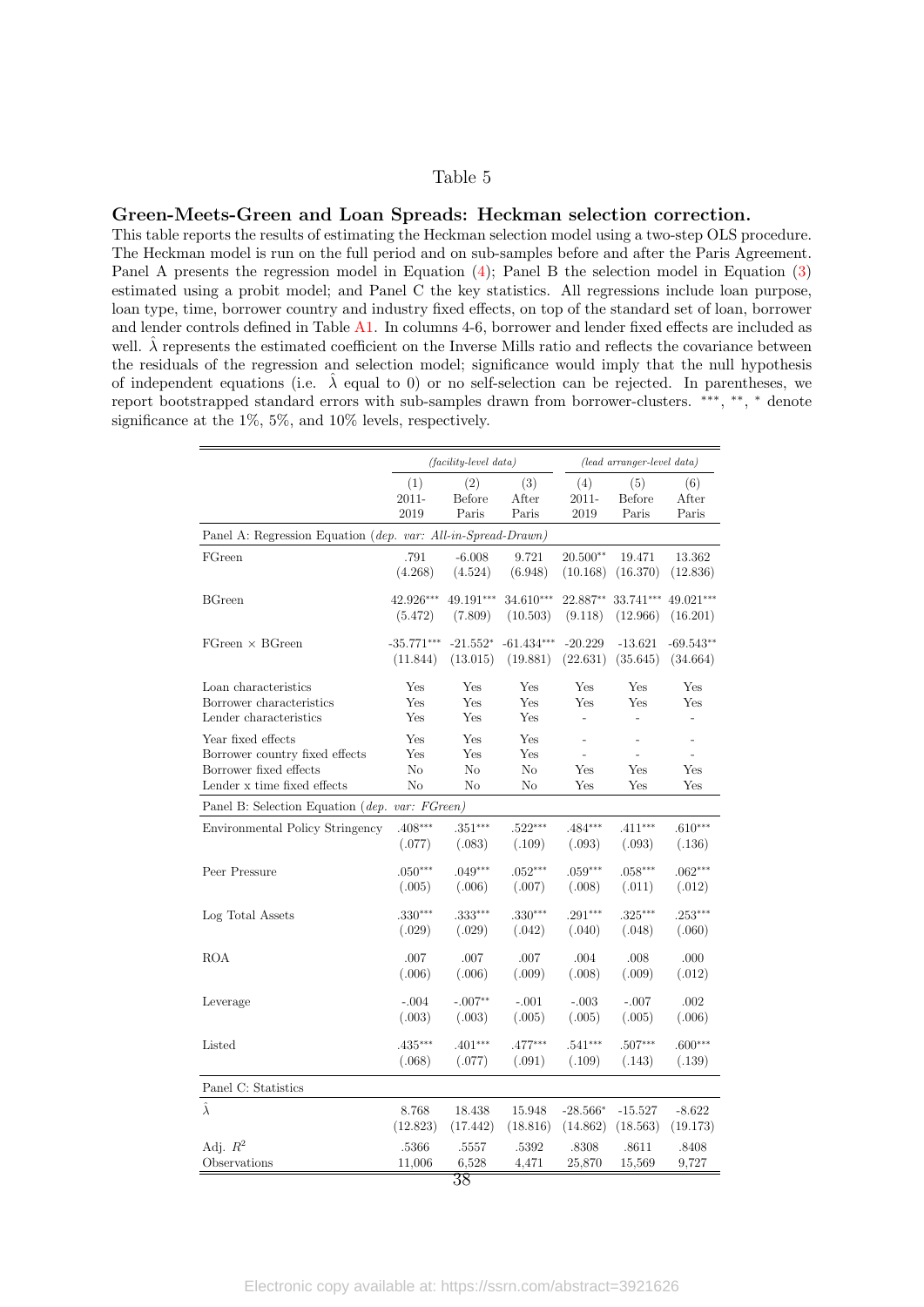#### <span id="page-39-0"></span>Green-Meets-Green, Loan Spreads and Paris Sample Split: PSM.

For sub-samples before and after the Paris Agreement, this table reports the average difference in AISD between "green-meets-green" loans and (Panel A) matched non-GMG loans, or (Panel B) matched loans granted to brown firms by green banks. For each loan, we estimated the propensity score of being a green-meets-green loan conditional on ex-ante borrower and lender characteristics using a logit model. The borrower characteristics include firm size, profitability, leverage, listed status, industry, country and a relation loan indicator. The lender characteristics include size, profitability- and capital ratios. We then matched each green-meets-green loan to other sets of loans which have similar propensity scores using two matching approaches. In columns 1-4, we employed a nearest neighbor (NN) matching approach thereby choosing the n loans with closest propensity scores. In columns 5-6, we report the results of performing a kernel epanechnikov matching approach which uses a weighted average of all loans with a score smaller than the automatically determined bandwidth and with larger weights given to controls with closer propensity scores. The reported standard errors are computed by bootstrapping with 50 replications. \*\*\*, \*\*, \* denote significance at the 1%, 5%, and 10% levels, respectively.

|                              | $NN(n=10)$    |                       |          | $NN(n=50)$                       | Kernel   |             |
|------------------------------|---------------|-----------------------|----------|----------------------------------|----------|-------------|
|                              | (1)           | (2)                   | (3)      | (4)                              | (5)      | (6)         |
|                              | <b>Before</b> | After                 | Before   | After                            | Before   | After       |
|                              | Paris         | Paris                 | Paris    | Paris                            | Paris    | Paris       |
| Panel A: GMG vs. other loans |               |                       |          |                                  |          |             |
| $\triangle$ AISD             | 15.600        |                       |          | $-40.085**$ 26.138* $-33.099***$ | 22.369   | $-51.012**$ |
|                              | (20.675)      | $(16.663)$ $(15.405)$ |          | (9.394)                          | (16.045) | (20.168)    |
| Observations                 | 12,170        | 8,940                 | 12,170   | 8,940                            | 12,170   | 8,940       |
| Panel B: GMG vs. BMG loans   |               |                       |          |                                  |          |             |
| $\triangle$ AISD             | 28.426        | $-51.840*$            | $-6.560$ | $-69.446***$                     | 42.710   | $-52.258**$ |
|                              | (29.111)      | (26.717)              | (19.012) | (20.153)                         | (26.840) | (26.409)    |
| Observations                 | 979           | 723                   | 979      | 723                              | 979      | 723         |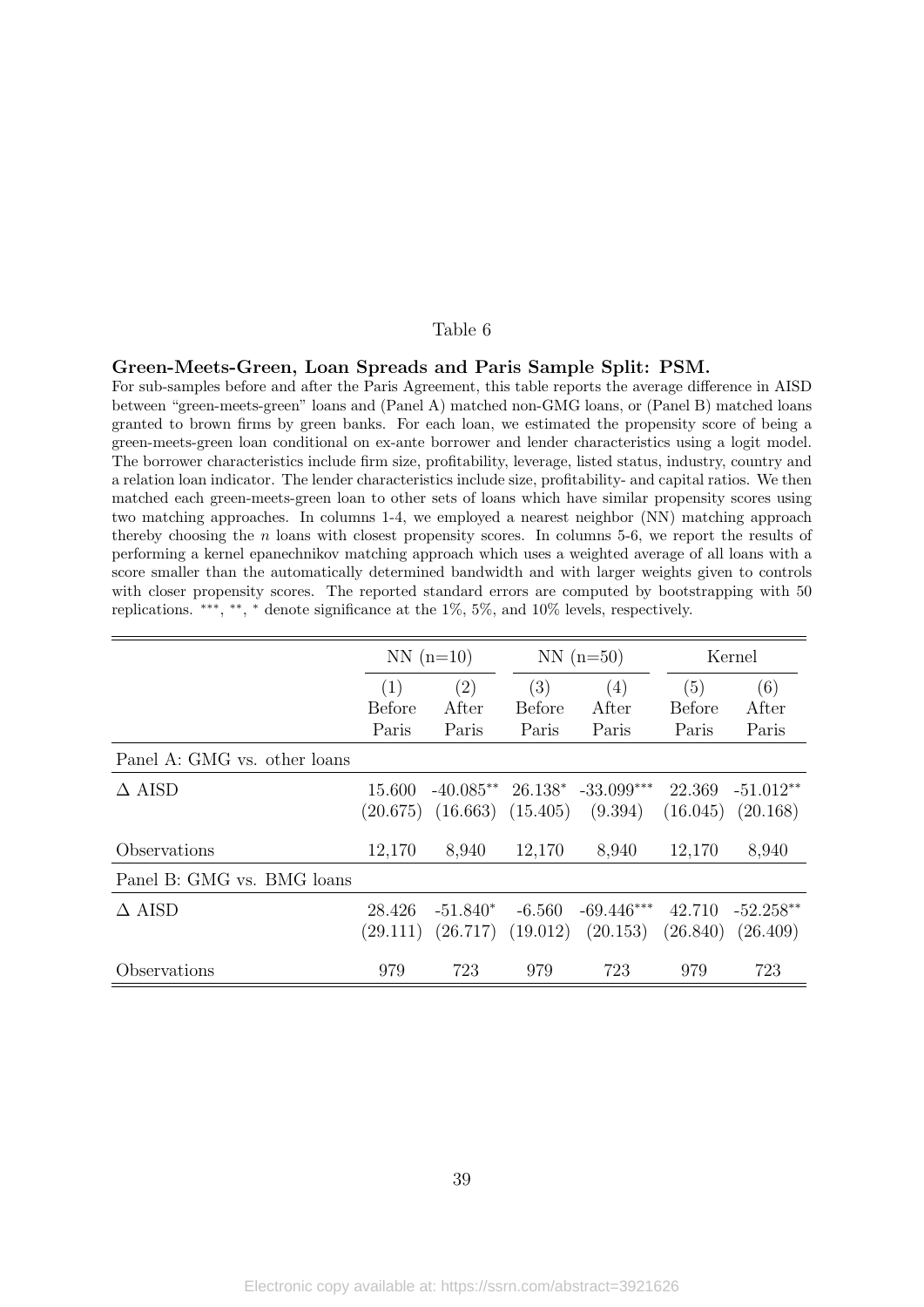#### <span id="page-40-0"></span>Green-Meets-Green and Loan Spreads: IV estimation.

This table reports the results of the instrumental variable estimation on the sub-sample of post-Paris Accord loans. The IV's used are  $L.BGreen$  and  $FGreen \times L.BGreen$ , where  $L.BGreen$  represents a pre-Paris Accord green lender choice indicator. Column 1 & 2 display the first-stage regression equations. In column 3 & 4, BGreen and  $F$ Green  $\times$  BGreen are instrumented using the IV's. All regressions include loan purpose, loan type, time, borrower country and industry fixed effects, on top of the standard set of loan, borrower and lender controls defined in Table [A1.](#page-47-0) In column 4, lender x time fixed effects are additionally included. In parentheses, we report robust standard errors clustered at the borrower-level. \*\*\*, \*\*, \* denote significance at the 1%, 5%, and 10% levels, respectively.

|                                                                                                                      | (lead arranger-level data)               |                                                |                                          |                                                    |  |  |  |
|----------------------------------------------------------------------------------------------------------------------|------------------------------------------|------------------------------------------------|------------------------------------------|----------------------------------------------------|--|--|--|
|                                                                                                                      |                                          | First Stage                                    |                                          | Second Stage                                       |  |  |  |
|                                                                                                                      | (1)                                      | (2)<br>BGreen FGreen x<br><b>BGreen</b>        | (3)<br>AISD                              | (4)<br>AISD                                        |  |  |  |
| L.BGreen                                                                                                             | $.109***$<br>(.008)                      | $-.004**$<br>(.002)                            |                                          |                                                    |  |  |  |
| FGreen x L.BGreen                                                                                                    |                                          | $.255***$<br>(.011)                            |                                          |                                                    |  |  |  |
| FGreen                                                                                                               |                                          | $.082***$<br>(.006)                            | 20.608***<br>(5.823)                     | 19.568***<br>(6.270)                               |  |  |  |
| <b>BGreen</b>                                                                                                        |                                          |                                                | 90.121***<br>(33.606)                    | $-.416$<br>(72.145)                                |  |  |  |
| FGreen x BGreen                                                                                                      |                                          |                                                | $-90.992***$<br>(26.912)                 | $-80.808***$<br>(30.245)                           |  |  |  |
| Loan characteristics<br>Borrower characteristics<br>Lender characteristics                                           | Yes<br>Yes<br>Yes                        | Yes<br>Yes<br>Yes                              | Yes<br>Yes<br>Yes                        | Yes<br>Yes                                         |  |  |  |
| Year fixed effects<br>Borrower country fixed effects<br>Borrower x time fixed effects<br>Lender x time fixed effects | Yes<br>Yes<br>$\rm No$<br>N <sub>o</sub> | Yes<br>Yes<br>N <sub>o</sub><br>N <sub>o</sub> | Yes<br>Yes<br>N <sub>o</sub><br>$\rm No$ | $\overline{\phantom{a}}$<br>Yes<br>$\rm No$<br>Yes |  |  |  |
| Adj. $R^2$<br>Observations                                                                                           | .4435<br>11,274                          | .7206<br>11,274                                | .1966<br>11,274                          | .1041<br>12,857                                    |  |  |  |

40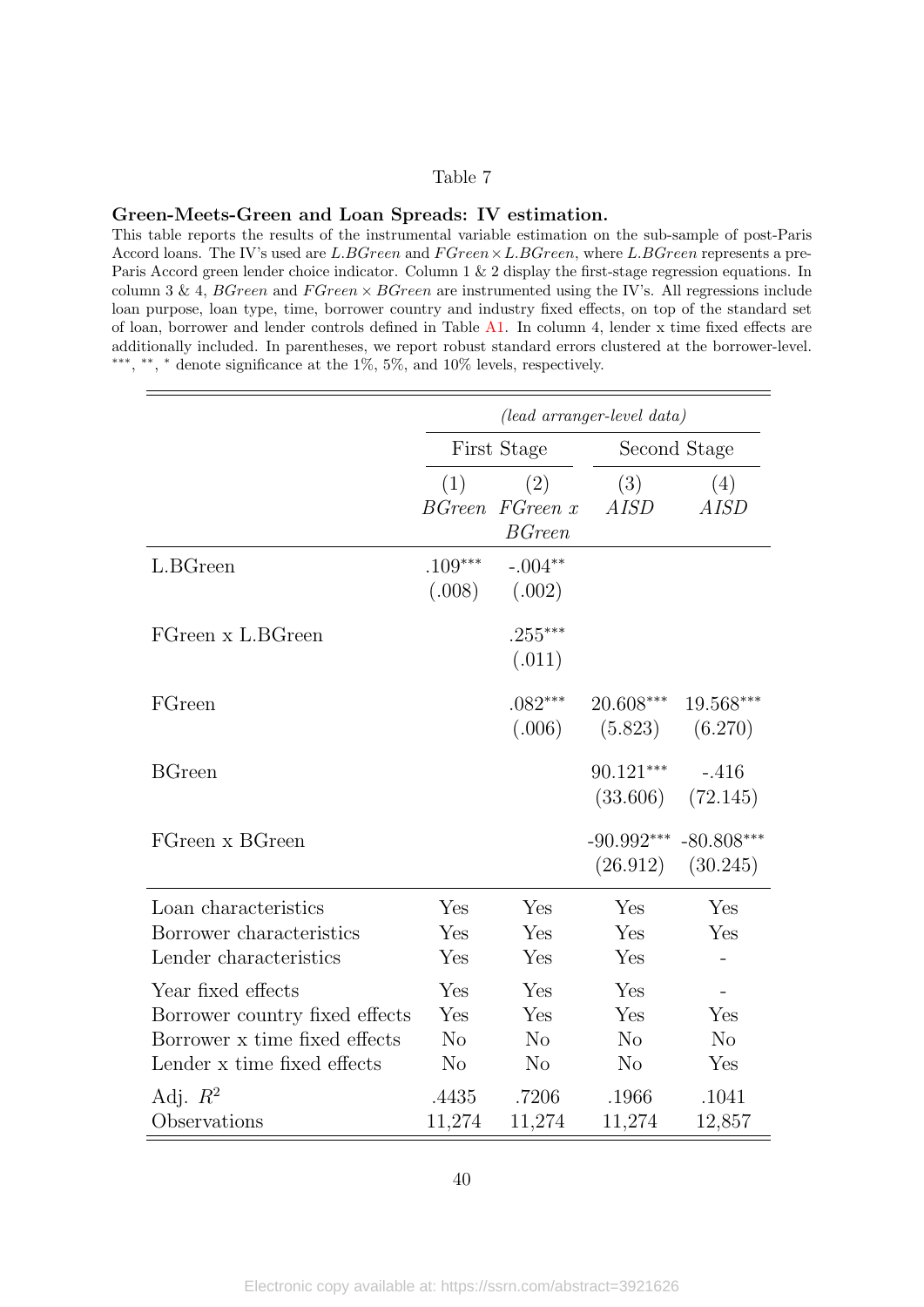#### <span id="page-41-0"></span>Green-Meets-Green and Loan Spreads: Financial Borrowers.

This table reports the results of estimating the model in equation [\(1\)](#page-11-2) from sub-samples before and after the Paris Agreement using a subset of financial borrowers. The dependent variable is the all-in-spreaddrawn of loan facility i, issued by the syndicate's lead arranger(s) b in year t. The main variable of interest is the interaction term  $\text{FGreen}_{i,t-1} \times \text{BGreen}_{i,b,t-1}$  which captures the green-meet-green effect on loan spread. FGreen<sub>i,t−1</sub> × BGreen<sub>i,b,t−1</sub> which captures the green-meet-green effect on loan spread. FGreen<sub>i,t−1</sub> is the dummy variable equal to 1 for loans given to green financial borrowers, whereas BGreen<sub>i,b,t−1</sub> describes the fraction of UNEP FI members among the lead arranger consortium. Loan, borrower and lender characteristics are defined in Table [A1.](#page-47-0) In parentheses, we report the standard errors which are clustered at the firm level. \*\*\*, \*\*, \* denote significance at the 1%, 5%, and 10% levels, respectively.

|                                                                                                                      |                       | $All-in-Spread-Drawn$   |                         |                     |                                              |                                     |                                    |                       |  |
|----------------------------------------------------------------------------------------------------------------------|-----------------------|-------------------------|-------------------------|---------------------|----------------------------------------------|-------------------------------------|------------------------------------|-----------------------|--|
|                                                                                                                      |                       |                         | $(facility-level data)$ |                     | (lead arranger-level data)                   |                                     |                                    |                       |  |
|                                                                                                                      | (1)<br>Before         | (2)<br>After            | (3)<br><b>Before</b>    | (4)<br>After        | (5)<br>Before                                | (6)<br>After                        | $\left( 7\right)$<br><b>Before</b> | (8)<br>After          |  |
|                                                                                                                      | Paris                 | Paris                   | Paris                   | Paris               | Paris                                        | Paris                               | Paris                              | Paris                 |  |
| FGreen                                                                                                               | $-15.545$<br>(12.222) | $-31.005**$<br>(12.836) |                         |                     | (11.017)                                     | $-19.624$ * $-23.002$ *<br>(13.131) |                                    |                       |  |
| <b>BGreen</b>                                                                                                        | 50.884<br>(31.973)    | 21.771<br>(26.249)      | 45.802<br>(40.027)      | 14.715<br>(31.801)  | $-2.677$<br>(30.111)                         | 46.261<br>(35.029)                  | 41.274<br>(25.737)                 | $-29.676$<br>(38.662) |  |
| FGreen x BGreen                                                                                                      | 59.637<br>(105.764)   | $-43.217$<br>(31.022)   | $-41.715$<br>(43.369)   | 80.094<br>(299.414) | $-91.130*$<br>$(48.133)$ $(36.526)$          | -44.002                             | $-108.779$<br>(68.880)             | 38.330<br>(88.222)    |  |
| Loan characteristics<br>Borrower characteristics<br>Lender characteristics                                           | Yes<br>Yes<br>Yes     | Yes<br>Yes<br>Yes       | Yes<br>Yes              | Yes<br>Yes          | Yes<br>Yes                                   | Yes<br>Yes                          | Yes                                | Yes                   |  |
| Year fixed effects<br>Borrower country fixed effects<br>Borrower x time fixed effects<br>Lender x time fixed effects | Yes<br>Yes<br>No      | Yes<br>Yes<br>No        | Yes                     | Yes                 | $\overline{\phantom{a}}$<br>Yes<br>No<br>Yes | Yes<br>No<br>Yes                    | Yes<br>Yes                         | Yes<br>Yes            |  |
| Adj. $R^2$<br>Observations                                                                                           | .5909<br>849          | .5600<br>692            | .8291<br>1,392          | .8331<br>1,439      | .7652<br>1,303                               | .6923<br>1,322                      | .9365<br>6,303                     | .9237<br>7,876        |  |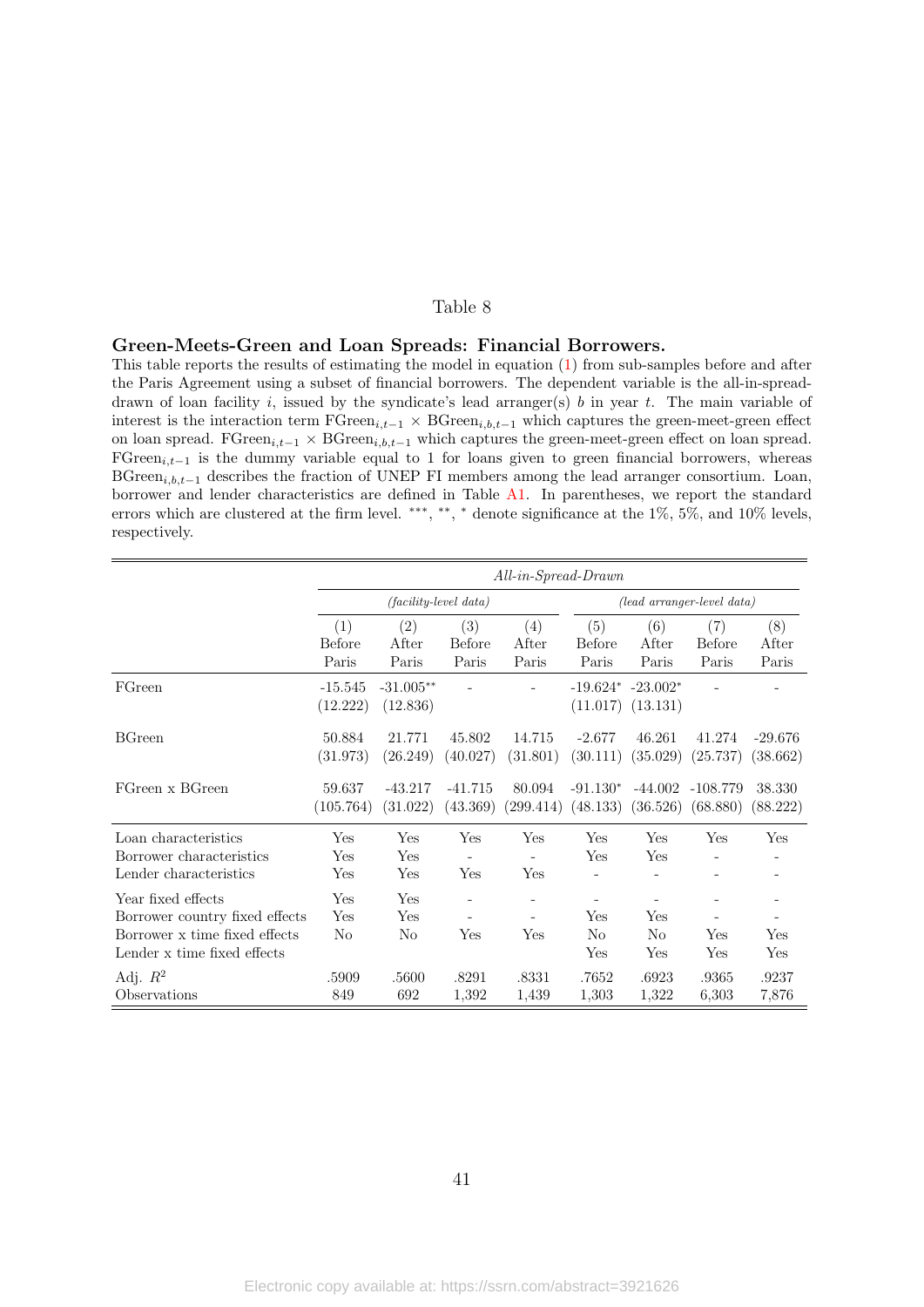<span id="page-42-0"></span>Green-Meets-Green and the Impact of the Paris Agreement: Falsification test. This table reports the results of estimating the model in equation [\(2\)](#page-15-1) using fake Paris Agreement dates. The sample period consists of the period before the official Paris Climate Agreement i.e. 2011-2015. The dependent variable is the all-in-spread-drawn of loan facility  $i$ , issued by the syndicate's lead arranger(s)  $b$ in year t. The main variable of interest is the triple interaction term  $\text{FGreen}_{i,t-1} \times \text{BGreen}_{i,b,t-1} \times \text{Paris}_t$ , which captures the change in the green-meet-green effect with the adoption of the Paris Agreement. FGreen<sub>i,t−1</sub> is the dummy variable equal to 1 for loans given to green firms. BGreen<sub>i,b,t−1</sub> describes the fraction of UNEP FI members among the lead arranger consortium. Paris<sub>t</sub> is a dummy variable which takes the value of 1 for loans originated after 2013 (in columns 1-4), or after 2014 (in columns 5-8). In parentheses, we report the standard errors which are clustered at the firm level. \*\*\*, \*\*, \* denote significance at the 1%, 5%, and 10% levels, respectively. Loan, firm and lender controls are defined in Table [A1.](#page-47-0)

|                                | $All-in-Spread-Drawn$   |                          |                         |                                  |                         |                |                                |                          |
|--------------------------------|-------------------------|--------------------------|-------------------------|----------------------------------|-------------------------|----------------|--------------------------------|--------------------------|
|                                | $(facility-level data)$ |                          |                         | $(lead \ arrange$ -level $data)$ | $(facility-level data)$ |                | $(lead \ arranger-level data)$ |                          |
|                                | (1)                     | (2)                      | (3)                     | (4)                              | (5)                     | (6)            | (7)                            | (8)                      |
|                                |                         |                          | Paris Accord date: 2013 |                                  |                         |                | Paris Accord date: 2014        |                          |
| FGreen                         | $-11.226$               | $\overline{a}$           | $-34.256**$             |                                  | $-8.849$                | $\overline{a}$ | $-29.430**$                    |                          |
|                                | (8.611)                 |                          | (15.548)                |                                  | (6.790)                 |                | (11.958)                       |                          |
| <b>BGreen</b>                  | 73.257***               | 65.546**                 | $40.074***$             | 68.641**                         | 57.120***               | 39.546**       | $30.380***$                    | 54.598***                |
|                                | (11.905)                | (28.151)                 | (15.353)                | (28.938)                         | (8.650)                 | (17.742)       | (11.536)                       | (17.429)                 |
| FGreen x BGreen                | $-27.099$               | 40.765                   | $-8.422$                | 97.332                           | $-6.105$                | 41.818         | 11.659                         | 43.287                   |
|                                | (27.989)                | (73.105)                 | (39.734)                | (96.428)                         | (19.664)                | (62.409)       | (29.429)                       | (55.422)                 |
| FGreen x Paris                 | 8.149                   |                          | 23.320                  |                                  | 5.394                   |                | 19.993                         |                          |
|                                | (9.395)                 |                          | (16.269)                |                                  | (7.984)                 |                | (13.075)                       |                          |
| <b>BGreen</b> x Paris          | $-35.623***$            | $-18.290$                | $-17.894$               | $-11.931$                        | $-19.052$               | 27.633         | $-3.255$                       | 10.809                   |
|                                | (12.985)                | (31.843)                 | (17.862)                | (32.534)                         | (11.947)                | (26.279)       | (16.174)                       | (26.132)                 |
| FGreen x BGreen x Paris        | 10.070                  | $-40.070$                | $-5.194$                | $-95.726$                        | $-27.271$               | $-62.027$      | $-48.531$                      | $-44.867$                |
|                                | (30.692)                | (81.946)                 | (42.863)                | (101.389)                        | (26.572)                | (72.351)       | (37.867)                       | (63.831)                 |
| Loan characteristics           | Yes                     | Yes                      | Yes                     | Yes                              | Yes                     | Yes            | Yes                            | Yes                      |
| Borrower characteristics       | Yes                     | $\bar{\phantom{a}}$      | Yes                     | $\overline{a}$                   | Yes                     | $\frac{1}{2}$  | Yes                            |                          |
| Lender characteristics         | Yes                     | Yes                      |                         | $\qquad \qquad -$                | Yes                     | Yes            |                                | $\overline{\phantom{0}}$ |
| Year fixed effects             | Yes                     | $\overline{\phantom{a}}$ | $\overline{a}$          | $\overline{\phantom{a}}$         | Yes                     | $\overline{a}$ | $\overline{\phantom{a}}$       | L,                       |
| Borrower country fixed effects | Yes                     | $\sim$                   | Yes                     | $\overline{\phantom{a}}$         | Yes                     | $\overline{a}$ | Yes                            | $\overline{a}$           |
| Borrower x time fixed effects  | No                      | Yes                      | N <sub>o</sub>          | Yes                              | No                      | Yes            | N <sub>o</sub>                 | Yes                      |
| Lender x time fixed effects    |                         |                          | Yes                     | Yes                              |                         |                | Yes                            | Yes                      |
| Adj. $R^2$                     | .5768                   | .7177                    | .6959                   | .8905                            | .5762                   | .7178          | .6955                          | .8905                    |
| Observations                   | 7,149                   | 10,548                   | 19,174                  | 40,098                           | 7,149                   | 10.548         | 19,174                         | 40,098                   |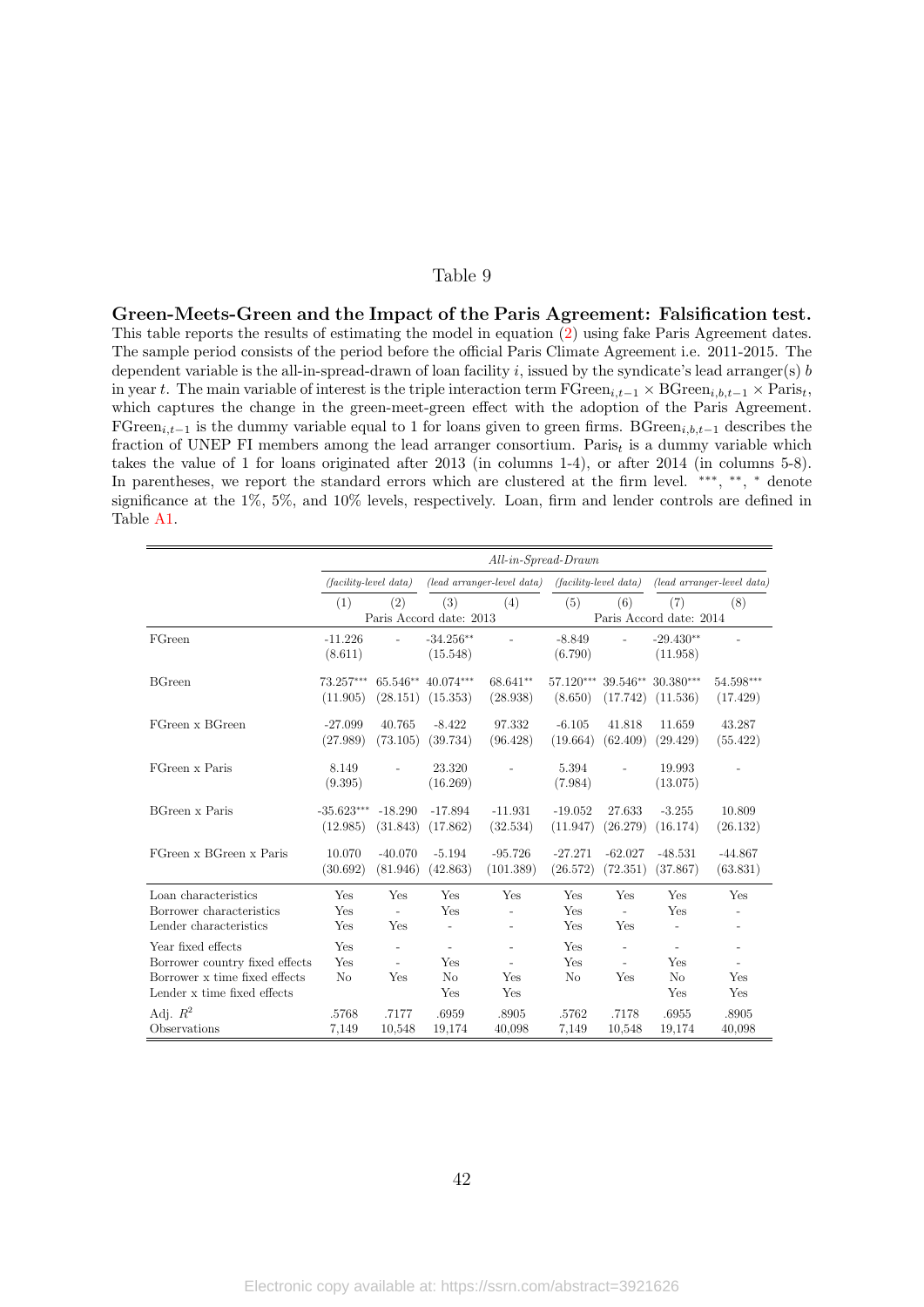# Figures

<span id="page-43-0"></span>

Figure 1: The Timing of the Model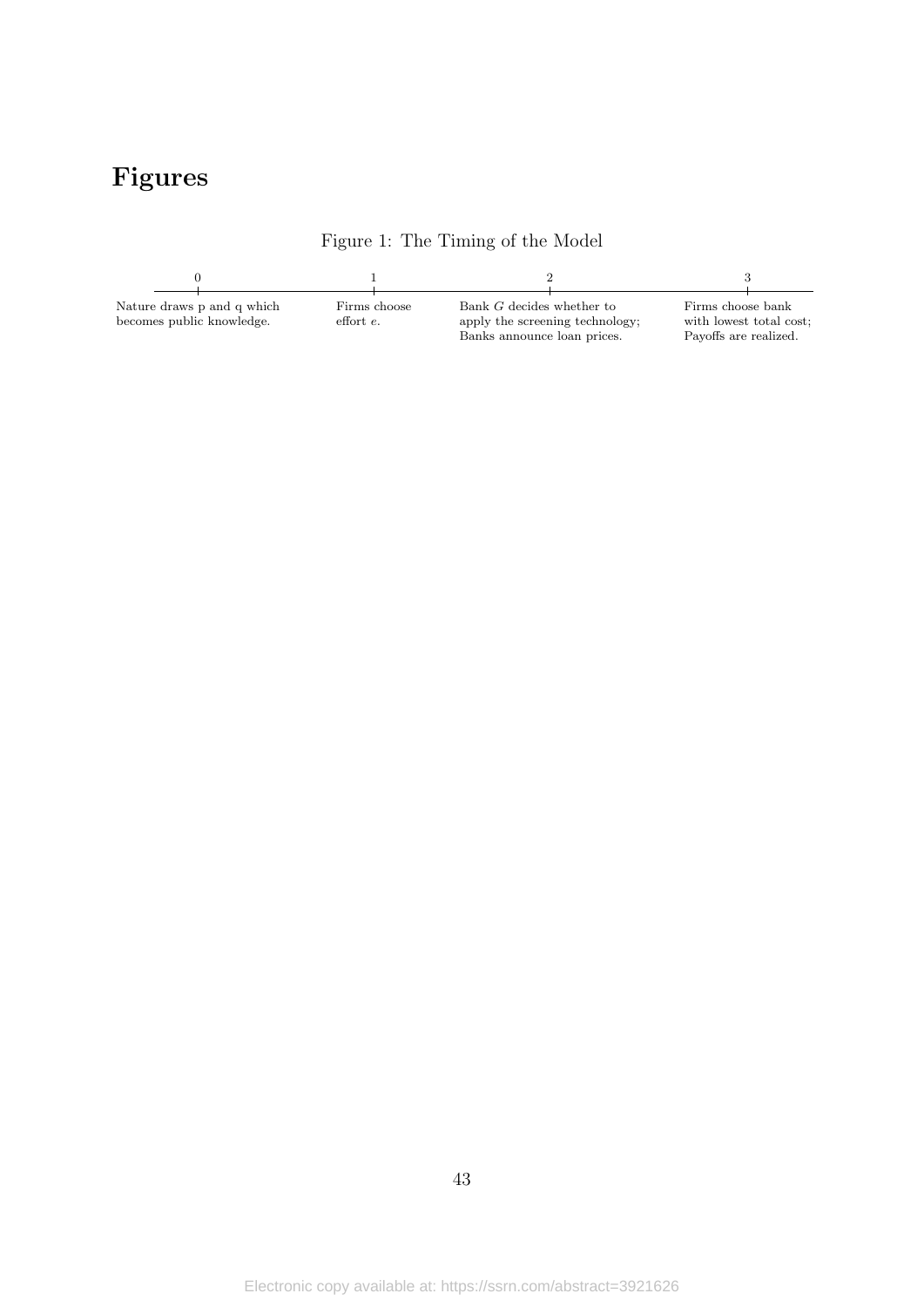

<span id="page-44-0"></span>

GMG-pricing arises as equilibrium when the probability of shock is high, but not too high (left panel). In this region the green bank obtains economic rent, while the brown bank's profit is diminished due to adverse selection (right panel).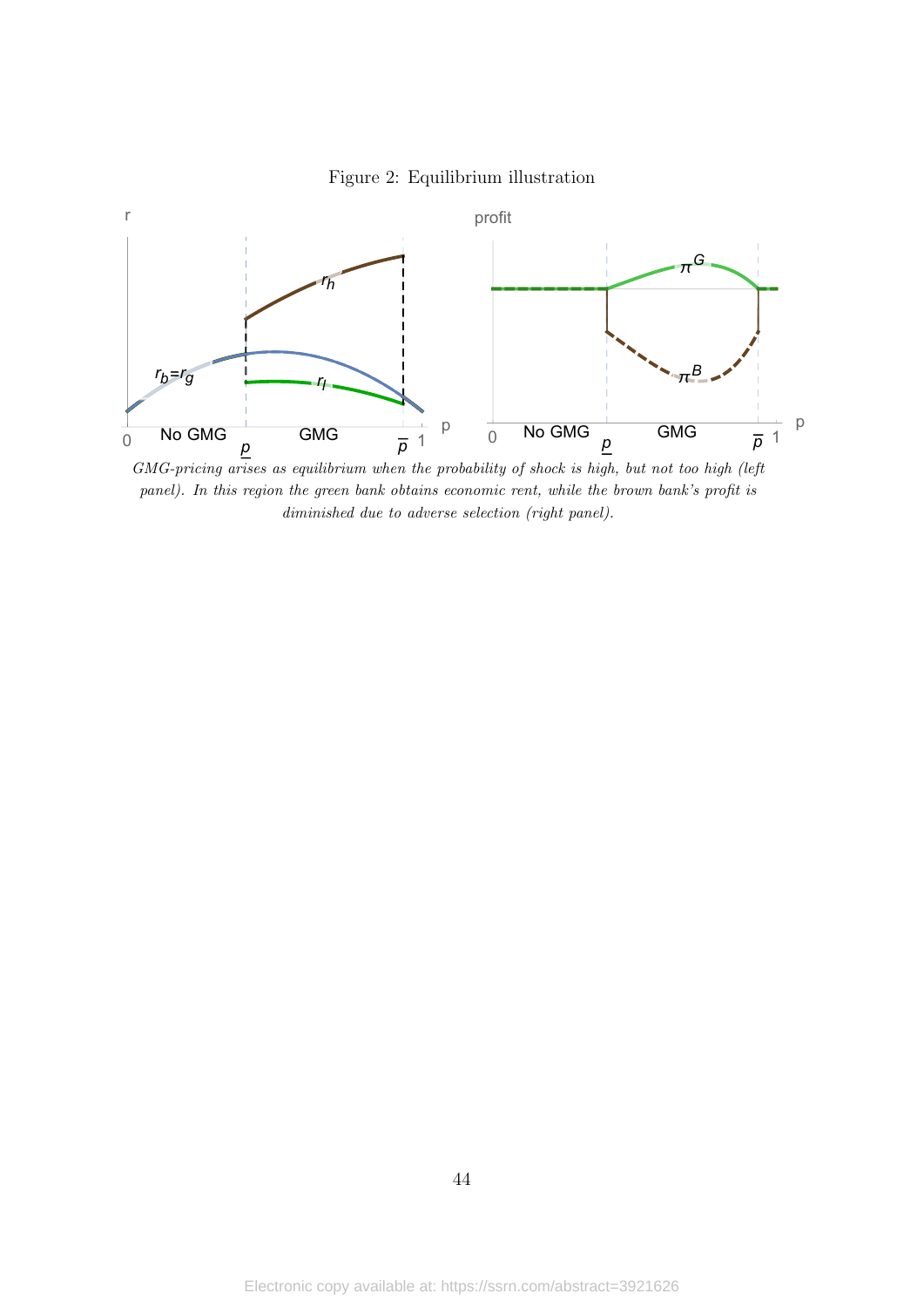<span id="page-45-0"></span>

Figure 3: Loans to green firms by green banks over time.

The figure shows the evolution of green firms and green lenders over time in our final sample, with the number of loan facilities on the left and the total amount on the right. We use our dummy proxy to identify green banks (i.e. the syndicate is classified as green when the majority of participants is green).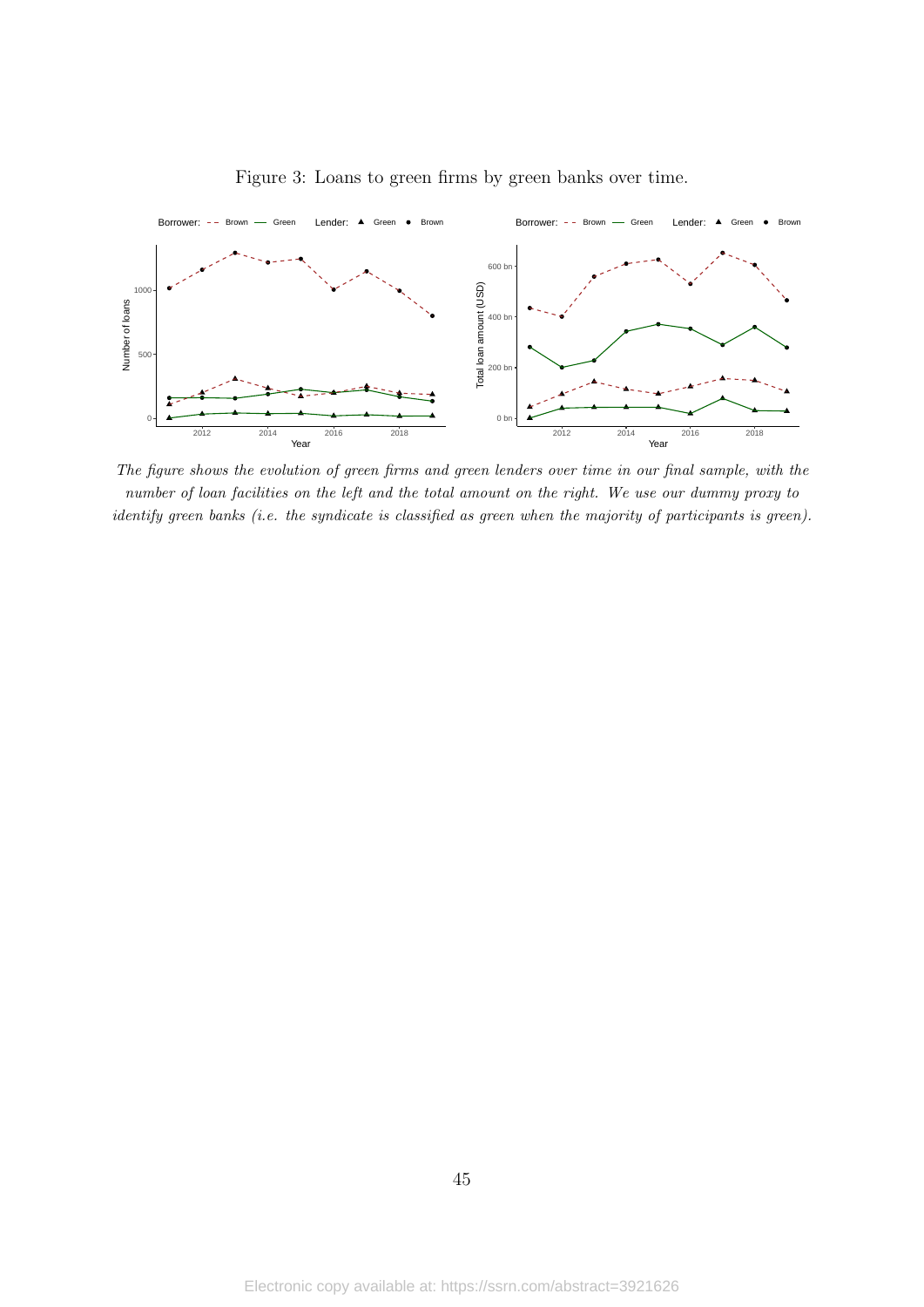<span id="page-46-0"></span>

Figure 4: All-in-Spread-Drawn, green vs. brown loans.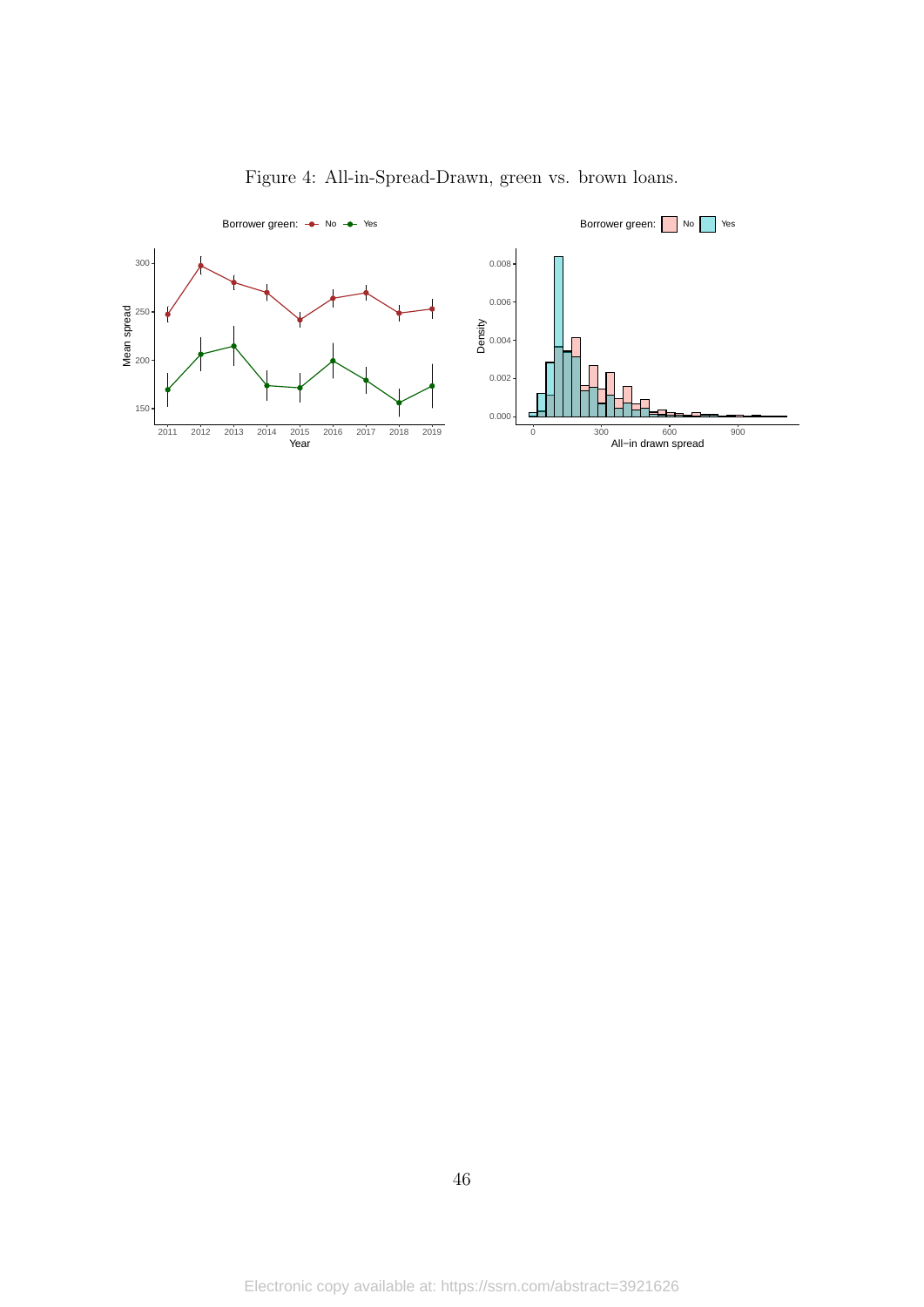# Appendix

<span id="page-47-0"></span>

| Variable Name         | Definition                                                                     | Source   |
|-----------------------|--------------------------------------------------------------------------------|----------|
|                       | All-in-Spread-Drawn The amount the borrower pays in basis points over DealScan |          |
|                       | LIBOR for each dollar drawn down plus any annual                               |          |
|                       | or facility fee paid.                                                          |          |
| FGreen                | Green firm proxy; dummy variable indicating that Carbon                        |          |
|                       | the borrowing firm disclosed information to CDP Disclosure                     |          |
|                       | one year before loan origination.                                              | Project  |
| <b>BGreen</b>         | Green lender proxy; continuous variable describing UNEP FI                     |          |
|                       | the fraction of UNEP FI members among the lead                                 |          |
|                       | arrangers of the syndicate.                                                    |          |
| Lead arranger         | Following Ivashina (2009), we define lead arrangers DealScan                   |          |
|                       | as $(1)$ the administrative agent of the syndicate, if                         |          |
|                       | not available $(2)$ all lenders that act as agent, (man-                       |          |
|                       | dated or coordinating) arranger, bookrunner, (man-                             |          |
|                       | dated) lead arranger, lead bank or manager.                                    |          |
| Loan characteristics: |                                                                                |          |
| Loan type             | Following Berg et al. (2016), we lump together fol- DealScan                   |          |
|                       | lowing loan types: (i) credit lines (i.e. revolver lines,                      |          |
|                       | 364-day facilities and limited lines); (ii) term loans                         |          |
|                       | (i.e. term loans and delay draw term loan) and (iii)                           |          |
|                       | other loan types (e.g. leases, bonds etc.).                                    |          |
| Loan purpose          | Primary purpose of the facility.                                               | DealScan |
| Facility amount       | Natural logarithm of the loan amount in USD com- DealScan                      |          |
|                       | mitted by the pool of lenders.                                                 |          |
| Maturity              | The maturity of the facility in months.                                        | DealScan |
| Secured               | Dummy variable equal to 1 if the loan facility is DealScan                     |          |
|                       | secured.                                                                       |          |
| Covenant              | Dummy variable equal to 1 if the loan facility has DealScan                    |          |
|                       | any type of covenant attached.                                                 |          |
| Concentration         | The number of lead arrangers in the loan syndicate. DealScan                   |          |
| Nonbank indicator     | Following Lim et al. $(2014)$ , we define as bank: com- Dealscan               |          |
|                       | mercial and investment banks, and as non-banks                                 |          |
|                       | (all other financial lenders): insurance agents, mu-                           |          |
|                       | tual funds, hedge funds, private equity and other.                             |          |
|                       | The indicator is equal to 1 if at least one of the lead                        |          |
|                       | arrangers is a nonbank, and 0 otherwise.                                       |          |
|                       |                                                                                |          |

|  |  | Table A1: Variable definitions and data sources |
|--|--|-------------------------------------------------|
|  |  |                                                 |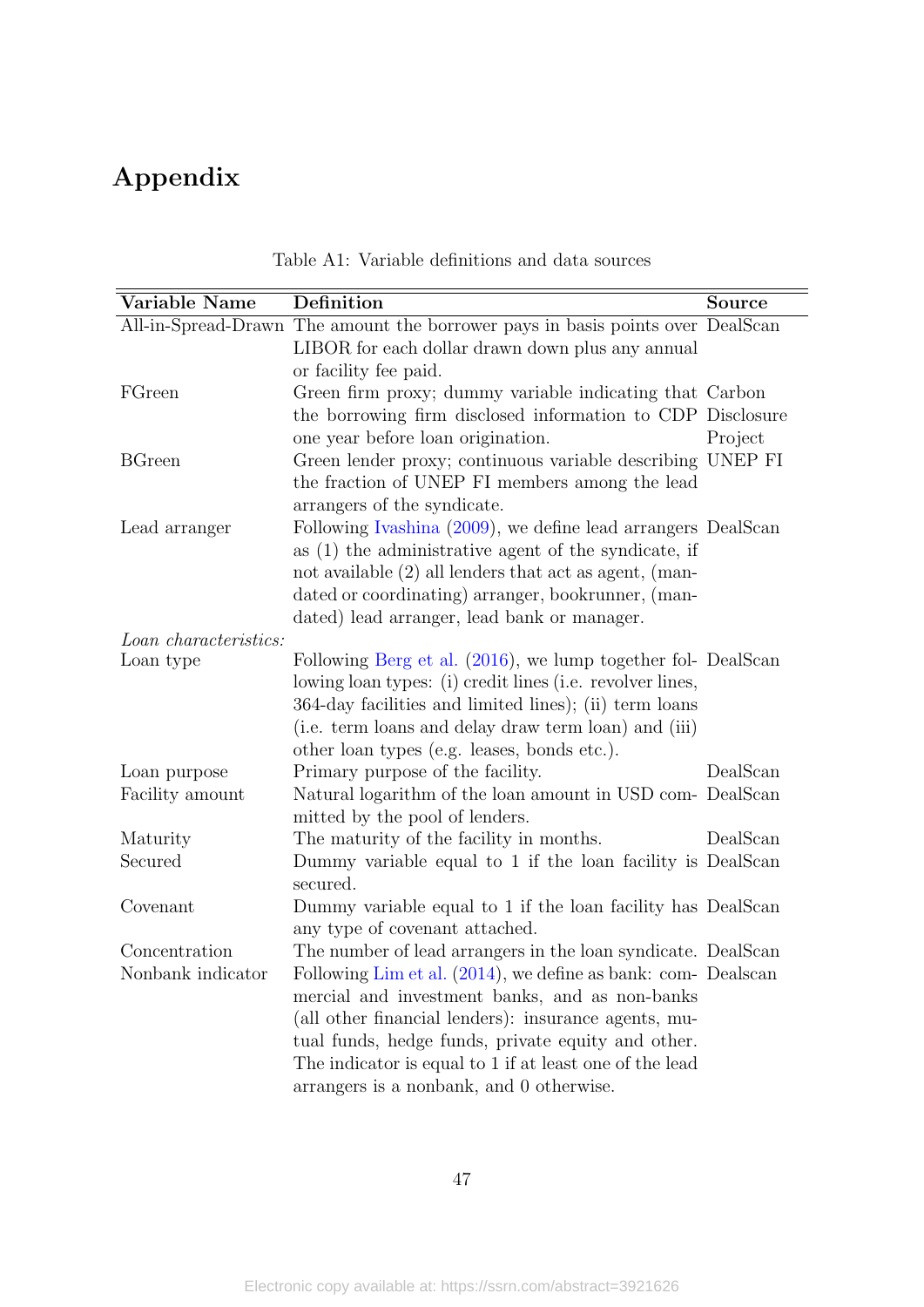| Variable Name                    | Definition                                                                                                                                                                          | Source                        |
|----------------------------------|-------------------------------------------------------------------------------------------------------------------------------------------------------------------------------------|-------------------------------|
| Relation loan                    | Following Bharath et al. (2011), relation loan equals Dealscan<br>1 if the borrower had received a loan of at least<br>one of the lead banks over the previous five-year<br>window. |                               |
| <i>Borrower characteristics:</i> |                                                                                                                                                                                     |                               |
| Industry type                    | Two-digit primary Standard Industrial Classifica- DealScan<br>tions (SIC) code.                                                                                                     |                               |
| <b>ROA</b>                       | Net income (loss) to total assets $(\%)$ .                                                                                                                                          | Computat/<br>Orbis<br>Global  |
| Leverage                         | Total liabilities to total equity $(\%)$ .                                                                                                                                          | idem                          |
| <b>Total Assets</b>              | Natural logarithm of total assets in USD.                                                                                                                                           | idem                          |
| Listed                           | Dummy equal to 1 if the borrower is publicly listed. idem                                                                                                                           |                               |
| Lender characteristics:          |                                                                                                                                                                                     |                               |
| <b>ROA</b>                       | Net income (loss) to total assets $(\%)$ .                                                                                                                                          | Computat/<br><b>BankFocus</b> |
| Capital Ratio                    | Tier 1 capital to RWAs.                                                                                                                                                             | idem                          |
| Total Assets                     | Natural logarithm of total assets in USD.                                                                                                                                           | idem                          |

Table A1: Variable definitions and data sources – Continued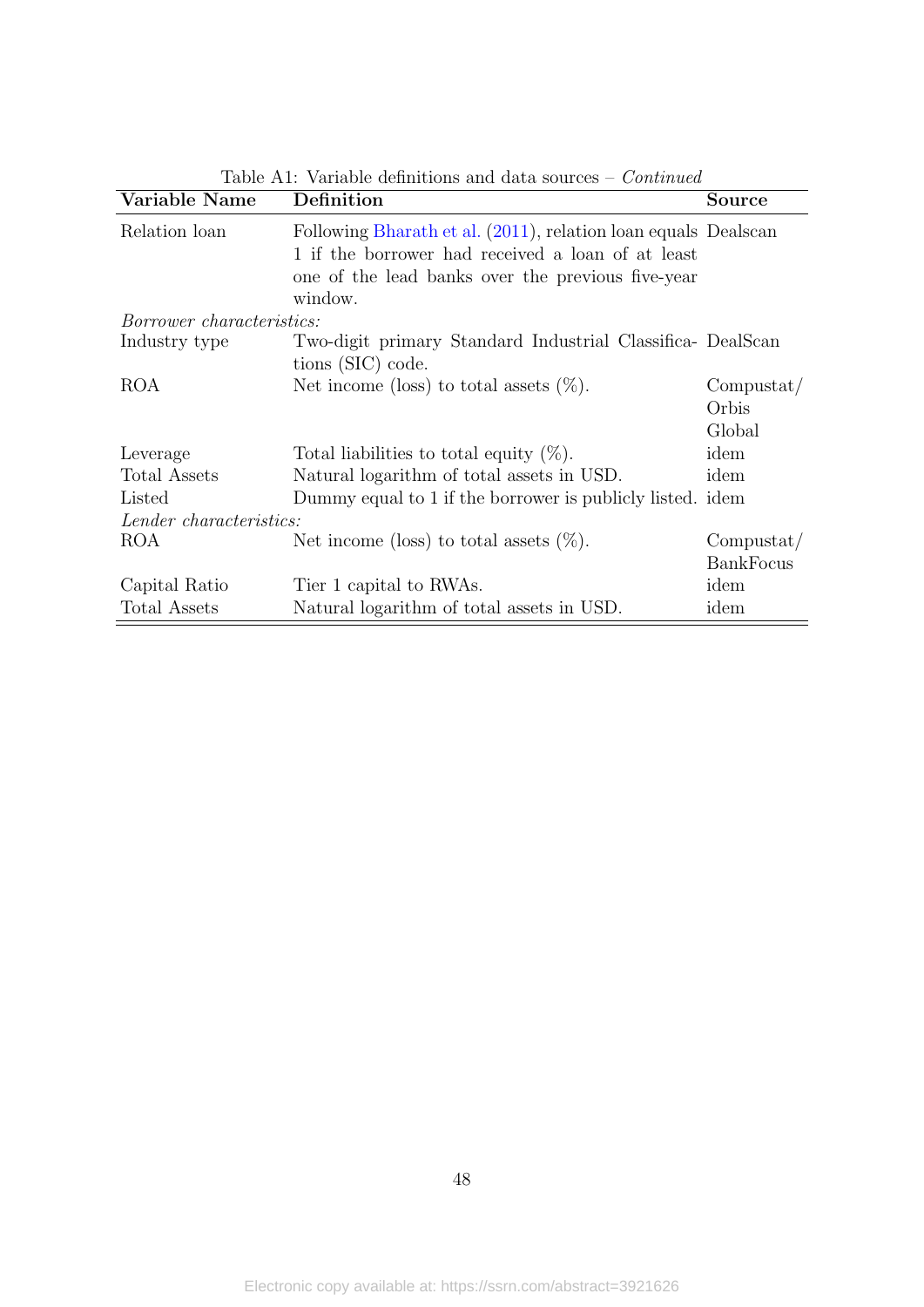# <span id="page-49-0"></span>A Proofs

## A.1 Proof of Lemma 1

We can rewrite the profit function as

$$
\pi_F(e) = -p((q + (1-q)e)\beta_L + (1-\tilde{q})(1-e)\beta_H) - c_F(e)
$$

where  $\tilde{q}(e)$  is the realized exposure after exerting effort e. The first-order condition is:

$$
\frac{\partial \pi_F}{\partial e} = p(1-q)(\beta_H - \beta_L) - \frac{\partial c_F}{\partial e} = 0
$$

which implies that the optimal effort is implicitly defined through

$$
\frac{\partial c_F}{\partial e} = p(1-q)(\beta_H - \beta_L)
$$

Convexity of  $c_F$  is sufficient to guarantee that the optimal effort  $e^*$  is increasing in p. Formally,

$$
\frac{\partial e}{\partial p} = \left(\frac{\partial c_F}{\partial e}^{-1}\right)' \cdot (1 - q)(\beta_H - \beta_L)
$$

which is positive if and only if the second derivative of  $c_F$  is positive (i.e. convexity).  $\Box$ 

### A.2 Proof of Proposition 1

A firm located at  $\gamma \in [0,1]$  would choose bank G when offered  $r_h$  (resp.  $r_l$ ) by bank G while  $r_B$  by bank B if the following conditions are respectively satisfied. The two conditions define two threshold firms who are just indifferent between the two banks given the choice  $r_h$  (resp.  $r_l$ ), which we denote by  $\{\gamma, \overline{\gamma}\}.$ 

$$
r_h + \gamma \tau \le r_B + (1 - \gamma)\tau \quad \Rightarrow \quad \underline{\gamma} = \frac{\tau + r_B - r_h}{2\tau}
$$

$$
r_l + \gamma \tau \le r_B + (1 - \gamma)\tau \quad \Rightarrow \quad \overline{\gamma} = \frac{\tau + r_B - r_l}{2\tau}
$$

This means firms with  $\gamma < \gamma$  choose bank G irrespective of the price, while firms with  $\gamma > \overline{\gamma}$  choose Bank B irrespective of the price. For simplicity we always maintain as an assumption that  $\tau$  is sufficiently high so that  $0 < \gamma < \overline{\gamma} < 1$ . The choice of firms  $\gamma \in (\gamma, \overline{\gamma})$  is indeterminate and depends on the (random) signal realization. To simplify notation, let  $Pr[l | L] := x_l$  and  $Pr[h|H] := x_h$  denote the probability that a firm of low (high) exposure is correctly revealed by the signal.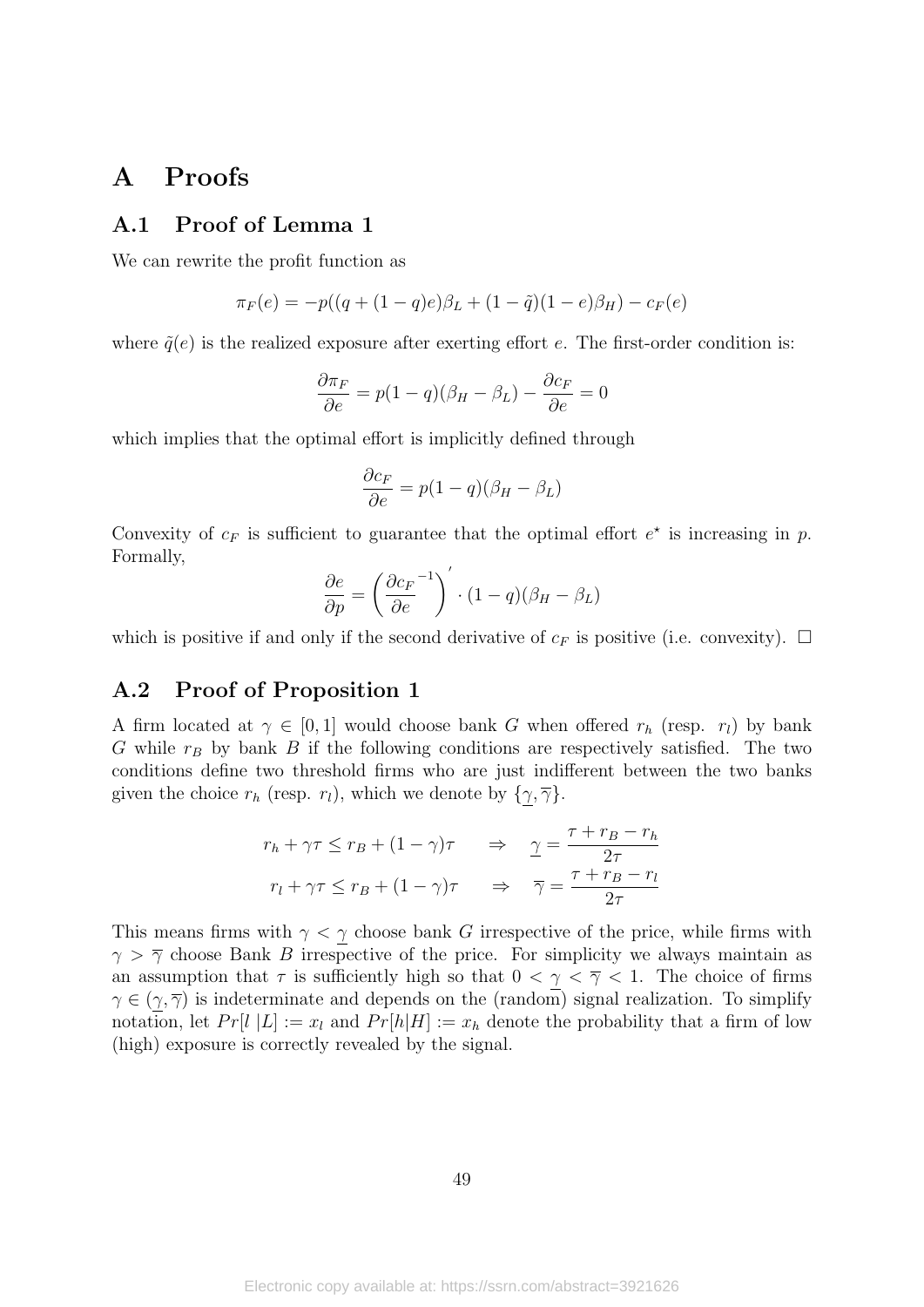The profits of bank  $G$  and  $B$  are:

$$
\pi^G = [\tilde{q}(r_l - c_L) + (1 - \tilde{q})(r_h - c_H)] \gamma + (\tilde{q}x_l(r_l - c_L) + (1 - \tilde{q})(1 - x_h)(r_l - c_H)) (\overline{\gamma} - \gamma)
$$
  

$$
\pi^B = [r_B - qc_L - (1 - q)c_H] (1 - \overline{\gamma}) + [q(1 - x_l)(r_B - c_L) + (1 - q)x_h(r_B - c_H)] (\overline{\gamma} - \gamma)
$$

Notice that

$$
qx_l + (1 - q)(1 - x_h) = q \quad \text{and} \quad q(1 - x_l) + (1 - q)x_h = 1 - q
$$
  

$$
(\tilde{q}x_l(r_l - c_L) + (1 - \tilde{q})(1 - x_h)(r_l - c_H)) = q[(r_l - c_H) + x_l(c_H - c_L)]
$$

With this simplification, the first-order conditions are:

$$
\frac{\partial \pi^G}{\partial r_l} = \frac{q}{2\tau} \left( (\tau + r_b - r_h) + (r_h - r_l) - ((r_l - c_H) + x_l(c_H - c_L)) \right) = 0
$$
  

$$
\frac{\partial \pi^G}{\partial r_h} = (1 - q)\gamma - \frac{1}{2\tau} \left[ \tilde{q}(r_l - c_L) + (1 - \tilde{q})(r_h - c_H) \right] - \frac{1}{2\tau} \left( q \left[ (r_l - c_H) + x_l(c_H - c_L) \right] \right) = 0
$$

and, for the B-bank:

$$
\frac{\partial \pi^B}{\partial r_b} = (1 - \overline{\gamma}) - \frac{1}{2\tau} (r_b - qc_L - (1 - q)c_H) + \frac{r_h - r_l}{2\tau} (1 - q) = 0
$$
  

$$
\therefore \frac{1}{2\tau} (\tau - r_b + r_l - r_b + qc_L + (1 - q)c_H + (1 - q)(r_h - r_l)) = 0
$$

The best-response functions are respectively:

$$
r_l = \frac{1}{2} (\tau + r_b + c_H(1 - q)(1 - x) + c_L(q + x - qx))
$$
  
\n
$$
r_h = \frac{1}{2} (\tau + r_b + c_H - qc_H(1 - x) + qc_L(1 - x))
$$
  
\n
$$
r_b = \frac{1}{2} (\tau + \overline{c} + (1 - q)r_h + qr_l)
$$

Notice that  $qr_l + (1-q)r_h = \frac{1}{2}$  $\frac{1}{2}(\tau + r_b + qc_L + (1-q)c_H)$ . Substituting this to  $r_b(r_l, r_h)$ gives

$$
r_b = \frac{1}{2} \left( \frac{3}{2} \tau + \frac{3}{2} \overline{c} + \frac{1}{2} r_b \right)
$$

which implies the equilibrium price for the B-bank:

$$
r_b^* = \tau + \overline{c} \tag{A1}
$$

$$
50\,
$$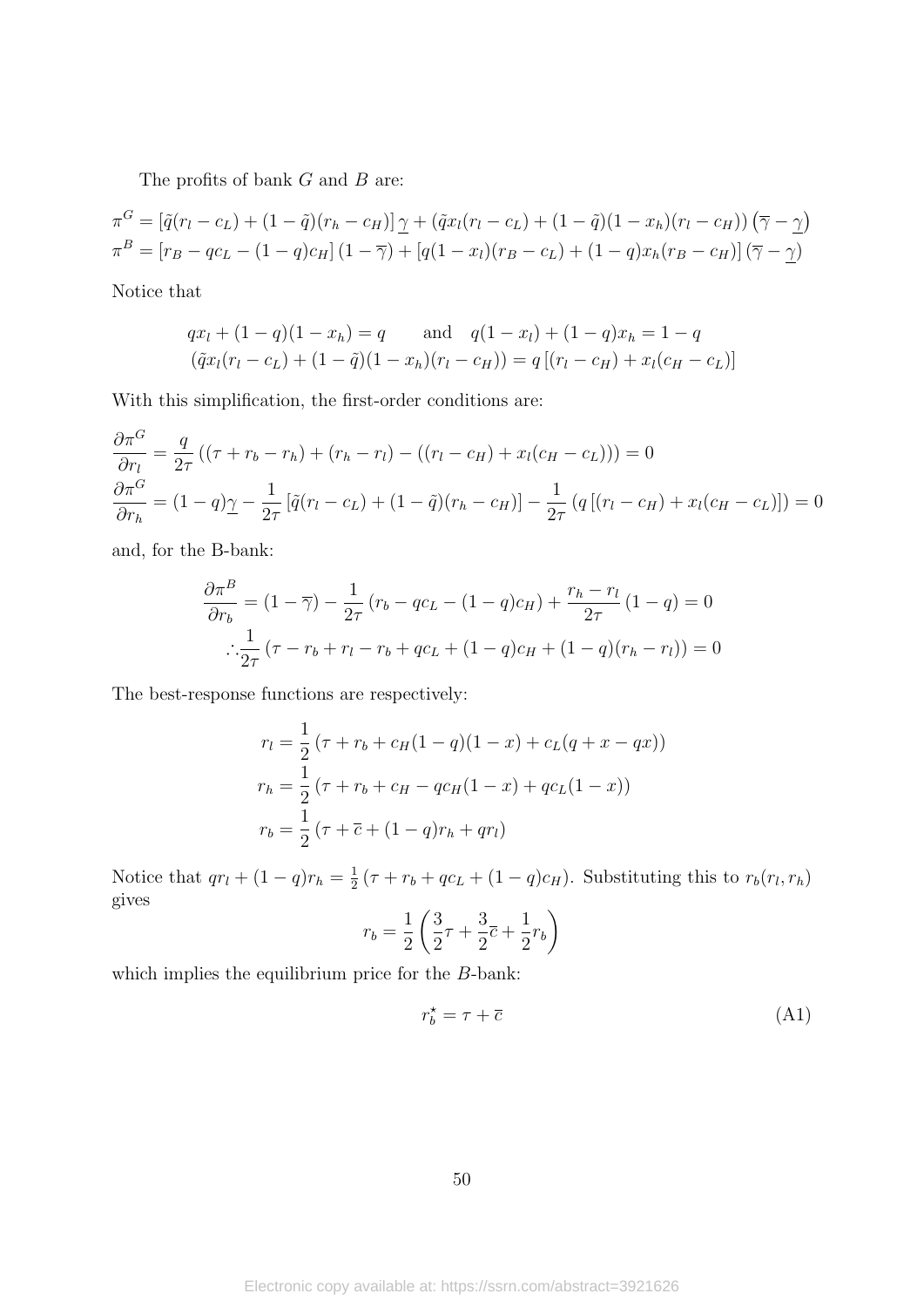where  $\bar{c}$  is the (weighted) average cost. This can be substituted back to  $r_l(\cdot)$  and  $r_h(\cdot)$ .

$$
r_l^* = \tau + \overline{c} - \frac{1}{2}x(1-q)(c_H - c_L)
$$

$$
r_h^* = \tau + \overline{c} + \frac{1}{2}xq(c_H - c_L)
$$

It is immediate that

<span id="page-51-0"></span>
$$
r_h^\star - r_l^\star = \frac{x}{2}(c_H - c_L)
$$

Substituting back to the profit functions we obtain:

$$
\pi_G^* = \frac{\tau}{2} + \frac{(1-q)qx^2(c_H - c_L)^2}{8\tau}
$$
\n(A2)

$$
\pi_B^* = \frac{\tau}{2} - \frac{(1-q)qx^2(c_H - c_L)^2}{4\tau} \tag{A3}
$$

The profit of bank G in the Proposition follows by including the fixed cost of screening technology.

### A.3 Proof of Proposition 2

It is obvious from the green bank's profit  $\pi_G^{\star}$  that the bank applies the screening technology if and only if

<span id="page-51-1"></span>
$$
\frac{q(1-q)x^2[\Delta c]^2}{8\tau} > F\tag{A4}
$$

where  $\Delta c = c(\beta_H, p) - c(\beta_L, p)$ . Parameters q and x depend on e, which depends on p. The term  $\Delta c$  depends directly on p.

$$
\frac{\partial \pi_G}{\partial e} = \frac{\partial \pi_G}{\partial x} \frac{\partial x}{\partial e} \frac{\partial e}{\partial p} + \frac{\partial \pi_G}{\partial \Delta c} \frac{\partial \Delta c}{\partial e} \frac{\partial e}{\partial p} + \frac{\partial \pi_G}{\partial \tilde{q}} \frac{\partial \tilde{q}}{\partial e} \frac{\partial e}{\partial p}
$$
(A5)

All partial derivatives in the equation are positive either by definition or following straight-forward algebra from [\(A2\)](#page-51-0), except the term  $\frac{\partial \pi_G}{\partial \tilde{q}}$  which is positive for  $\tilde{q}$  < 1/2 only. With straightforward algebra and recalling that  $\tilde{q} = q + (1 - q)e$  by definition, we can bring this to a more compact form:

$$
\Delta c \frac{\partial e}{\partial p} \left[ 1 - 2 \tilde{q} + 2 \tilde{q} \frac{\partial x}{\partial e} \right] + 2 \tilde{q} \frac{\partial \Delta c}{\partial p} > 0
$$

which is a necessary and sufficient condition for profit increasing in p.

We know that before exerting effort in the population  $q < 1/2$ , and by construction for  $p = 0$  the optimal effort is  $e = 0$ . For small p therefore the profit is increasing in p. Because of the assumption that at  $p = 1$  the optimal effort choice is  $e = 1$  and therefore  $\tilde{q} = 1$  which brings down the profit to zero, so for large enough p the profit is decreasing. The derivative of extra profit changes sign only once, due to it's dependence on  $q$  which